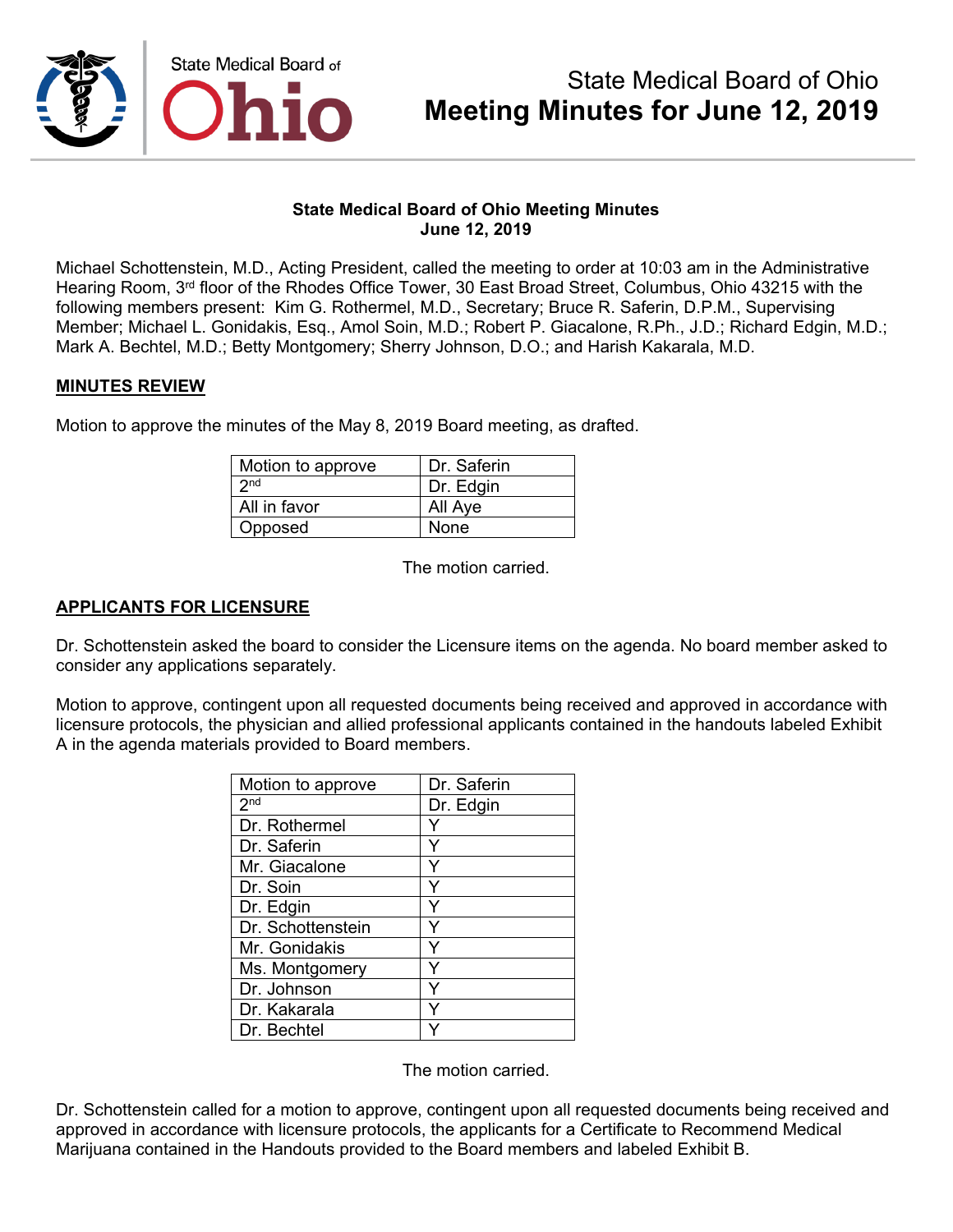| Motion to approve | Dr. Saferin |
|-------------------|-------------|
| 2 <sub>nd</sub>   | Dr. Edgin   |
| Dr. Rothermel     | Y           |
| Dr. Saferin       | Υ           |
| Mr. Giacalone     | Υ           |
| Dr. Soin          |             |
| Dr. Edgin         |             |
| Dr. Schottenstein |             |
| Mr. Gonidakis     | Abstain     |
| Ms. Montgomery    |             |
| Dr. Johnson       |             |
| Dr. Kakarala      |             |
| Dr. Bechtel       |             |

The motion carried.

## **QUALIFYING CONDITIONS FOR OHIO'S MEDICAL MARIJUANA CONTROL PROGRAM**

Dr. Schottenstein stated that House Bill 523 established Ohio's Medical Marijuana Control Program and named 21 qualifying conditions. It tasked the State Medical Board with considering additional qualifying conditions. From November 1, 2018 to December 31, 2018, the Board accepted petitions from anyone wishing to add a condition to the program. Out of the 110 submitted petitions, nine met the requirements outlined in rule and those were moved forward for expert review. Those included Anxiety Disorder, Autism Spectrum Disorder, Depression, Insomnia, and Opioid Use Disorder.

On May 8, the Board's Medical Marijuana Expert Review Committee completed its review of expert reports. After speaking with the experts and discussion, the Committee recommended that the Medical Board approve autism spectrum disorder and anxiety to be added as qualifying conditions, and that depression, insomnia and opioid use disorder be rejected.

Dr. Schottenstein stated that although these are the Committee's recommendations, the Board may discuss all five of the conditions and vote to accept or reject each. Dr. Schottenstein stated that the Board also has the option under Rule 4731-32-05 of tabling this topic. Dr. Schottenstein recommended that the Board table this topic for the following reasons:

- Two new Board members, Dr. Kakarala and Dr. Feibel, have just been appointed by the Governor. These new Board members would like to participate in this discussion, but they have not had a chance to familiarize themselves with the subject matter or the approximately 2,000 pages of reading material.
- Even since the Committee vote last month, the Board has received a substantial amount of information both for and against the proposals. Dr. Schottenstein stated that he will continue to educate himself even as the new Board members are getting up to speed on the issue.

Dr. Schottenstein stated that he is well aware that there are patients and families that are truly suffering from the effects of the conditions that the Board has been asked to approve for treatment with medical marijuana. Dr. Schottenstein acknowledged that many patients have minimal to no improvement with the conventional treatments that are available, and many patients have side-effects from the conventional treatments. Dr. Schottenstein stated that for these reasons, he would never lightly reject a petition for an indication for the use of medical marijuana. However, Dr. Schottenstein also wished to be very careful not to let his concern for those who are suffering sway him into voting to approve the use of medical marijuana for conditions for which there is inadequate evidence of benefit or substantial risk of side-effects. Dr. Schottenstein stated that the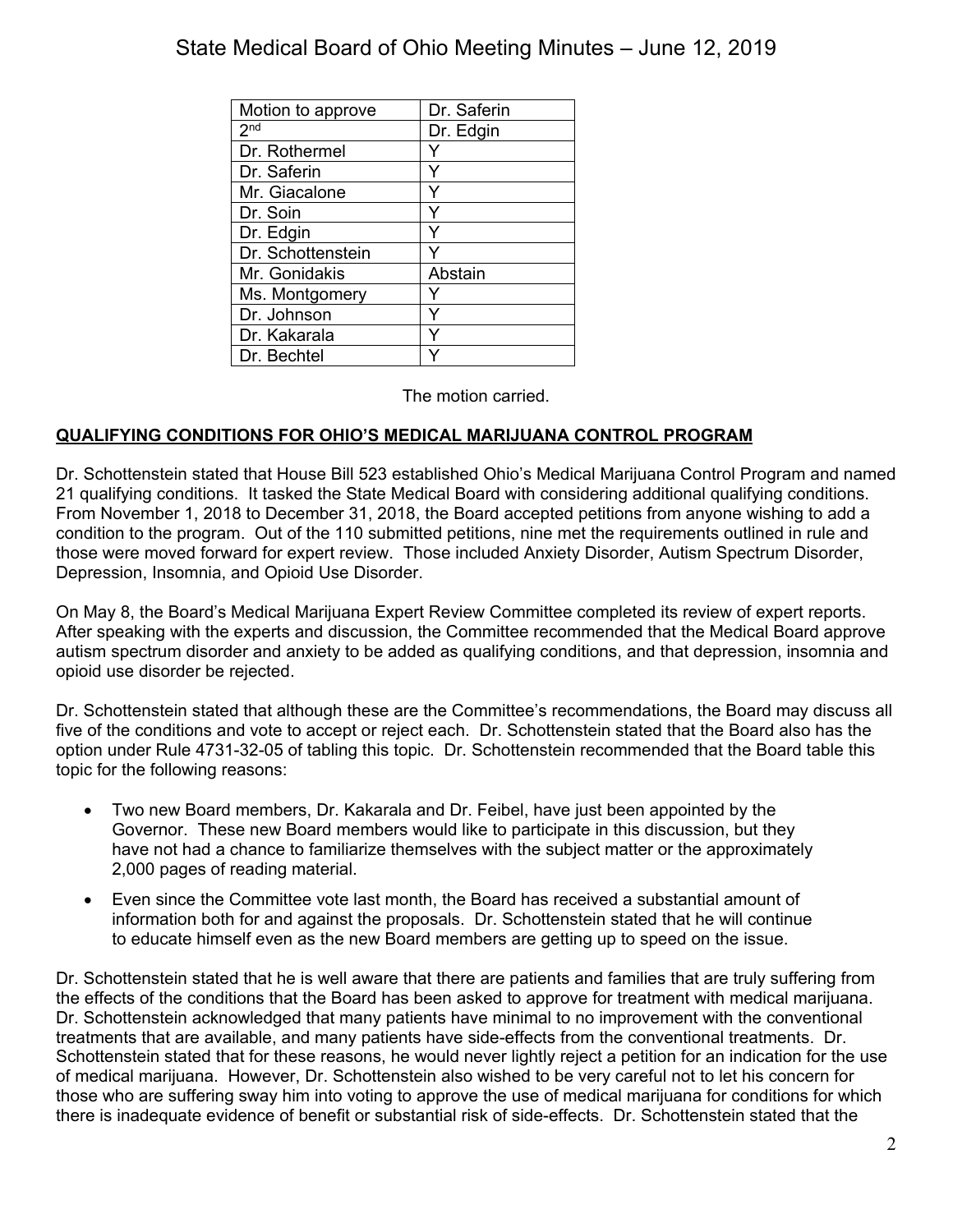benefits of medical marijuana for a condition need to outweigh the risks and it needs to be as good or better than conventional therapies.

Dr. Schottenstein continued that he worries about the negative impact that marijuana can have on mental health for individuals and our society. Given his real concerns about this drug, Dr. Schottenstein stated that he is swallowing hard to even consider indications for medical marijuana for these conditions. Dr. Schottenstein stated that if he has more time to educate himself further, to hear from additional experts, to meet about the subject, and to either solidify his opinion or provoke second thoughts in himself, then he is glad for that.

Ms. Montgomery stated that the Medical Marijuana Expert Review Committee has reviewed the petitions for these five conditions and has recommended rejecting all except anxiety and autism spectrum disorder. Ms. Montgomery suggested that the Board table discussion of anxiety and autism spectrum disorder and then proceed to vote on the petitions for depression, insomnia, and opioid use disorder.

Mr. Giacalone agreed, stating that a majority of Board members have reviewed the details of the petitions. Mr. Giacalone opined that the information on depression, insomnia, and opioid use disorder, though not robust, was pretty definitive. Mr. Giacalone felt that those conditions should be rejected and the most the Board should consider are the petitions for anxiety and autism spectrum disorder. Mr. Giacalone stated that he also has concerns about the petitions for anxiety and autism spectrum disorder, but the new information recently received may be persuasive.

Motion to table discussion of the petitions to allow the use of Medical Marijuana for treatment of anxiety and autism spectrum disorder:

| Motion to approve | Ms. Montgomery |
|-------------------|----------------|
| 2 <sub>nd</sub>   | Mr. Giacalone  |
| Dr. Rothermel     |                |
| Dr. Saferin       |                |
| Mr. Giacalone     | ٧              |
| Dr. Soin          | Y              |
| Dr. Edgin         |                |
| Dr. Schottenstein |                |
| Mr. Gonidakis     | Abstain        |
| Ms. Montgomery    |                |
| Dr. Johnson       |                |
| Dr. Kakarala      |                |
| Dr. Bechtel       |                |

The motion to table carried.

### **Depression**

Mr. Giacalone stated that he will move to accept the petition regarding depression for purposes of discussion. Dr. Bechtel stated that he will second the motion for purposes of discussion.

Motion to accept the petition to add depression as a qualifying condition for Ohio's Medical Marijuana Control Program:

| Motion to approve | Mr. Giacalone |
|-------------------|---------------|
| 2nd               | Dr. Bechtel   |
| Dr. Rothermel     |               |
| Dr. Saferin       |               |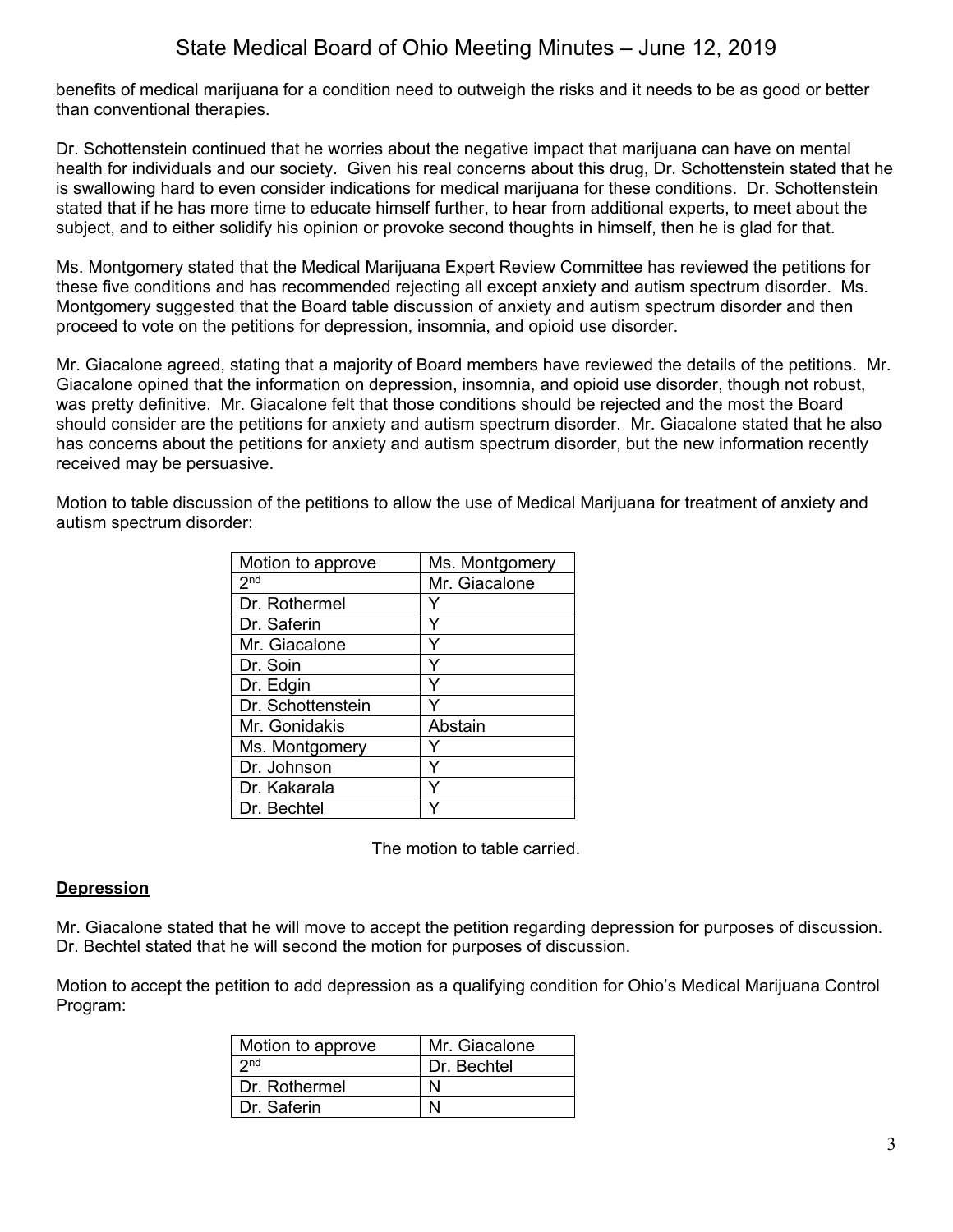| Mr. Giacalone     | N       |
|-------------------|---------|
| Dr. Soin          | N       |
| Dr. Edgin         | N       |
| Dr. Schottenstein | N       |
| Mr. Gonidakis     | Abstain |
| Ms. Montgomery    | N       |
| Dr. Johnson       | N       |
| Dr. Kakarala      | N       |
| Dr. Bechtel       |         |

The motion to accept did not carry.

## **Insomnia**

Mr. Giacalone stated that he will move to accept the petition regarding insomnia for purposes of discussion. Dr. Bechtel stated that he will second the motion for purposes of discussion.

Motion to accept the petition to add insomnia as a qualifying condition for Ohio's Medical Marijuana Control Program:

| Motion to approve | Mr. Giacalone |
|-------------------|---------------|
| 2 <sub>nd</sub>   | Dr. Bechtel   |
| Dr. Rothermel     | N             |
| Dr. Saferin       | Ν             |
| Mr. Giacalone     | N             |
| Dr. Soin          | N             |
| Dr. Edgin         | N             |
| Dr. Schottenstein | N             |
| Mr. Gonidakis     | Abstain       |
| Ms. Montgomery    | N             |
| Dr. Johnson       | Ν             |
| Dr. Kakarala      | N             |
| Dr. Bechtel       | N             |

The motion to accept did not carry.

### **Opioid Use Disorder**

Mr. Giacalone stated that he will move to accept the petition regarding opioid use disorder for purposes of discussion. Dr. Bechtel stated that he will second the motion for purposes of discussion.

Motion to accept the petition to add opioid use disorder as a qualifying condition for Ohio's Medical Marijuana Control Program:

| Motion to approve | Mr. Giacalone     |
|-------------------|-------------------|
| 2 <sub>nd</sub>   | <b>Dr</b> Bechtel |

Dr. Bechtel pointed out that the Medical Marijuana Expert Review Committee reviewed hundreds of documents and letters, did extensive review of articles and the literature, and heard from vetted experts in regard to these disorders. The recommendations of the Committee were based on its review of this extensive material.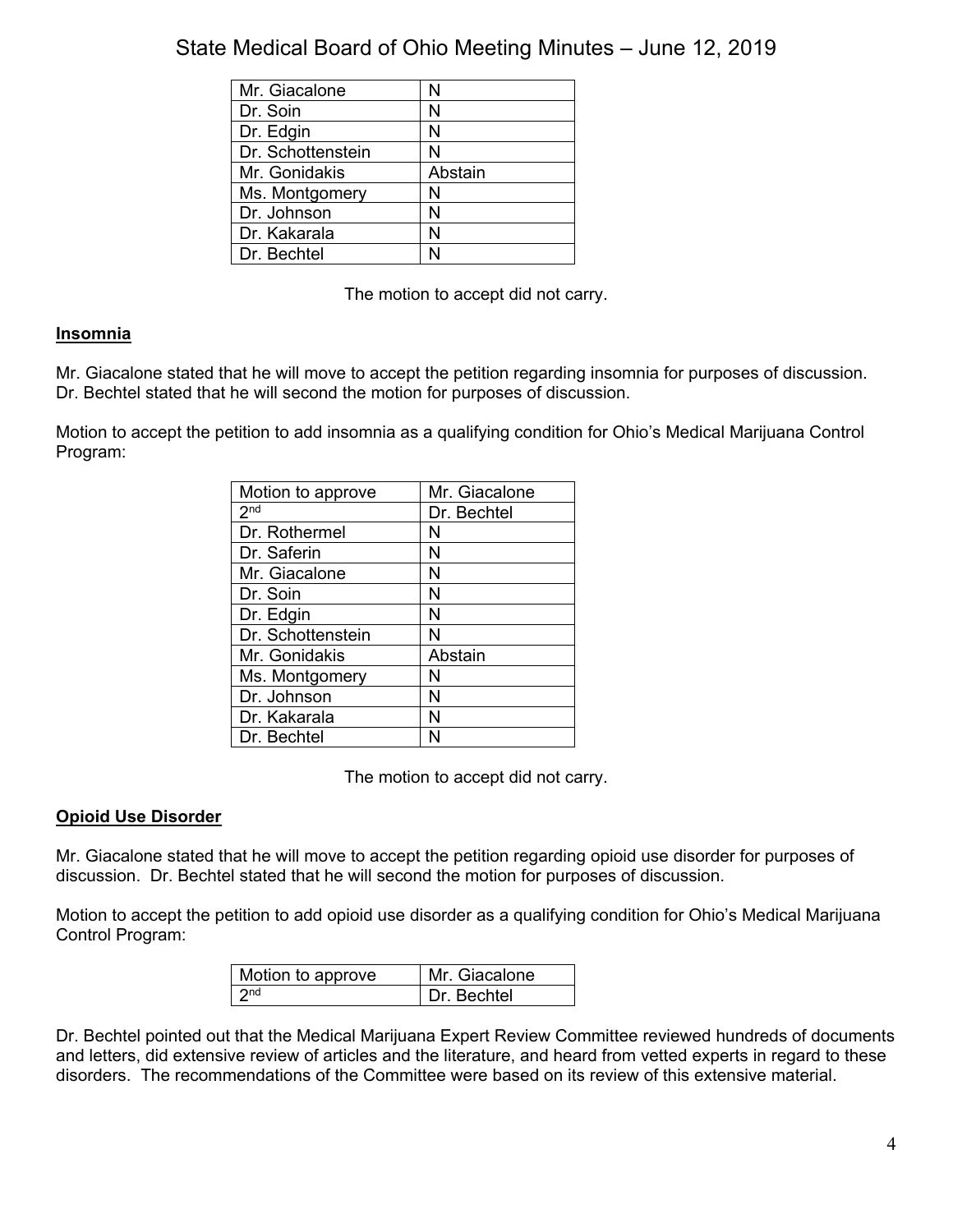Ms. Montgomery stated that all parties are desperate to find a way to help resolve the opioid crisis and she is sympathetic to those who support these petitions. However, Ms. Montgomery stated that the Medical Board is a science-based board. Ms. Montgomery stated that the last thing the Board should do is, in an effort to solve the crisis, grasp at something that may instead exacerbate it because the science is not yet well-understood. Ms. Montgomery added that it is most discouraging that this issue has not been resolved at the national level; in the absence of a national policy, locals are left to develop their own systems in an effort to accommodate needs.

Mr. Giacalone stated that unfortunately there is a history of attempts to improve a situation only making things worse. For example, thalidomide was used to treat pregnant women and was later found to cause birth deformities. Mr. Giacalone commented that unless the science is very sound, it is difficult to argue that one addiction should be treated with another. Mr. Giacalone opined that to do so would be irresponsible.

Dr. Schottenstein emphasized that there was a lack of consensus among the Board's experts about treating opioid use disorder with medical marijuana. Dr. Schottenstein stated that the opioid epidemic is obviously a desperate, catastrophic situation in this country and for Ohio in particular. This raises the question of whether the Board should just make medical marijuana available and hope that it turns out to be helpful. Dr. Schottenstein opined that it would be risky and potentially counterproductive to authorize the use of medical marijuana for opioid use disorder, noting that habit-forming substances, including opioids and marijuana, provoke a surge of dopamine in the brain. Essentially by definition, people with opioid use disorder have an addictive brain that is much more sensitive to the impact of habit-forming substances.

Dr. Schottenstein reiterated the risks of treating opioid use disorder with medical marijuana:

- The patient with an addictive brain is by definition already at increased risk of becoming addicted to the marijuana itself.
- The use of marijuana could be like throwing gasoline on a fire for these patients and additionally increase their craving for the opioids; the marijuana would essentially act like kindling on a fire and make sobriety harder instead of easier.

Dr. Schottenstein also made the point that the law gives the Medical Board the ability to approve indications for the use of medical marijuana, but it does not give the Board the ability to withdraw that approval. If the Board approves the use of medical marijuana for opioid use disorder today and then a year from now there is good data that it has made the opioid epidemic worse, the Board's hands would be tied. Dr. Schottenstein felt that especially for opioid use disorder, the data should be much more substantial to justify the approval.

Dr. Schottenstein further noted that there is good technology for the treatment of opioid use disorder in the form of buprenorphine and methadone, which are highly effective when patients are compliant with their treatment programs.

| Dr. Rothermel     |         |
|-------------------|---------|
| Dr. Saferin       | N       |
| Mr. Giacalone     | N       |
| Dr. Soin          | N       |
| Dr. Edgin         | N       |
| Dr. Schottenstein | N       |
| Mr. Gonidakis     | Abstain |

Ms. Montgomery | N Dr. Johnson  $|N|$ Dr. Kakarala | N

A vote was taken on Mr. Giacalone's motion: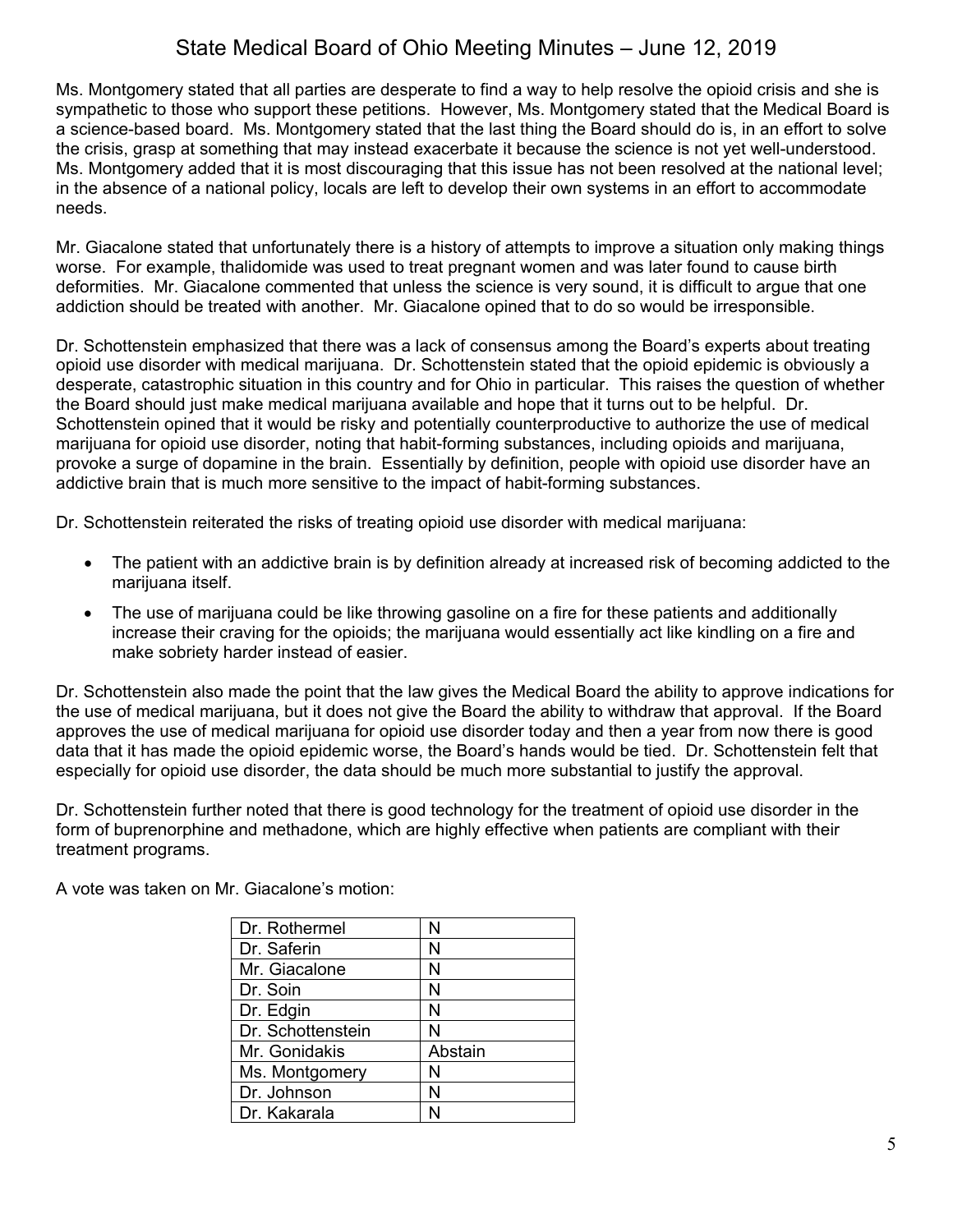Dr. Bechtel | N

The motion to accept did not carry.

## **Minutes of the May 8, 2019 Meeting of the Medical Marijuana Expert Review Committee**

Motion to approve the draft minutes of the May 8, 2019 meeting of the Medical Marijuana Expert Review Committee:

| Motion to approve | Dr. Bechtel     |
|-------------------|-----------------|
| 2 <sub>nd</sub>   | Mr. Giacalone   |
| All in favor      | All Aye, except |
|                   | Mr. Gonidakis   |
| Opposed           | None            |
| Abstain           | Mr. Gonidakis   |

The motion carried.

Ms. Montgomery exited the meeting at this time.

### **REPORTS AND RECOMMENDATIONS**

Dr. Schottenstein asked the Board to consider the Reports and Recommendations appearing on the agenda. He asked if each member of the Board received, read and considered the Hearing Record; the Findings of Fact, Conclusions and Proposed Orders; and any objections filed in the matters of: Freeda J. Flynn, M.D.; Edward J.S. Picardi, M.D.; Scott Robert Welden, M.D.

| Dr. Rothermel     |  |
|-------------------|--|
| Dr. Saferin       |  |
| Mr. Giacalone     |  |
| Dr. Soin          |  |
| Dr. Edgin         |  |
| Dr. Schottenstein |  |
| Mr. Gonidakis     |  |
| Dr. Johnson       |  |
| Dr. Kakarala      |  |
| Dr. Bechtel       |  |

Dr. Schottenstein further asked if each member of the Board understands that the Board's disciplinary guidelines do not limit any sanction to be imposed, and that the range of sanctions available in each matter runs from Dismissal to Permanent Revocation or Permanent Denial.

| Dr. Rothermel     |   |
|-------------------|---|
| Dr. Saferin       | v |
| Mr. Giacalone     | Y |
| Dr. Soin          |   |
| Dr. Edgin         |   |
| Dr. Schottenstein |   |
| Mr. Gonidakis     |   |
| Dr. Johnson       |   |
| Dr. Kakarala      |   |
| Dr. Bechtel       |   |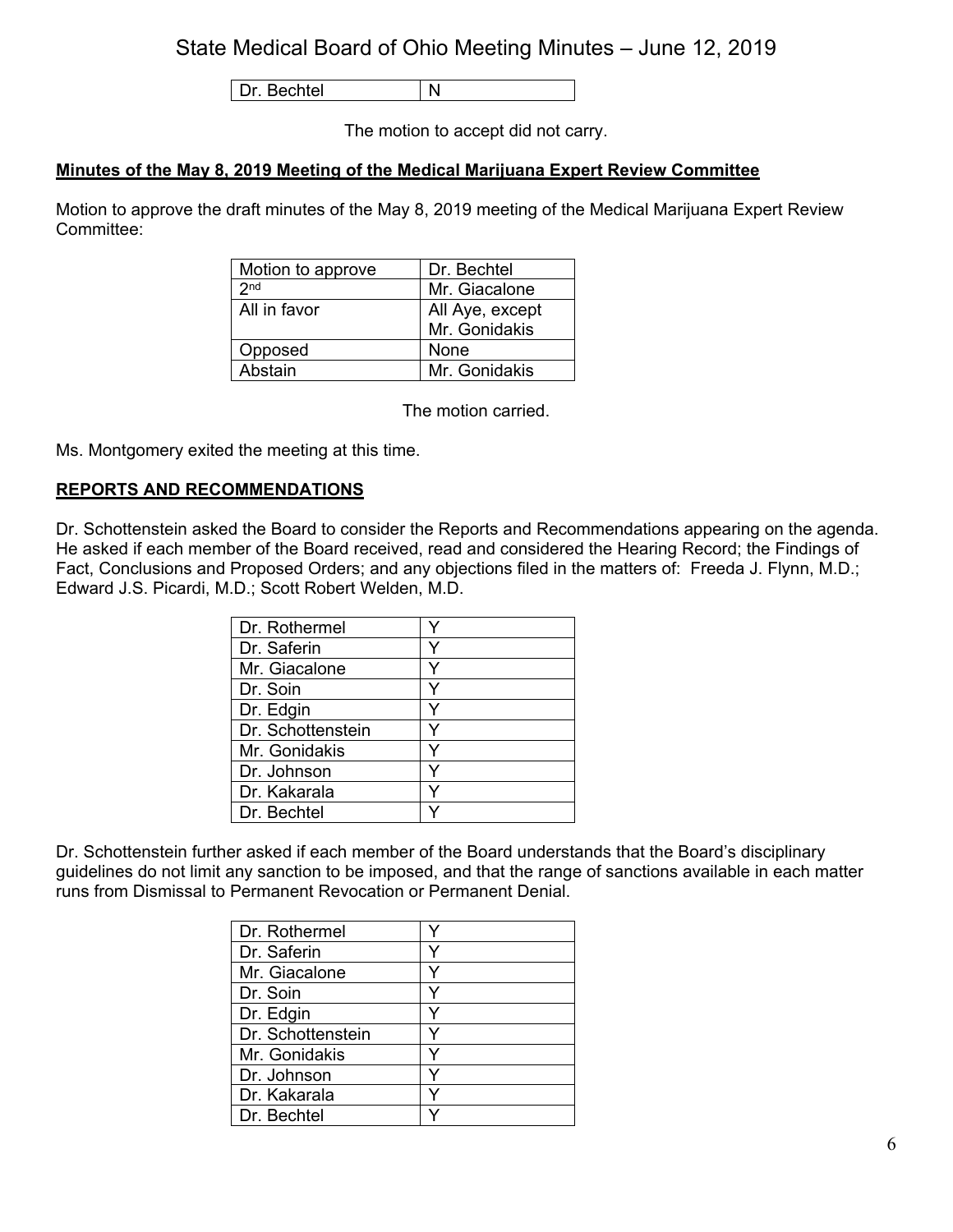Dr. Schottenstein stated that in accordance with the provision in section 4731.22(F)(2), Ohio Revised Code, specifying that no member of the Board who supervises the investigation of a case shall participate in further adjudication of the case, the Secretary and Supervising Member must abstain from further participation in the adjudication of any disciplinary matters. In the disciplinary matters before the Board today, Dr. Rothermel served as Secretary and Dr. Saferin served as Supervising Member. In addition, Dr. Bechtel served as Secretary and/or Supervising Member in the matters of Dr. Flynn and Dr. Welden.

During these proceedings, no oral motions were allowed by either party. Respondents and their attorneys addressing the Board were allotted five minutes to do so. The assistant attorneys general were subject to the same limitations.

## **Freeda J. Flynn, M.D.**

Dr. Schottenstein directed the Board's attention to the matter of Freeda J. Flynn, M.D. Objections have been filed and were previously made available to Board members. Ms. Shamansky was the Hearing Examiner.

Dr. Schottenstein stated that a request to address the Board has been filed on behalf of Dr. Flynn. Five minutes will be allowed for that address.

Dr. Flynn was represented by her attorney, Heidi Dorn.

Ms. Dorn stated that Dr. Flynn has been under a Board Order for nearly four years. Ms. Dorn stated that, as noted by the Hearing Examiner, Dr. Flynn has otherwise been a very compliant probationer. Pursuant to her Board Order, Dr. Flynn reported her minor misdemeanor based on her having thrown a Styrofoam cup at her ex-husband who had come into her medical practice unexpectedly and began an argument. Ms. Dorn stated that Dr. Flynn deeply regrets her subsequent conduct before the court at her Show Cause hearing. Dr. Flynn served seven days in jail for that conduct, in addition to paying fines to the court. Ms. Dorn stated that Dr. Flynn's conduct did not affect the care of her patients, who really love her. Dr. Flynn wants nothing more than to continue to provide care to her patients for as long as she can.

Ms. Dorn stated that Dr. Flynn has suffered enough. Based on this and the arguments in the objections, Ms. Dorn requested that the Board issue an order of No Further Action.

Dr. Flynn stated that her patients consult with her because she is an older physician, she is experience, they know that she will tell them the truth, and because she is an advocate for the impoverished in her community. Dr. Flynn stated that she has a lot of opinions as a result of being in practice for many years, though she realizes that the courtroom is not the place to express those opinions. Dr. Flynn stated that as a person who values truth, she is sometimes caught in a dilemma: Truth vs. acceptance of the rule of law, imperfect though it may be at times. Dr. Flynn understood that the rule of law is predominant in the situation she was in and her actions could impair her advocacy efforts.

Dr. Flynn continued that the biggest thing she thought about while in jail was that what she did was sort of unkind. Dr. Flynn stated that the judge may have made an imperfect decision as an imperfect person, but it did not warrant her being unkind to him. Dr. Flynn stated that she tries at all times in her practice to focus on respect and kindness, and she fell short in both regards in this incident. Dr. Flynn was extremely sorry for her conduct.

Dr. Flynn asked that she be allowed to continue her probation and complete the process successfully in order to continue to provide care to the patients in her community.

Dr. Schottenstein asked if the Assistant Attorney General wished to respond. Mr. Wilcox stated that he wished to respond.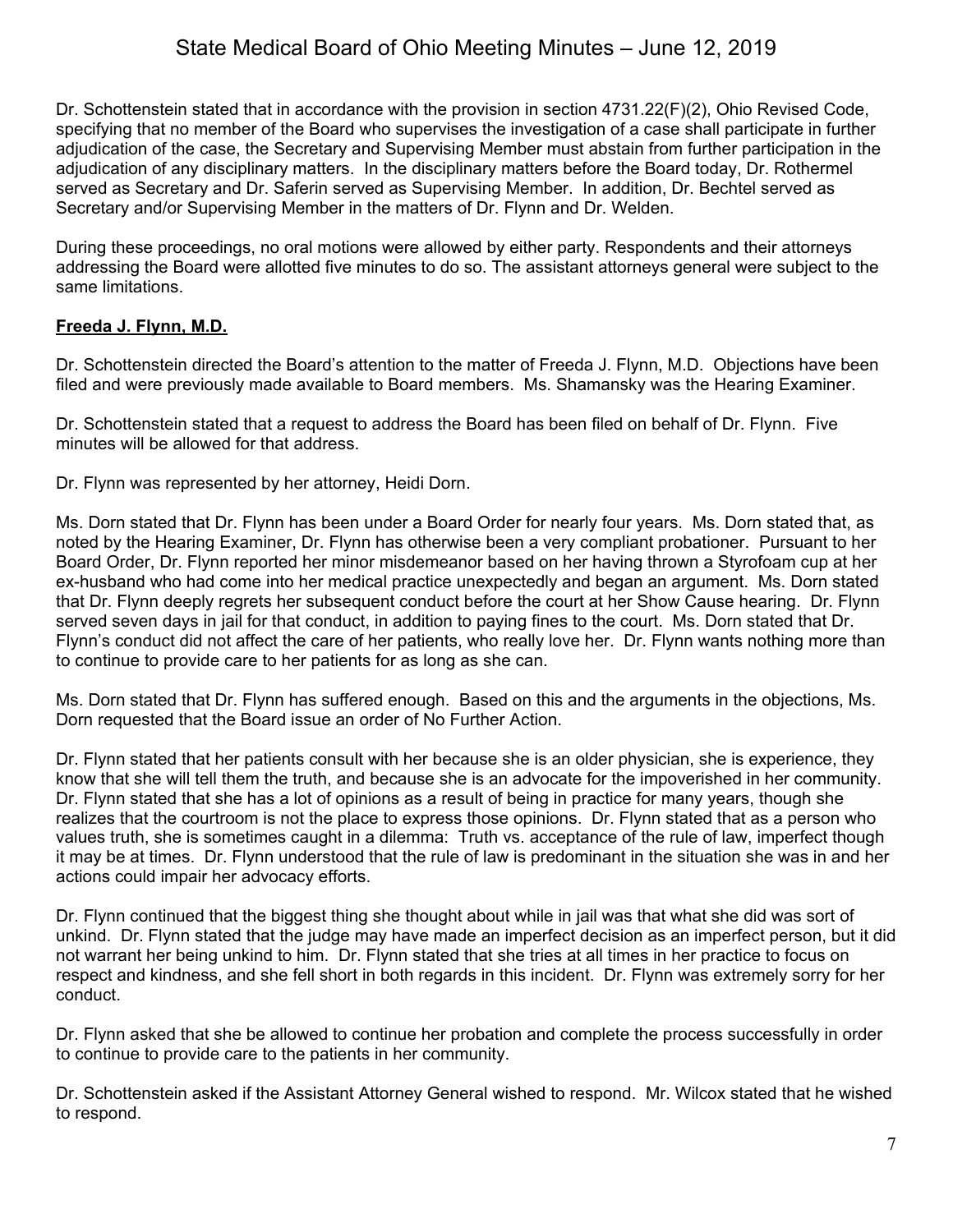Mr. Wilcox stated that Ms. Pelphrey was the Assistant Attorney General in this case, but he is addressing this matter while Ms. Pelphrey is on vacation.

Mr. Wilcox opined that Dr. Flynn's objections are essentially frivolous. Mr. Wilcox stated that Dr. Flynn clearly violated the law when she was found in contempt of court by a Belmont County judge and sentenced to seven days in jail. Mr. Wilcox opined that anyone who would go before a judge in a courtroom and create enough of a disturbance that the judge places them in jail for seven days may have issues with control, or at least maturity. Mr. Wilcox stated that such conduct does not directly affect patient care, but the judgment to act in such a manner in that situation is concerning.

Mr. Wilcox stated that Ms. Pelphrey did not have an opinion as to what the Board should do in this case.

Motion to approve and confirm the Proposed Findings of Fact, Conclusions, and Order in the matter of Dr. Flynn:

| <b>Motion</b> | Mr. Giacalone |
|---------------|---------------|
| 2nd           | Dr Soin       |

Dr. Schottenstein stated that he will now entertain discussion in the above matter.

Dr. Schottenstein stated that the Board's purpose today is not to address Dr. Flynn's behavior, but to address the allegation that Dr. Flynn violated 4731.22(B)(15), Ohio Revised Code (ORC), by violating the conditions and limitations that the Board had placed on her Ohio medical license. Specifically, it is alleged that Dr. Flynn failed to obey the law, failed to report a violation of the law, and failed to file a mandated declaration of compliance with the Board. The law that Dr. Flynn is alleged to have violated was direct contempt of court.

Dr. Schottenstein noted that in the Objections to the Report and Recommendation, Dr. Flynn's counsel argued that the direct contempt of court violation is inherently a matter for the court, and thus was not technically reportable to the Board as a violation of the law. The defense counsel further argued that in any event, the contempt violation was subsumed within the disorderly conduct report. Defense counsel also expressed concern that the citation of 2705.02, ORC, which addresses acts of contempt of court, was not specifically mentioned until the closing arguments and had not been mentioned in the Notice of Opportunity for Hearing, and therefore the Hearing Examiner had gone outside the record to make this finding.

Dr. Schottenstein stated that he respectfully disagrees with the defense counsel's points. Dr. Schottenstein stated that there is an inherent ability of the court to punish for direct contempt, but in this case there is an overlap between that inherent court right and the statute because Chapter 2705, ORC, speaks to this matter. Dr. Schottenstein stated that just because a court may have an inherent right to enforce its orders does not make the statute irrelevant to these proceedings. Dr. Schottenstein stated that in this respect, Chapter 2705, ORC, is a law, that law was broken, and the breaking of that law was not reported to the Board as required by the Board Order. Since this law is separate from the law on disorderly conduct, it should have been additionally reported to the Board.

With regard to defense counsel's concern that Chapter 2705, ORC, was not specifically mentioned until closing arguments, Dr. Schottenstein stated that that was when defense counsel made an issue of saying that no law was broken in this case and that this was only an issue of inherent court proceedings. The Assistant Attorney General responded by noting the statute. In response Dr. Schottenstein stated that the Notice of Opportunity for Hearing used plain English to describe the infraction of contempt of court, which violated the edict to obey the law and to declare such violations. Consequently, Dr. Flynn had clear notice of the allegation. Dr. Schottenstein stated that the statute itself is not a piece of evidence that was introduced at the last minute. Rather, the statute is the codified basis of the Notice of Opportunity for Hearing, which was very thorough about the nature of the allegation even if it did not cite the statute itself. Given the thorough nature of the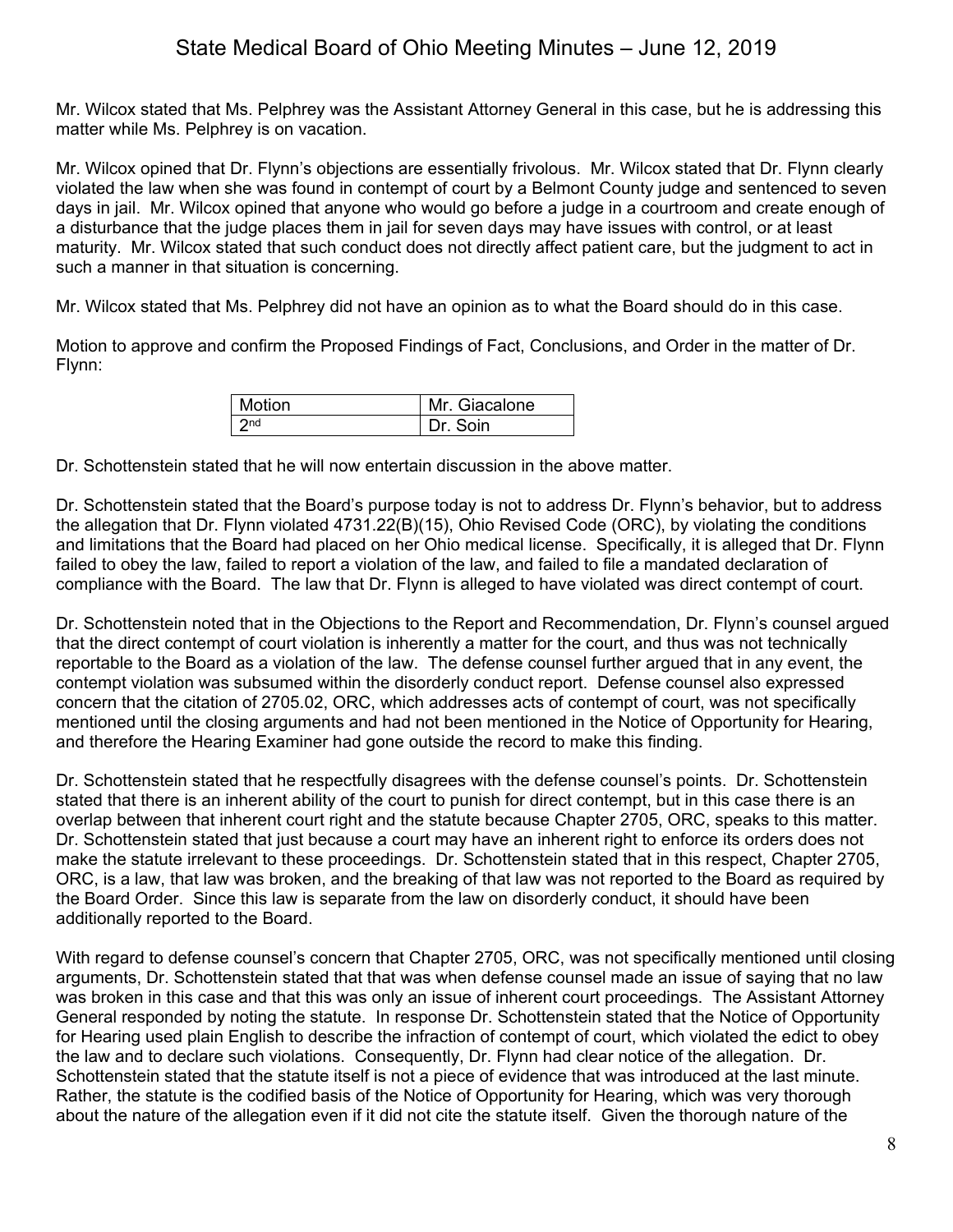Notice of Opportunity for Hearing, Dr. Schottenstein did not think it was reasonable to imply that a last-minute introduction of the statute provoked a due process issue.

Dr. Schottenstein stated that having said the above, he has compassion for Dr. Flynn and he felt badly about the situation she has found herself in. Dr. Schottenstein stated that there are several mitigating circumstances in this case. Dr. Schottenstein felt it was unlikely that Dr. Flynn would report one infraction and intentionally not report another. Dr. Schottenstein further noted that Dr. Flynn has been compliant with her Board Order up to this point.

Dr. Schottenstein opined that the Hearing Examiner's Proposed Order was reasonable and he agreed with the extension of Dr. Flynn's probationary period. However, Dr. Schottenstein recommended removing the \$1,000 fine from the Proposed Order. Mr. Giacalone agreed.

| Motion            | Mr. Giacalone |
|-------------------|---------------|
| 2 <sub>nd</sub>   | Dr. Soin      |
| Dr. Rothermel     | Abstain       |
| Dr. Saferin       | Abstain       |
| Mr. Giacalone     |               |
| Dr. Soin          |               |
| Dr. Edgin         |               |
| Dr. Schottenstein |               |
| Mr. Gonidakis     |               |
| Dr. Johnson       |               |
| Dr. Kakarala      |               |
| Dr. Bechtel       | Ahstain       |

Motion to amend the Proposed Order to remove the provision for a fine:

The motion to amend carried.

Motion to approve and confirm the Proposed Findings of Fact, Conclusions, and Order, as amended, in the matter of Dr. Flynn:

| Motion            |               |
|-------------------|---------------|
|                   | Mr. Giacalone |
| 2 <sup>nd</sup>   | Dr. Soin      |
| Dr. Rothermel     | Abstain       |
| Dr. Saferin       | Abstain       |
| Mr. Giacalone     |               |
| Dr. Soin          | ٧             |
| Dr. Edgin         | Y             |
| Dr. Schottenstein | Y             |
| Mr. Gonidakis     | Y             |
| Dr. Johnson       |               |
| Dr. Kakarala      |               |
| Dr. Bechtel       | Abstain       |

The motion carried.

### **Edward J.S. Picardi, M.D.**

Dr. Schottenstein directed the Board's attention to the matter of Edward J.S. Picardi, M.D. No objections have been filed. Ms. Shamansky was the Hearing Examiner.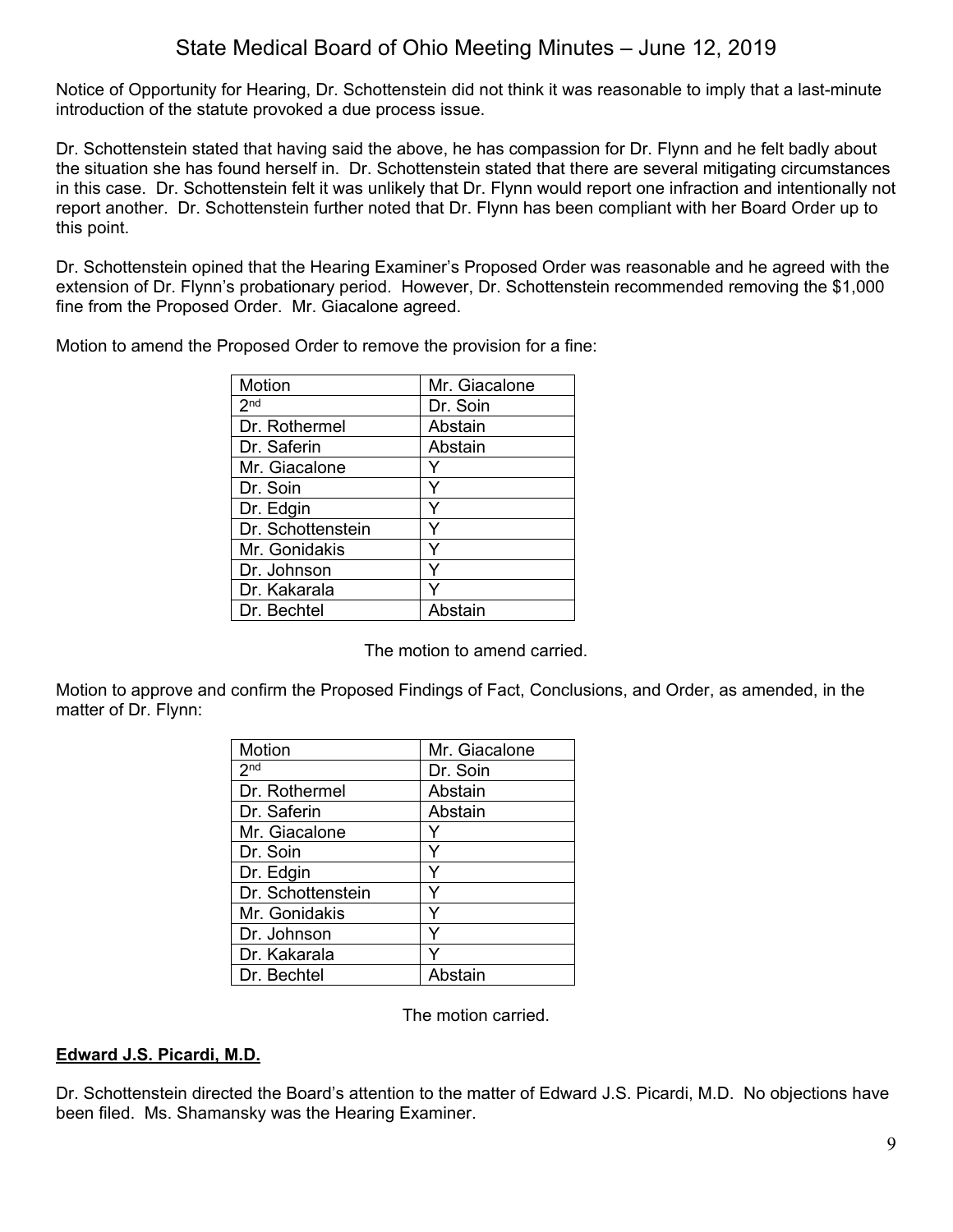Dr. Schottenstein stated that a request to address the Board has been filed on behalf of Dr. Picardi. Five minutes will be allowed for that address.

Dr. Picardi was represented by his attorney, Elizabeth Collis.

Ms. Collis stated that Dr. Picardi has had a long and unblemished medical career and that his conviction and board action in South Dakota were unrelated to his work as a physician. Ms. Collis, noting that Dr. Picardi's time is limited and he has traveled here from South Dakota, turned the rest of the time to address the Board over to Dr. Picardi.

Dr. Picardi stated that he has applied to have his Ohio medical license restored so that he can be back home with family and so that he can accept an opportunity to practice in an underserved area in Ohio. Dr. Picardi felt that the Hearing Examiner did an excellent job in meticulously reviewing the evidence, and he was pleased that the Hearing Examiner has recommended the restoration of his Ohio license. Dr. Picardi stated that if he had known the nature of the deferred compensation program that he had been involved in, he would never have attended the initial seminar or entered the program.

Dr. Picardi continued that in 1996 he was invited to attend a seminar offered by a physician from Lima, Ohio, about a deferred compensation program for asset protection for physicians. Dr. Picardi explained that at that time there was a malpractice crisis against physicians and he had known a number of physicians who lost everything due to frivolous lawsuits. After the seminar, Dr. Picardi had his group's attorney vet the program and the attorney approved it. Two accountancy groups also reviewed and approved the program. At about the same time, Dr. Picardi's wife developed breast cancer, so he turned over his practice to the leasing group that he had learned about through the seminar.

Dr. Picardi stated that he discontinued with the deferred compensation program in 2003 because he became concerned about how he did not have control over his funds and assets in the program. Dr. Picardi was first contacted by the government regarding the program about seven years later. In 2010, Dr. Picardi was indicted on felony charges related to the program. Dr. Picardi was convicted, incarcerated, and then released on March 23, 2016. Since that time, Dr. Picardi has paid all court costs, all taxes, and all restitution. Dr. Picardi stated that he has been severely punished for his mistakes and he greatly regrets ever hearing about the program. Dr. Picardi stated that every day of his life he regrets ever attending that seminar.

Dr. Picardi believed that he has many good years left in his career. Dr. Picardi stated that he continues to do medical missionary work, as he has done throughout his career. Since his release, Dr. Picardi has been on five missionary trips to Western Africa and has done hundreds of complex procedures. Dr. Picardi wished to return to Ohio and continue to serve the public as he has done throughout his quarter-century career, working in underserved areas. Dr. Picardi respectfully requested that the Board restore his Ohio medical license.

Ms. Collis wished to highlight that the Nebraska Board of Medicine and Surgery has reviewed Dr. Picardi's restoration application in that state and has granted him licensure there. Ms. Collis added that it is very compelling that the American Board of Surgery (ABS) typically does not certify anyone who has had any type of conviction, regardless of whether it is related to the practice of medicine; nevertheless, in this case the ABS has taken the unprecedented step of restoring Dr. Picardi's certification after reviewing all the evidence.

Ms. Collis stated that Dr. Picardi has been punished, he is a good surgeon, and he wants to return to Ohio to practice in an underserved area. Ms. Collis saw no purpose for a 90-day suspension of the license after it is restored, noting that Dr. Picardi's application has already been pending for almost a year. Ms. Collis noted that Mr. Wilcox made no recommendation regarding this case.

Dr. Schottenstein asked if the Assistant Attorney General wished to respond. Mr. Wilcox stated that he wished to respond.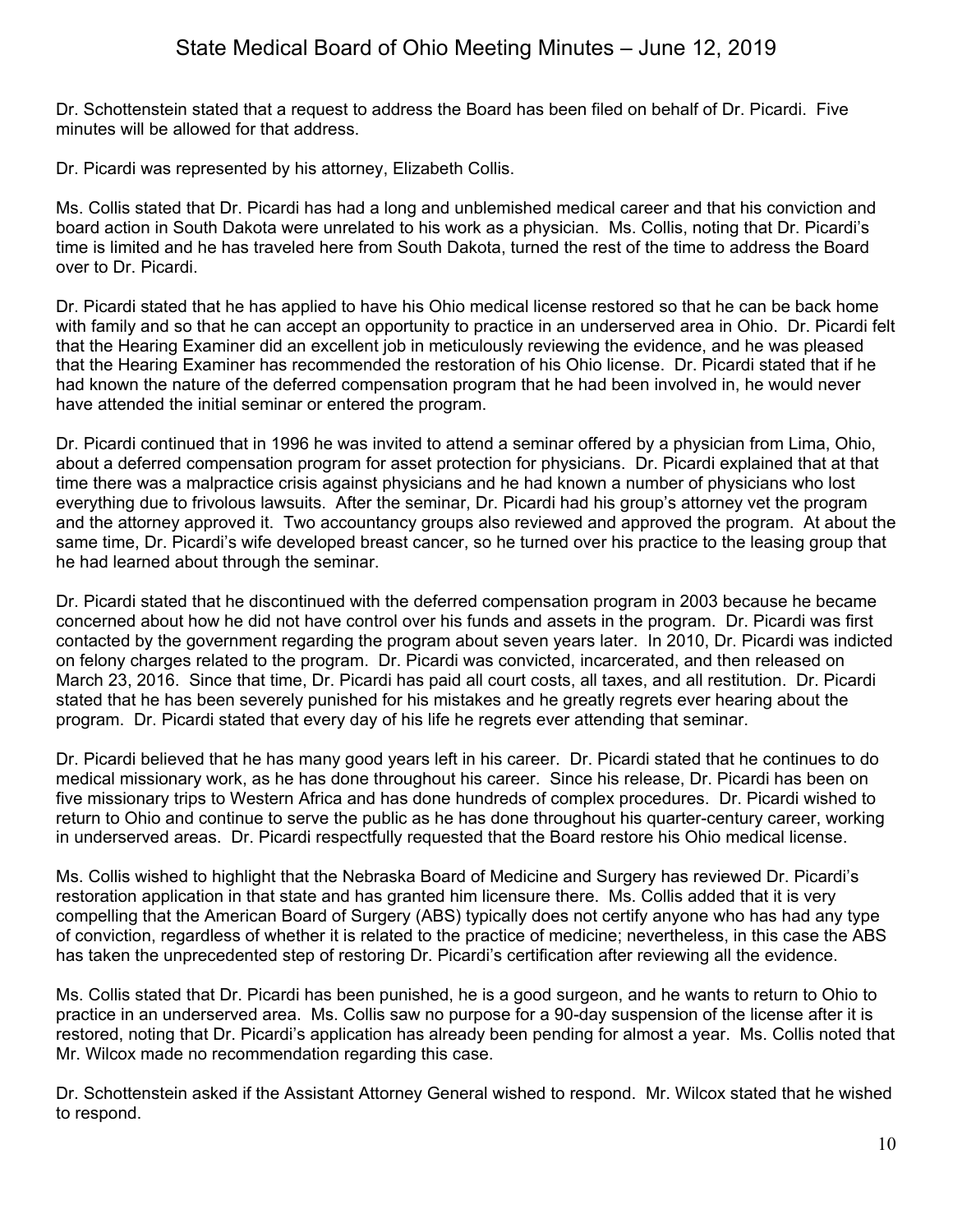Mr. Wilcox noted that this case involves an application for restoration of a license and the Board is under no obligation to grant the restoration. Mr. Wilcox stated that the Board heard a similar case last month, that of Dr. Delisma, an applicant who had also had a conviction. Mr. Wilcox stated that for him, the issue in Dr. Delisma's case was his lack of contrition. Mr. Wilcox stated that Dr. Picardi also has a lack of contrition.

Mr. Wilcox understood that Dr. Picardi has served his time and that he is, by all accounts, a good surgeon. Mr. Wilcox stated that anytime one is participating in a scheme which sends one's income to places such as the Isle of Man, one may be participating in a tax avoidance scheme. Mr. Wilcox was dubious of Dr. Picardi's claim that he had just gotten bad advice, pointing out that Dr. Picardi had a trial in federal court and was convicted on 13 counts.

Mr. Wilcox stated that he does not have a recommendation in this case, but he asked the Board to consider that Dr. Picardi has not acknowledged that he has done anything wrong.

Motion to approve and confirm the Proposed Findings of Fact, Conclusions, and Order in the matter of Dr. Picardi:

| Motion      | Soin                 |
|-------------|----------------------|
| <b>o</b> nd | <b>Bechtel</b><br>Dr |

Dr. Schottenstein stated that he will now entertain discussion in the above matter.

Mr. Giacalone suggested that the Board amend the Proposed Order so that Dr. Picardi's application for restoration of his license is granted with No Further Action. Mr. Giacalone stated that Dr. Picardi has admitted to the facts of the crime. Mr. Giacalone stated that Dr. Picardi got involved in a complex structure involving taxes and offshore investments, the kind which even attorneys have difficulty navigating. Mr. Giacalone further noted that Dr. Picardi had two certified public accountants review the matter, as well as attorneys. Mr. Giacalone stated that Dr. Picardi is not an attorney or a financial professional, but he did his due diligence by having the appropriate professionals assess the situation.

Mr. Giacalone noted that because of Dr. Picardi's involvement in this matter, he went to jail and his finances were emasculated. Mr. Giacalone gave Dr. Picardi credit because when he was released from jail he went into missionary work instead of trying to recoup his finances. Mr. Giacalone saw no value in adding to the price Dr. Picardi has already paid. Mr. Giacalone did see value, however, in granting Dr. Picardi's license.

Motion to amend the Proposed Order to grant Dr. Picardi's application for restoration of his license to practice medicine and surgery in Ohio, and to take No Further Action:

| Motion | Mr. Giacalone |
|--------|---------------|
| 2nd    | Dr. Bechtel   |

Dr. Soin stated that he appreciates the Assistant Attorney General's comments. Dr. Soin noted that he had favored granting a license in a similar case that the Board heard last month. Dr. Soin hoped that the Board can engage in self-reflection at some point and consider what differences there are between Dr. Picardi's case and the case heard last month. Dr. Soin opined that in cases where the respondent has paid their debt to society, can come back and serve society, and do not materially represent a danger to the public in their particular actions in terms of the practice of medicine, it is appropriate to grant licensure. Dr. Soin supported Mr. Giacalone's motion to amend.

Mr. Gonidakis appreciated that every case is different and has a unique set of facts. Mr. Gonidakis stated that it is the Board's role to judge those facts, but not in a vacuum. Mr. Gonidakis commented that others should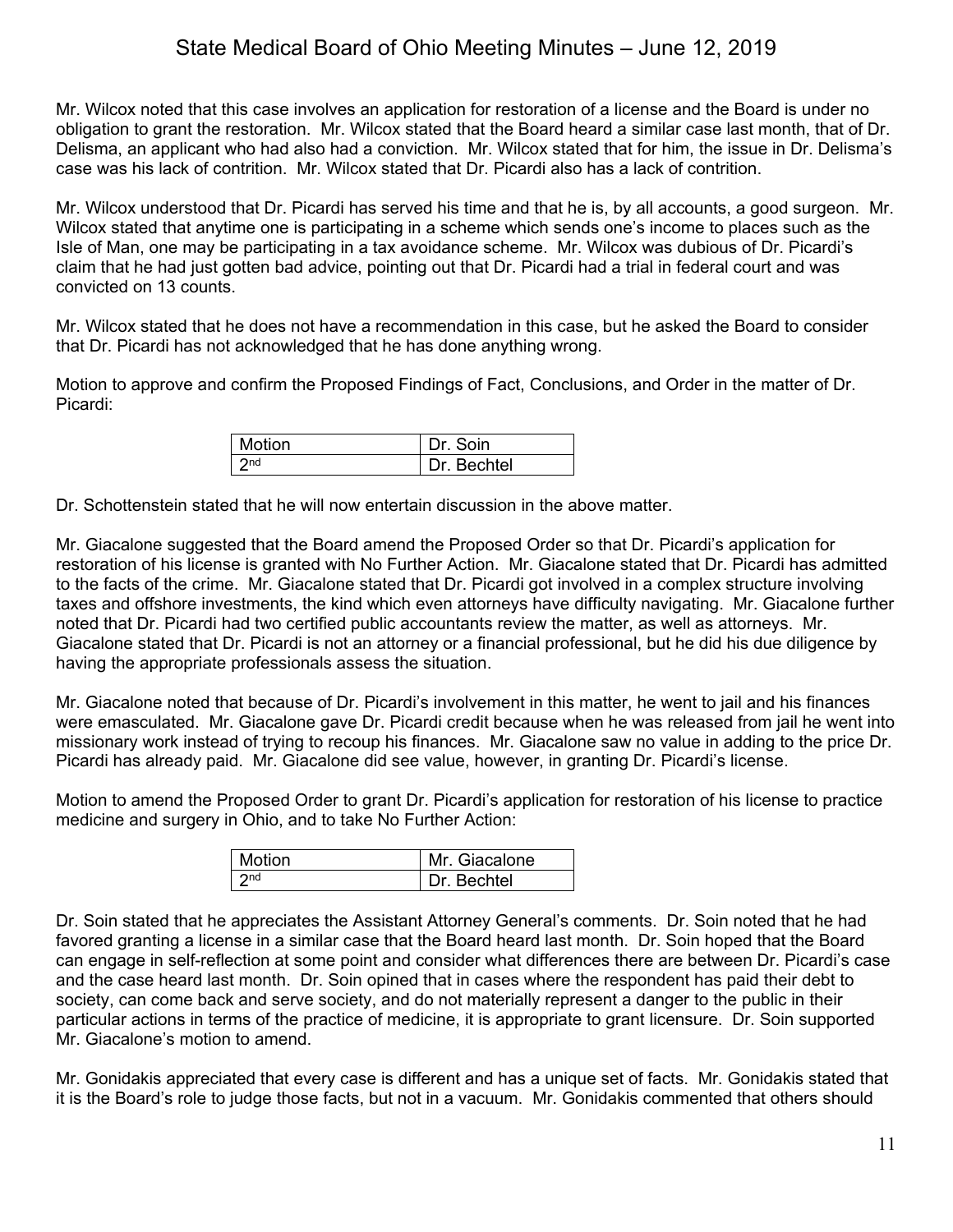be able to look at the Board's body of work over the years and see consistency with regard to granting licenses and placing conditions on them. Mr. Gonidakis supported Mr. Giacalone's motion to amend.

Dr. Schottenstein stated that he appreciates Dr. Picardi's testimony and that he had found it compelling. Dr. Schottenstein stated that in cases like this, he tries to be careful not to relitigate the matter. In this case, Dr. Picardi was convicted for multiple felonies and his South Dakota medical license was revoked by that state's medical board. Therefore, the case before the Board today is one of mitigation. Dr. Schottenstein found the mitigating evidence and circumstances in this case compelling:

- Dr. Picardi has no prior disciplinary record.
- This is an isolated incident that is unlikely to recur.
- Dr. Picardi has paid restitution and served his time.

Dr. Schottenstein stated that he had initially intended to ask for an amendment to the Proposed Order that would grant the license, forego the suspension, and leave the other conditions intact. However, Dr. Schottenstein was agreeable to Mr. Giacalone's proposed amendment.

Dr. Schottenstein noted the following passage from the Galen Company document that had been entered into evidence:

How long did your bank resist a court ruling or an IRS inquiry? Maybe enough time to copy your account and turn it over! Remember, in the U.S. banks have no secrecy laws or means to withstand a government inquiry or court ruling.

Dr. Schottenstein stated that if a company's selling point is that it can keep one's finances secret from the IRS or the courts, then he presumes that the company is not ethical. Dr. Schottenstein did not feel that one has to be an accountant or an attorney to come to such a conclusion, and that an average, reasonable person would presume that.

Mr. Giacalone agreed with Dr. Schottenstein's point about the company's language. However, Mr. Giacalone pointed out that Dr. Picardi had brought these matters to multiple independent parties for an assessment and had been told that it was legal and appropriate. Mr. Giacalone pointed out that other physicians were also encouraging Dr. Picardi to become involved, lending further perceived legitimacy to the matter and it would not be unusual to see a bit of puffery present in materials used to sell programs.

Vote on Mr. Giacalone's motion to amend:

| Abstain |
|---------|
| Abstain |
|         |
|         |
| v       |
|         |
|         |
|         |
|         |
|         |
|         |

The motion carried.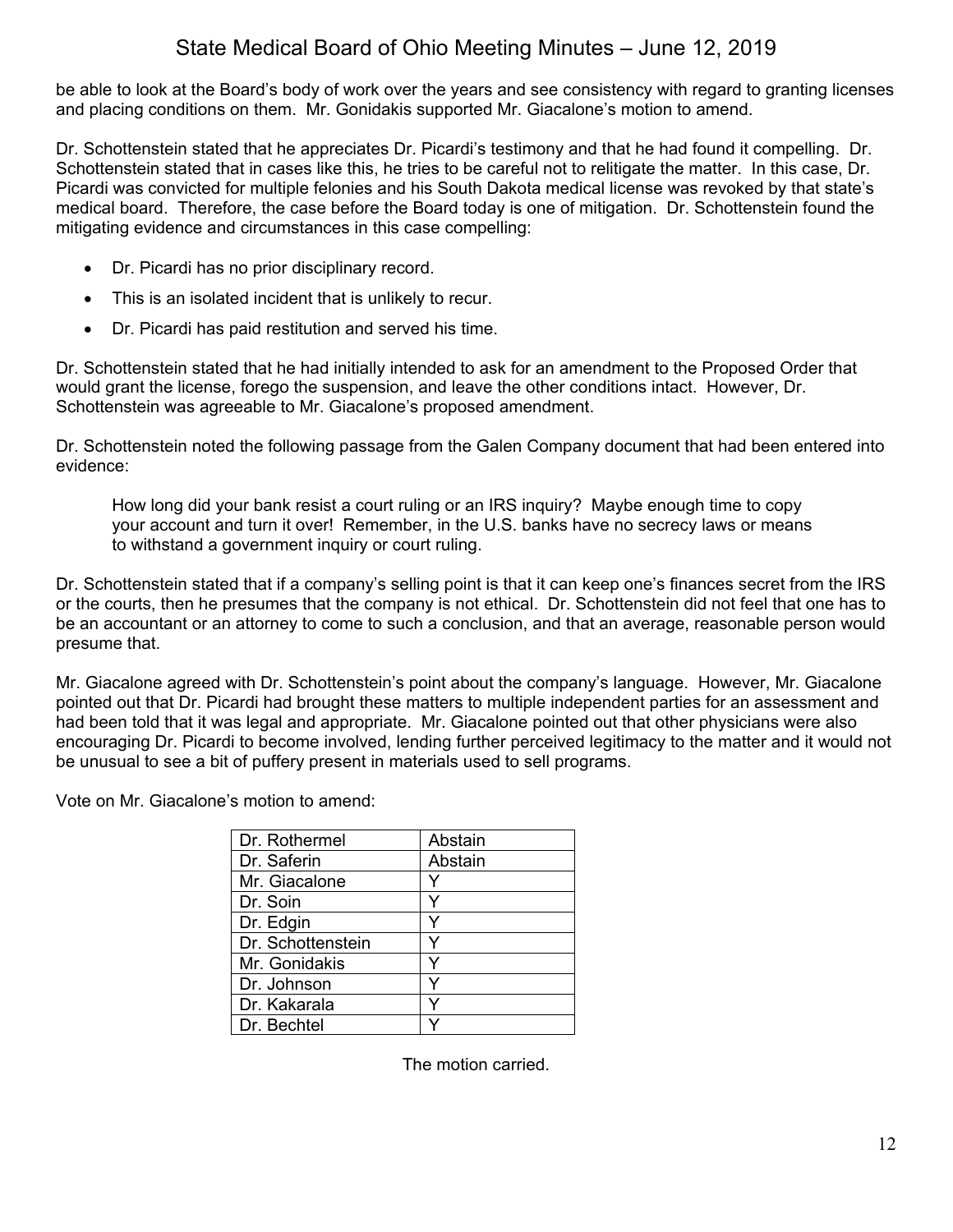Motion to approve and confirm the Proposed Findings of Fact, Conclusions, and Order, as amended, in the matter of Dr. Picardi:

| Motion            | Mr. Giacalone |
|-------------------|---------------|
| 2 <sup>nd</sup>   | Dr. Edgin     |
| Dr. Rothermel     | Abstain       |
| Dr. Saferin       | Abstain       |
| Mr. Giacalone     |               |
| Dr. Soin          | Y             |
| Dr. Edgin         | Υ             |
| Dr. Schottenstein | Y             |
| Mr. Gonidakis     | Y             |
| Dr. Johnson       | Y             |
| Dr. Kakarala      | ٧             |
| Dr. Bechtel       |               |

The motion carried.

## **Scott Robert Welden, M.D.**

Dr. Schottenstein directed the Board's attention to the matter of Scott Robert Welden, M.D. No objections have been filed. Ms. Lee was the Hearing Examiner.

Dr. Schottenstein stated that a request to address the Board has been filed on behalf of Dr. Welden. Five minutes will be allowed for that address.

Dr. Welden was represented by his attorney, Dan Zinsmaster.

Mr. Zinsmaster noted that neither he nor the Assistant Attorney General have filed objections to the Hearing Examiner's Report and Recommendation. Mr. Zinsmaster stated that Dr. Welden appears before the Board today to atone for his past mistakes and to demonstrate that he presently has the fitness and moral character necessary for licensure. Mr. Zinsmaster stated that Dr. Welden has received all necessary treatment and experts have opined that he is fit to return to practice. The Hearing Examiner, weighing the evidence and testimony, has agreed that Dr. Welden deserves an opportunity for re-licensure, that he accepts his addiction, and that his addiction is now well-managed. Mr. Zinsmaster supported the Report and Recommendation.

Dr. Welden stated that he will not make any excuses for his past behavior. Dr. Welden stated that addiction and the choices he made while under its grip took him down a very dark road, leading to the destruction of his marriage, the loss of custody of his son, the loss of his ability to practice medicine, the loss of his health, and ultimately the loss of his freedom. Dr. Welden added that it almost cost him his life. Dr. Welden stated that he is profoundly sorry for his actions and would do almost anything to go back and do it differently. Dr. Welden realized that the only healthy path forward is to take full responsibility for his actions and bad decisions and to use that energy to make positive choices for himself, stay sober, make amends, repair damaged relationships when he can, and use his story to help others.

Dr. Welden continued that he had to hit rock bottom in 2012 before he was able to fully commit to recovery. Dr. Welden knew at that time that he had to take action to turn his life around or lose it altogether. Dr. Welden stated that the following three years would be the most difficult in his life as he worked to overcome addiction in the harsh environment of prison. While in prison, Dr. Welden participated in two long-term drug treatment programs and fought off feelings of regret daily. Dr. Welden eventually founded a baking club, tutored other inmates, organized some father-child days, and did the best he could to make a positive impact.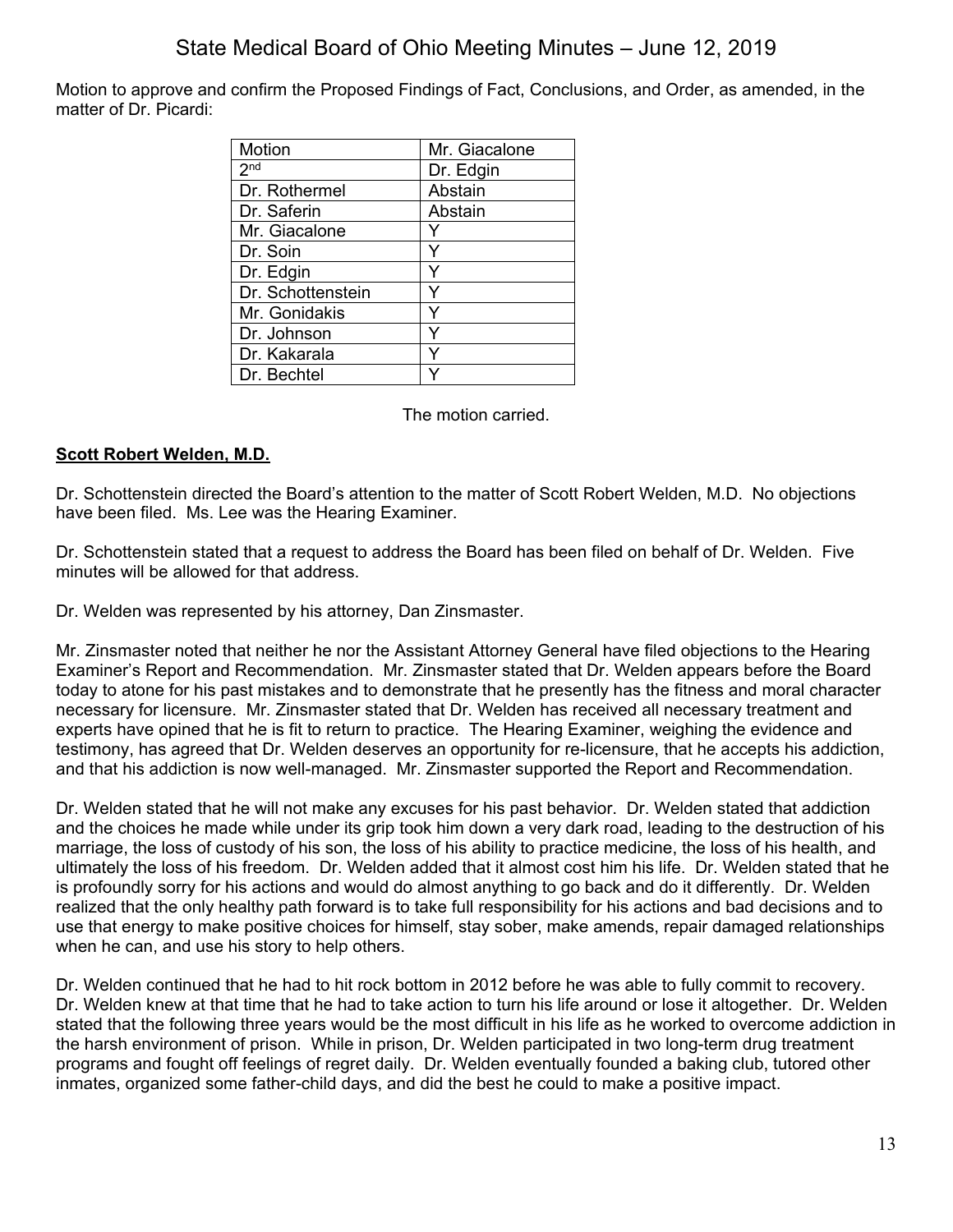Dr. Welden stated that since that time he has continued a life of recovery and has made profound changes in his life. Dr. Welden stated that his relationship with his son and family is better than ever and he has married an amazing woman. Dr. Welden was fortunate to be able to use his medical training and stay current with clinical medicine in his full-time job as a medical legal consultant. Dr. Welden has been monitored by the Ohio Physicians Health Program (OPHP) for over a year and he has remained in 100% compliance with all alcohol and drug screenings, as well as other terms of his agreement. Dr. Welden stated that he is committed to following any condition that the Board deems appropriate for him.

Dr. Welden stated that facing the consequences of his addiction has been both painful and arduous. Dr. Welden stated that he can say with full transparency and honesty that he is not the same person who stood before the Board almost eight years ago. Dr. Welden stated that he has been fully sober for almost seven years, he is involved with the recovery community, he has a connection with God, he does service work, and he stays healthy in body, mind, and spirit. Dr. Welden stated that by following the suggestions of Alcoholics Anonymous and working a rigorous program of recovery, he has become a more honest, responsible, humble, and compassionate man.

Dr. Welden loved practicing medicine and believed that he was a good physician prior to his struggles with addiction. Dr. Welden was a medical director of three different emergency departments and he thrived in his work. Dr. Welden believed that he can be an even better physician now because his experience has made him more understanding of other people's struggles. Dr. Welden hoped that the Board would grant him the opportunity to demonstrate that he can be a responsible, sober, and competent physician. Dr. Welden stated that he is up to the task of earning the Board's trust, and if he is granted the privilege of having a path forward to practicing medicine again he would cherish that opportunity and be very grateful. Dr. Welden stated that he would not let the Board down and he would not let himself down.

Dr. Schottenstein asked if the Assistant Attorney General wished to respond. Ms. Snyder stated that she did not wish to respond.

Motion to approve and confirm the Proposed Findings of Fact, Conclusions, and Order in the matter of Dr. Welden:

| <b>Motion</b> | Dr. Johnson  |
|---------------|--------------|
| 2nd           | Dr. Kakarala |

Dr. Schottenstein stated that he will now entertain discussion in the above matter.

Mr. Giacalone expressed concern about Dr. Welden's history of ongoing events going back to 2007. Mr. Giacalone noted a past statement from former Medical Board member Anita M. Steinbergh, D.O., indicating that the Board had once considered permanently revoking Dr. Welden's medical license. Mr. Giacalone stated that even though Dr. Welden pleaded for mercy at that time, he has come before the Board once again. Mr. Giacalone stated that he understands the defense's position that these are two events and that this was a relapse, but he questioned why the Board should believe Dr. Welden when he has such an extensive history.

Dr. Schottenstein stated that he had also struggled with this case. Dr. Schottenstein stated that Dr. Welden has one year of documented sobriety, so statistically there is about a 50/50 chance of relapse. Given this fact pattern, Dr. Schottenstein felt that it was a bridge too far to him to vote to grant Dr. Welden's license. Dr. Schottenstein suggested that the Proposed Order be amended to a non-permanent denial of Dr. Welden's application. Dr. Schottenstein, noting that a longer period of sobriety means a lower risk of relapse, stated that he would have a greater comfort level for granting Dr. Welden's application if he could document at least two, if not three, years of sobriety. Dr. Schottenstein felt that this was more than justified given the severity of Dr. Welden's past behavior.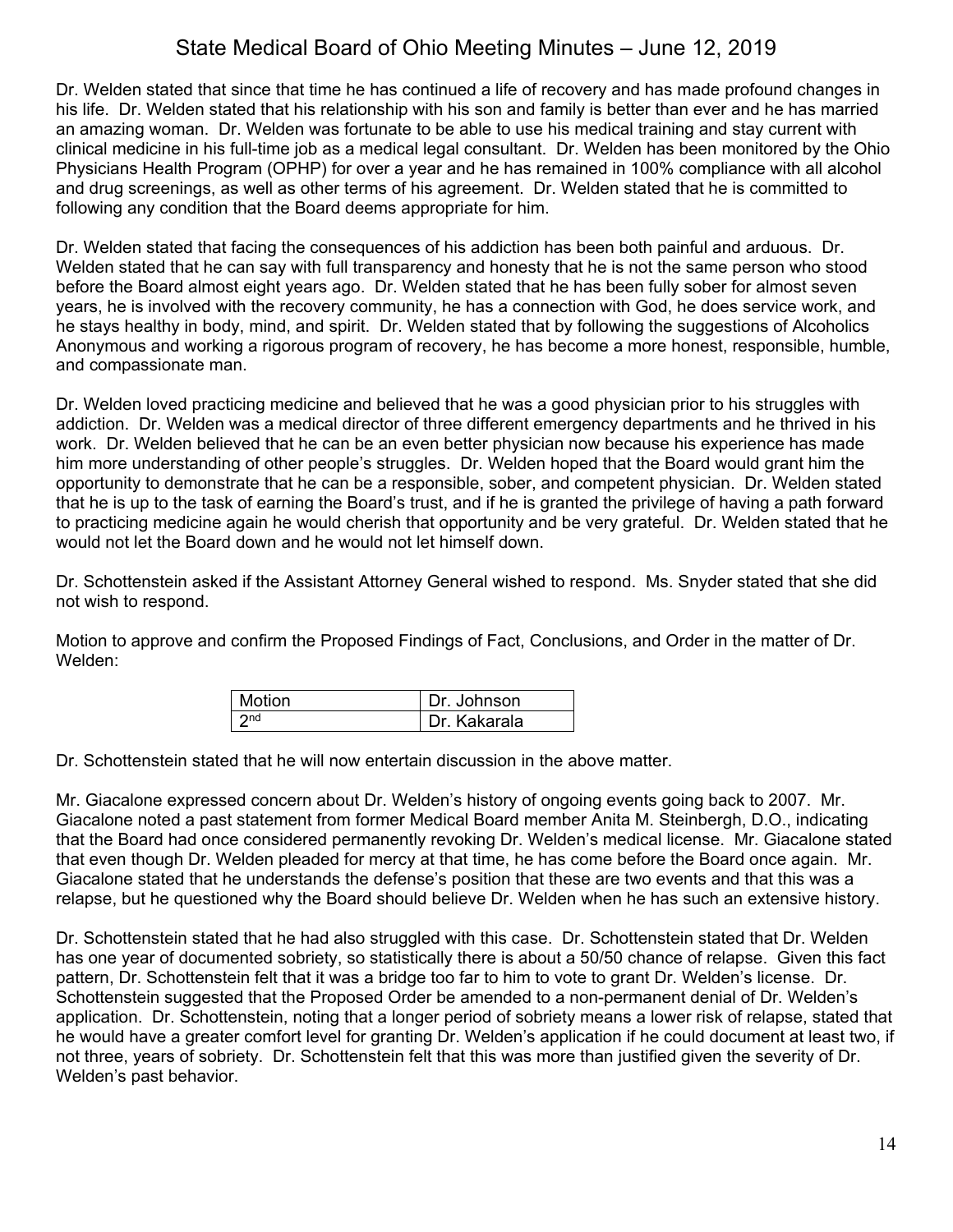Dr. Schottenstein stated the he had contemplated suggesting a permanent denial of Dr. Welden's application. However, Dr. Schottenstein was swayed to suggest a non-permanent denial due to the following factors:

- Though the Board cannot document sobriety since 2012, there have been no incidents of worrisome behavior since that time that the Board is aware of.
- Dr. Welden has been working a steady job as a medical legal consultant.
- Dr. Welden has good character references.
- Dr. Welden repeated his 28-day inpatient treatment program.
- Dr. Welden has a year of documented sobriety.
- Dr. Welden has been working a program through the Ohio Physicians Health Program (OPHP) and seeing an addiction counselor.

Dr. Schottenstein stated that he is suggesting a non-permanent denial instead of a one-year or two-year suspension because of Dr. Welden's history of violating multiple Board Orders. Dr. Schottenstein stated that under a non-permanent denial, it will be Dr. Welden's responsibility to show that he can maintain sobriety and show additional evidence of his ability to be compliant with a Board Order. On the other hand, an order of suspension would require the Board to use its resources to monitor Dr. Welden.

Motion to amend the Proposed Order to a non-permanent denial of Dr. Welden's application for licensure:

| Motion      | Mr. Giacalone |
|-------------|---------------|
| $\vert$ 2nd | Dr Soin       |

Mr. Gonidakis stated that he struggles with the proposed amendment because it is open-ended and has too much uncertainty. Mr. Gonidakis stated that the membership of the Board can change and a new Board can have different ideas on how much time Dr. Welden needs to wait before reapplying. Mr. Gonidakis felt that the Board should give Dr. Welden some certainty about the Board's expectations. Dr. Schottenstein stated that under a non-permanent revocation, the Board cannot include conditions to be met prior to reapplication; however, the Board can memorialize in the minutes what it would like Dr. Welden to do prior to any reapplication. Dr. Schottenstein stated that since Dr. Welden already has one year of documented sobriety, he personally would like to see an additional year of sobriety for a total of two years of documented sobriety before Dr. Welden reapplies for licensure. Mr. Gonidakis opined that granting the license and then suspending it with conditions for reinstatement would be a cleaner approach. Dr. Schottenstein stated that Mr. Gonidakis' suggestion is legitimate, but he felt that Dr. Welden needs to demonstrate his commitment to sobriety and then reapply for licensure.

Mr. Giacalone asked how long Mr. Gonidakis felt that Dr. Welden's license, if it is granted, should be suspended. Mr. Gonidakis replied that based on Dr. Schottenstein's commentary, a one-year suspension would be appropriate because it would increase Dr. Welden's chances of continuing his sobriety, statistically speaking. Mr. Giacalone appreciated Mr. Gonidakis' suggestion, even though it is more of a burden on the Board, because under a suspension the Board can make certain that Dr. Welden meets all of the requirements that the Board feels should be in place.

Mr. Giacalone stated that he will abstain on the vote on the proposed amendment because he finds both Dr. Schottenstein's suggestion and Mr. Gonidakis' suggestion acceptable.

A vote was taken on Mr. Giacalone's motion to amend:

| Dr Rothermel | Abstain |
|--------------|---------|
| Dr Saferin   | Abstain |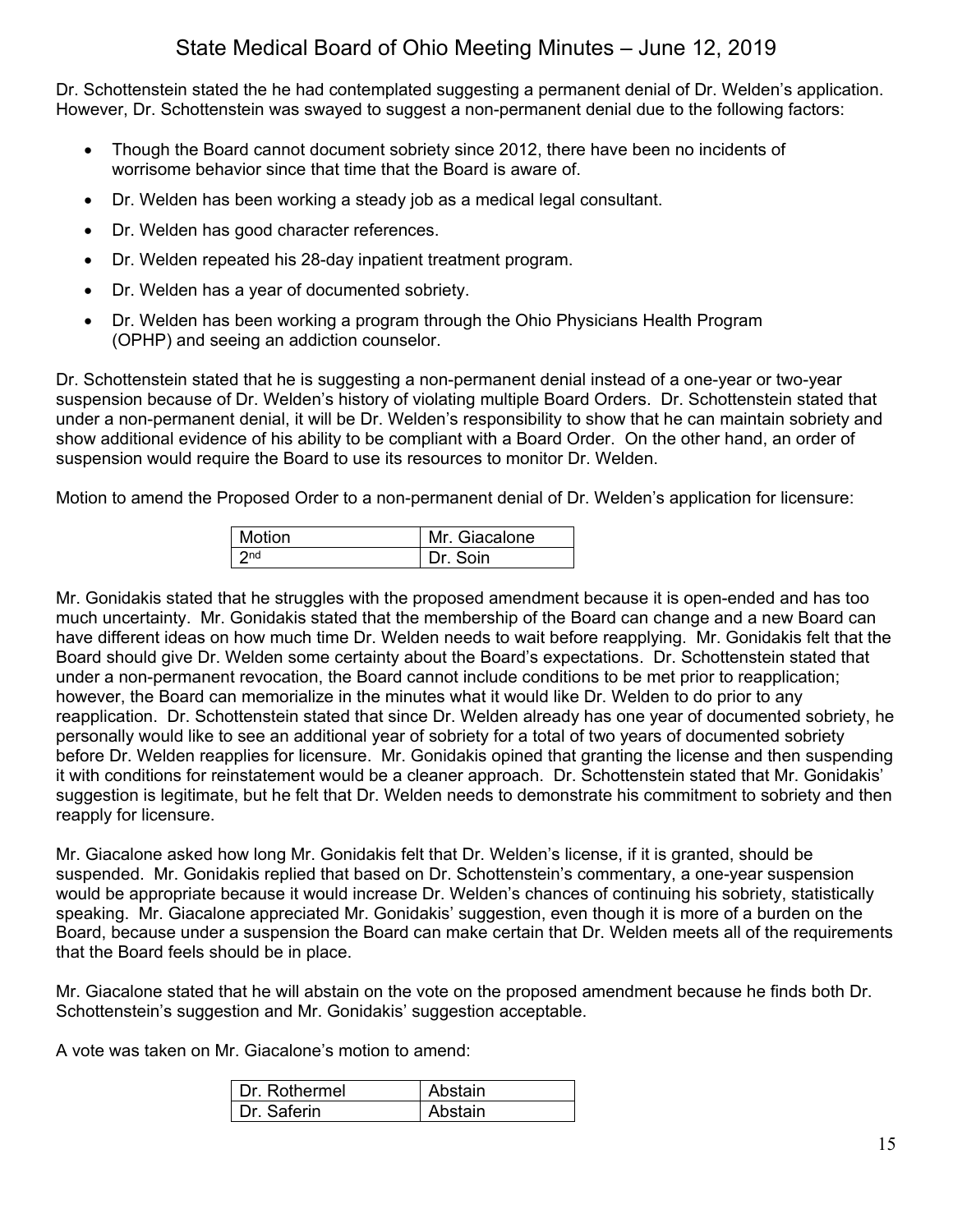| Mr. Giacalone     | Abstain |
|-------------------|---------|
| Dr. Soin          |         |
| Dr. Edgin         |         |
| Dr. Schottenstein |         |
| Mr. Gonidakis     | N       |
| Dr. Johnson       |         |
| Dr. Kakarala      |         |
| Dr. Bechtel       | Abstain |

The motion carried.

Motion to approve and confirm the Proposed Findings of Fact, Conclusions, and Order, as amended, in the matter of Dr. Welden:

| Motion          | Dr. Johnson  |
|-----------------|--------------|
| 2 <sub>nd</sub> | Dr. Kakarala |

Mr. Gonidakis expressed his opinion that it is the Board's responsibility to monitor Dr. Welden to ensure compliance, stating that this is why the Board exists and why it has about 80 staff members. Mr. Gonidakis added that the Board charges its licensees money so that it can do these things. Dr. Schottenstein stated that Mr. Gonidakis has made good points.

Vote to approve and confirm the amended Order:

| Dr. Rothermel     | Abstain |
|-------------------|---------|
| Dr. Saferin       | Abstain |
| Mr. Giacalone     | Y       |
| Dr. Soin          | N       |
| Dr. Edgin         | Y       |
| Dr. Schottenstein | ٧       |
| Mr. Gonidakis     | N       |
| Dr. Johnson       | Υ       |
| Dr. Kakarala      | N       |
| Dr. Bechtel       | Abstain |

Having failed to achieve six affirmative votes, the motion to approve and confirm did not carry.

Dr. Schottenstein suggested amending the original Proposed Order to make the indefinite suspension for one year, leaving all other terms and conditions intact. Mr. Giacalone questioned if a one-year suspension is sufficient given Dr. Welden's long disciplinary history. Mr. Gonidakis recommended a suspension of least 18 months. Mr. Giacalone agreed.

Motion to accept the Proposed Order, with the amendment that Dr. Welden's medical license be granted and then suspended for an indefinite period but not less than 18 months, with all other terms and conditions of the Proposed Order unaltered:

| Motion        | Mr. Gonidakis |
|---------------|---------------|
| $2n$ d        | Dr. Kakarala  |
| Dr. Rothermel | Abstain       |
| Dr. Saferin   | Abstain       |
| Mr. Giacalone |               |
| Dr. Soin      |               |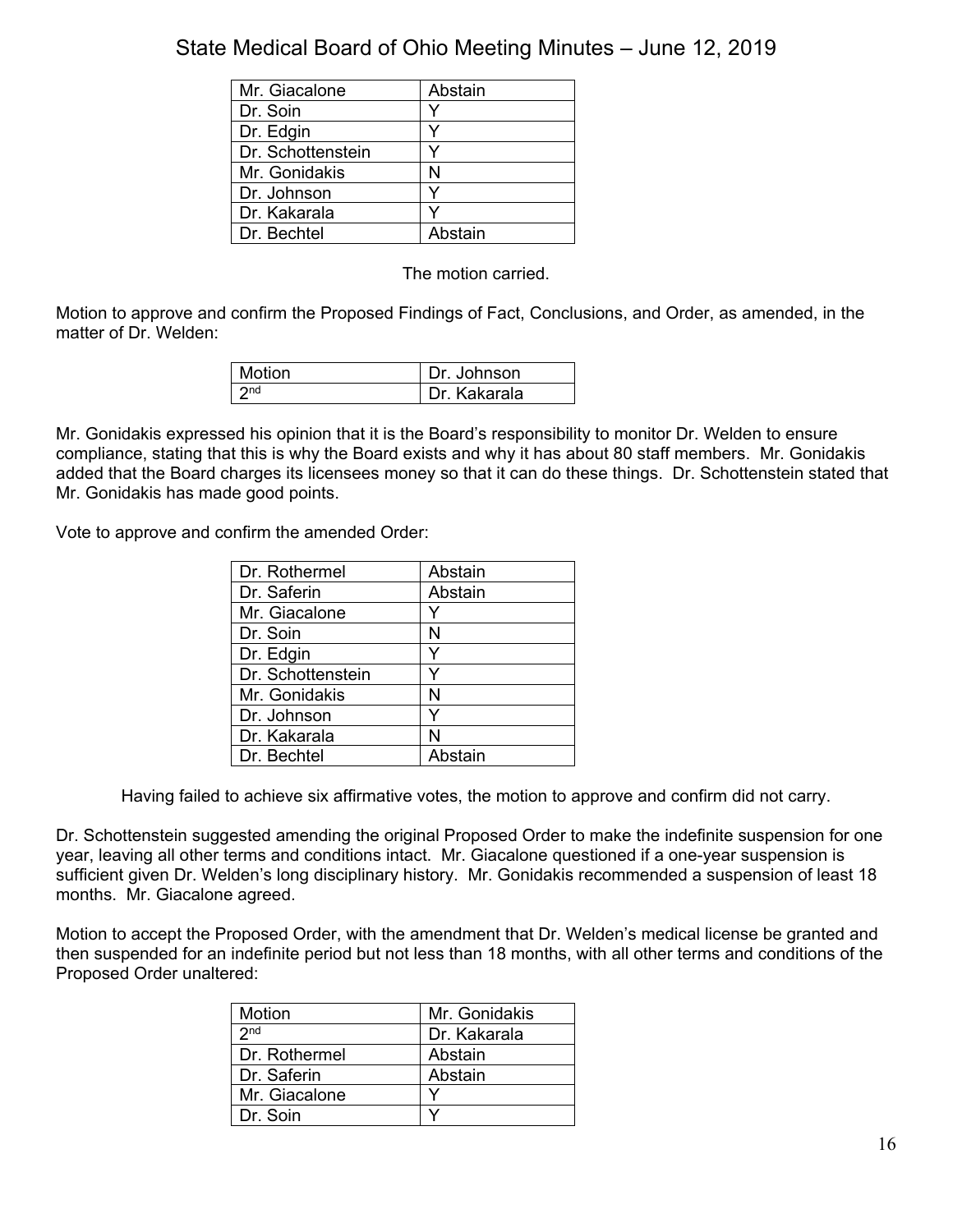| Dr. Edgin         |         |
|-------------------|---------|
| Dr. Schottenstein |         |
| Mr. Gonidakis     |         |
| Dr. Johnson       |         |
| Dr. Kakarala      |         |
| Dr. Bechtel       | Abstain |

The motion carried.

Motion to approve and confirm the Proposed Findings of Fact, Conclusions, and Order, as amended, in the matter of Dr. Welden:

| Motion            | Dr. Edgin    |
|-------------------|--------------|
| 2 <sup>nd</sup>   | Dr. Kakarala |
| Dr. Rothermel     | Abstain      |
| Dr. Saferin       | Abstain      |
| Mr. Giacalone     |              |
| Dr. Soin          | Υ            |
| Dr. Edgin         | Υ            |
| Dr. Schottenstein | ٧            |
| Mr. Gonidakis     | ٧            |
| Dr. Johnson       | ٧            |
| Dr. Kakarala      |              |
| Dr. Bechtel       | Abstain      |

The motion carried.

## **FINDINGS, ORDERS, AND JOURNAL ENTRIES**

Dr. Schottenstein stated that in the following matters, the Board issued Notices of Opportunity for Hearing and documentation of Service was received for each. There were no timely requests for hearing filed, and more than 30 days have elapsed since the mailing of the Notices. These matters are therefore before the Board for final disposition. These matters, except for the matter of Dr. Fishel, are non-disciplinary in nature; all Board members may vote on non-disciplinary matters.

## **Dawn Janelle Allen, R.C.P.**

Dr. Schottenstein stated that Ms. Allen has applied for restoration of her license to practice as a respiratory care professional. The Board has proposed to approve her application, provided that she take and pass the Therapist Multiple Choice (TMC) examination, due to the fact that Ms. Allen has not engaged in active practice as a respiratory care professional more than two years.

Motion to find that the allegations set forth in the April 10, 2019 Notice of Opportunity for Hearing have been proven to be true by a preponderance of the evidence, and that the Board enter an Order, effective immediately upon mailing, approving Ms. Allen's application for restoration of her license to practice as a respiratory care professional in the State of Ohio, provided that she takes and passes the Therapist Multiple Choice (TMC) examination within six months of the mailing of the Notice of Opportunity for a Hearing:

| <b>Motion</b>   | Dr. Bechtel |
|-----------------|-------------|
| 2 <sub>nd</sub> | Dr. Saferin |
| Dr. Rothermel   |             |
| Dr. Saferin     |             |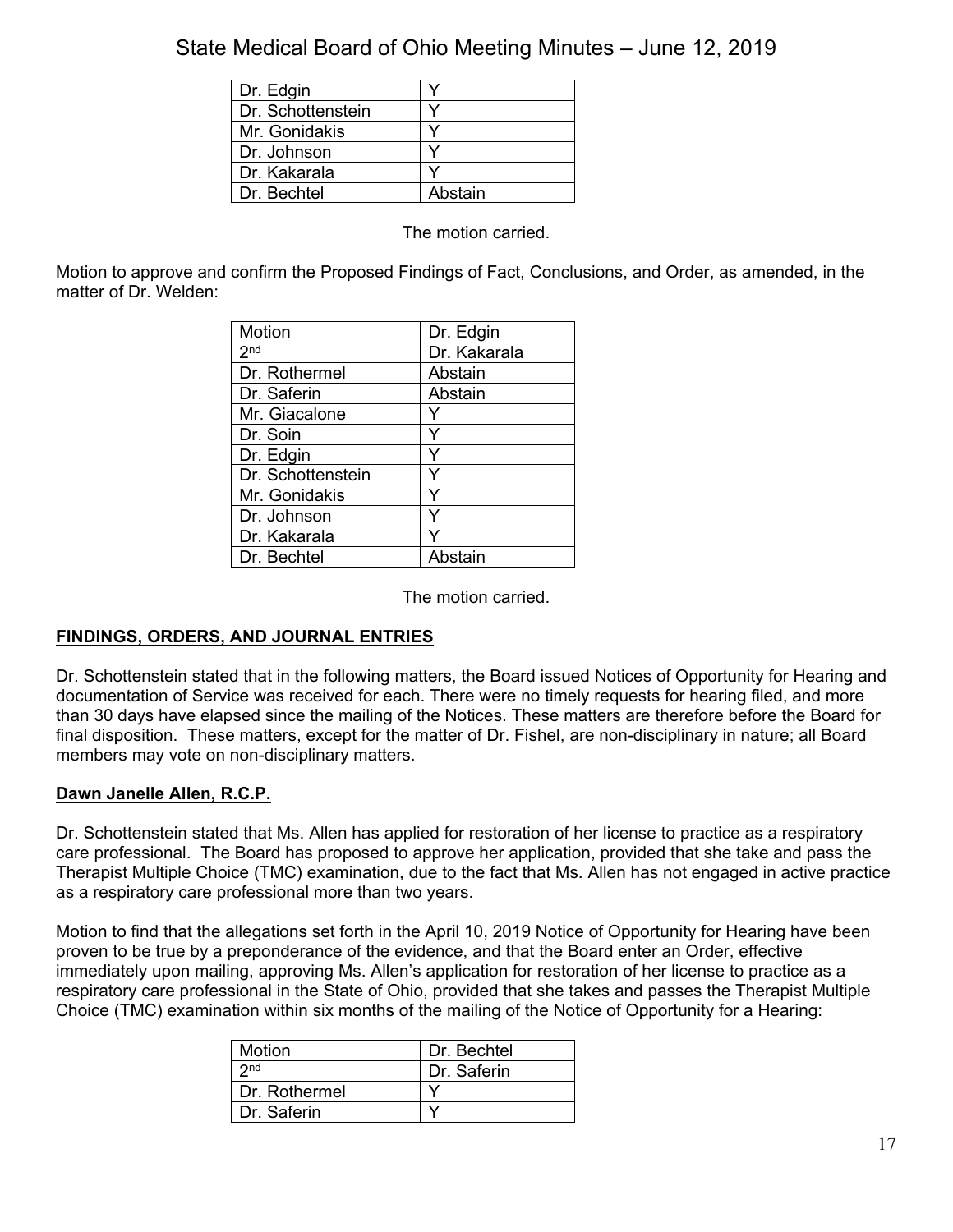| Mr. Giacalone     |  |
|-------------------|--|
| Dr. Soin          |  |
| Dr. Edgin         |  |
| Dr. Schottenstein |  |
| Mr. Gonidakis     |  |
| Dr. Johnson       |  |
| Dr. Kakarala      |  |
| Dr. Bechtel       |  |

The motion carried.

## **Nichole Ann Brennan, M.T.**

Dr. Schottenstein stated that Ms. Brennan has applied for restoration of her certificate to practice massage therapy. The Board has notified Ms. Brennan that it proposed to approve her application, provided that she take and pass the Massage and Bodywork Licensing Examination (MBLEx) due to the fact that Ms. Brennan has not engaged in the active practice of massage therapy for more than two years.

Motion to find that the allegations set forth in the March 13, 2019 Notice of Opportunity for Hearing have been proven to be true by a preponderance of the evidence and that the Board enter an Order, effective immediately upon mailing, approving Ms. Brennan's application for restoration of her license to practice massage therapy in the State of Ohio, provided that she takes and passes the MBLEx within six months of the mailing of the Notice of Opportunity for a Hearing:

| Motion            | Dr. Saferin |
|-------------------|-------------|
| 2 <sub>nd</sub>   | Dr. Bechtel |
| Dr. Rothermel     |             |
| Dr. Saferin       |             |
| Mr. Giacalone     |             |
| Dr. Soin          |             |
| Dr. Edgin         | Y           |
| Dr. Schottenstein |             |
| Mr. Gonidakis     |             |
| Dr. Johnson       |             |
| Dr. Kakarala      |             |
| Dr. Bechtel       |             |

The motion carried.

## **Robert Allen Fiorentini, R.C.P.**

Dr. Schottenstein stated that Mr. Fiorentini has applied for restoration of his certificate to practice as a respiratory care professional. The Board has proposed to approve his application, provided that he take and pass the Therapist Multiple Choice (TMC) examination due to the fact that Mr. Fiorentini has not engaged in active practice as a respiratory care professional for more than two years.

Motion to find that the allegations set forth in the April 10, 2019 Notice of Opportunity for Hearing have been proven to be true by a preponderance of the evidence, and that the Board enter an Order, effective upon Board mailing, approving Mr. Fiorentini's application for restoration of his certificate to practice as a respiratory care professional in the State of Ohio, provided that he takes and passes the TMC examination within six months of the mailing of the Notice of Opportunity for a Hearing: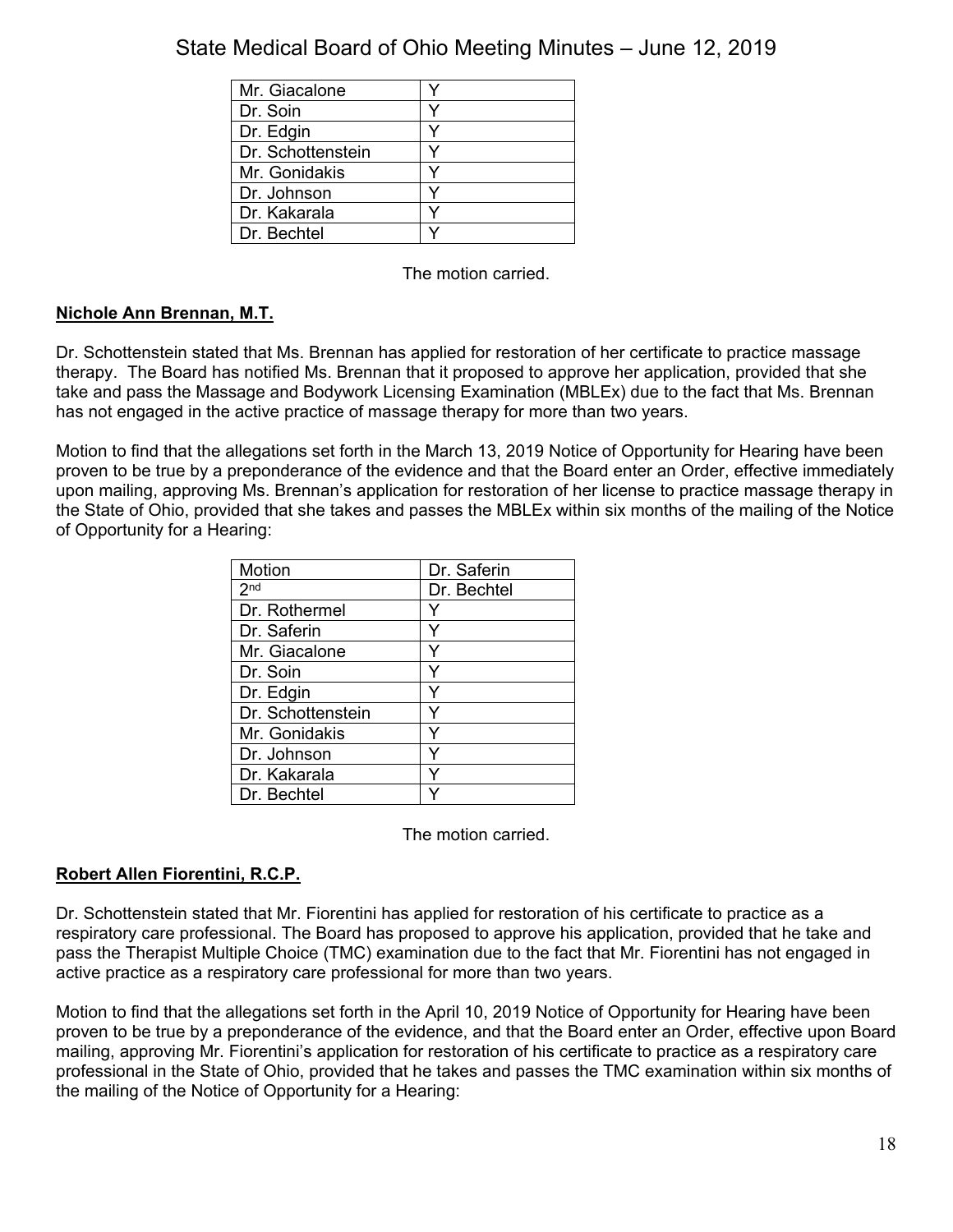| Motion            | Dr. Saferin |
|-------------------|-------------|
| 2 <sub>nd</sub>   | Dr. Edgin   |
| Dr. Rothermel     |             |
| Dr. Saferin       |             |
| Mr. Giacalone     |             |
| Dr. Soin          |             |
| Dr. Edgin         |             |
| Dr. Schottenstein |             |
| Mr. Gonidakis     |             |
| Dr. Johnson       |             |
| Dr. Kakarala      |             |
| Dr. Bechtel       |             |

The motion carried.

## **Gregory Lee Long, M.D.**

Dr. Schottenstein stated that Dr. Long has applied for a license to practice medicine and surgery. The Board has proposed to approve his application, provided that he take and pass the Special Purpose Examination (SPEX) due to the fact that Dr. Long has not engaged in active practice of medicine for more than two years.

Motion to find that the allegations set forth in the April 10, 2019 Notice of Opportunity for Hearing have been proven to be true by a preponderance of the evidence, and that the Board enter an Order, effective upon Board mailing, approving Dr. Long's application for a license to practice medicine and surgery in the State of Ohio, provided that he takes and passes the SPEX within six months of the mailing of the Notice of Opportunity for a Hearing:

| Motion            | Dr. Saferin |
|-------------------|-------------|
| 2 <sup>nd</sup>   | Dr. Bechtel |
| Dr. Rothermel     |             |
| Dr. Saferin       |             |
| Mr. Giacalone     |             |
| Dr. Soin          |             |
| Dr. Edgin         |             |
| Dr. Schottenstein |             |
| Mr. Gonidakis     |             |
| Dr. Johnson       |             |
| Dr. Kakarala      |             |
| Dr. Bechtel       |             |

The motion carried.

## **Kaitlynn Comer Osberg, M.T.**

Dr. Schottenstein stated that Ms. Osberg has applied for a certificate to practice massage therapy. The Board has notified Ms. Osberg that it proposed to deny her application because she does not hold a diploma or certificate from a school, college, or institution in another state or jurisdiction that meets the Board's required course of instruction, and hasn't held a current license, registration, or certificate of good standing for massage therapy in another state for at least the preceding five years.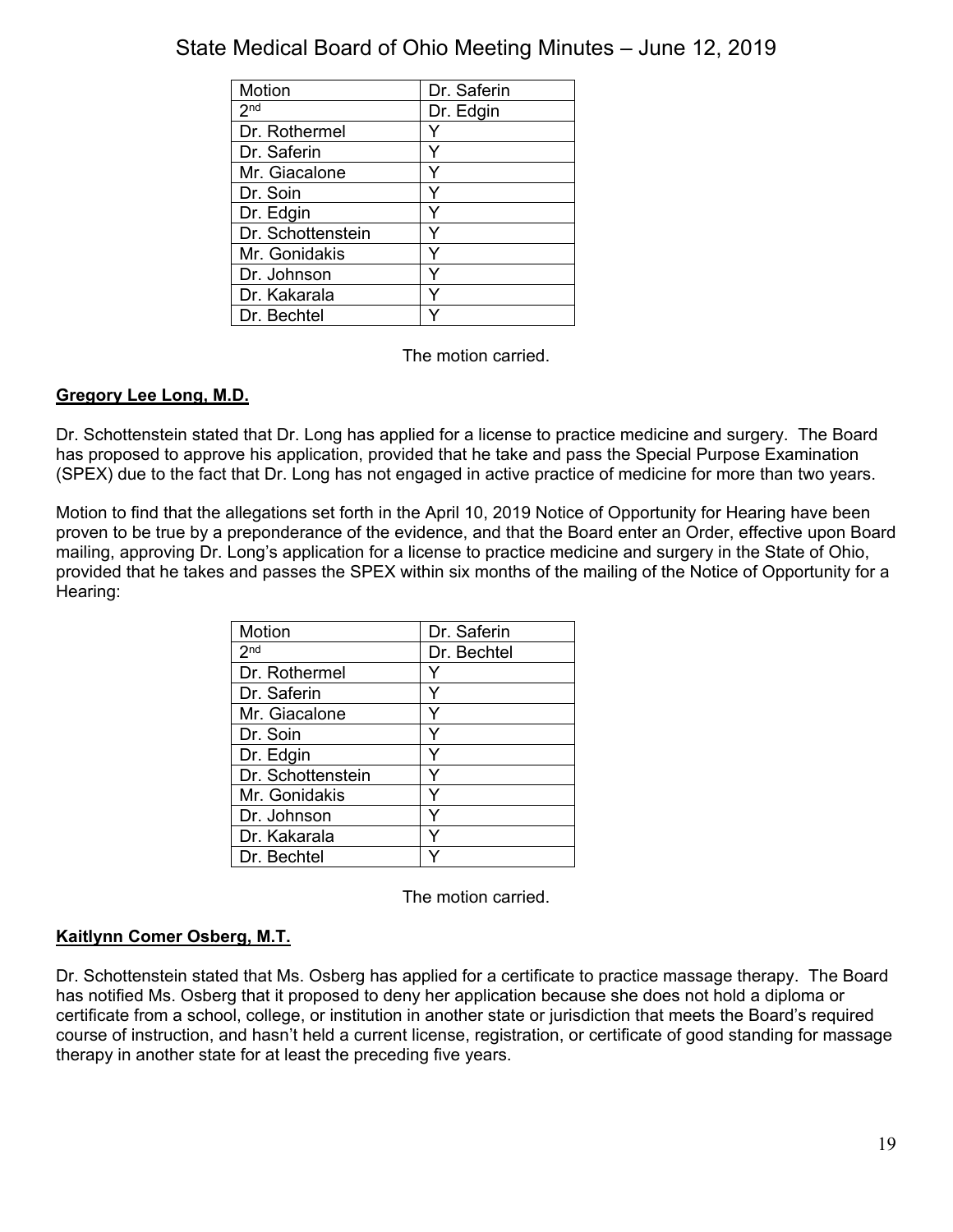Motion to find that the allegations set forth in the March 18, 2019 Notice of Opportunity for Hearing have been proven to be true by a preponderance of the evidence, and that the Board enter an Order, effective upon Board mailing, denying Ms. Osberg's application for a certificate to practice massage therapy in the State of Ohio:

| Motion            | Dr. Kakarala |
|-------------------|--------------|
| 2 <sup>nd</sup>   | Dr. Bechtel  |
| Dr. Rothermel     |              |
| Dr. Saferin       |              |
| Mr. Giacalone     |              |
| Dr. Soin          |              |
| Dr. Edgin         |              |
| Dr. Schottenstein |              |
| Mr. Gonidakis     |              |
| Dr. Johnson       | v            |
| Dr. Kakarala      |              |
| Dr. Bechtel       |              |

The motion carried.

## **Julie Marie Uhrman-Samiec, M.T.**

Dr. Schottenstein stated that Ms. Uhrman-Samiec has applied for restoration of her certificate to practice massage therapy. The Board has notified Ms. Uhrman-Samiec that it proposed to approve her application, provided that she take and pass the Massage and Bodywork Licensing Examination (MBLEx) due to the fact that Ms. Uhrman-Samiec has not engaged in the active practice of massage therapy for more than two years.

Motion to find that the allegations set forth in the April 10, 2019 Notice of Opportunity for Hearing have been proven to be true by a preponderance of the evidence and that the Board enter an Order, effective immediately upon mailing, approving Ms. Uhrman-Samiec's application for restoration of her license to practice massage therapy in the State of Ohio, provided that she takes and passes the MBLEx within six months of the mailing of the Notice of Opportunity for a Hearing:

| Motion            | Dr. Saferin |
|-------------------|-------------|
| 2 <sub>nd</sub>   | Dr. Bechtel |
| Dr. Rothermel     |             |
| Dr. Saferin       |             |
| Mr. Giacalone     | Y           |
| Dr. Soin          | Y           |
| Dr. Edgin         | Y           |
| Dr. Schottenstein |             |
| Mr. Gonidakis     | Y           |
| Dr. Johnson       | Y           |
| Dr. Kakarala      | Y           |
| Dr. Bechtel       |             |

The motion carried.

### **Hazel Thornton Fishel, M.D.**

Dr. Schottenstein stated that the matter of Dr. Fishel is disciplinary in nature, and therefore the Secretary and Supervising Member may not vote. In the matter of Dr. Fishel, Dr. Rothermel served as Secretary and Dr. Saferin served as Supervising Member.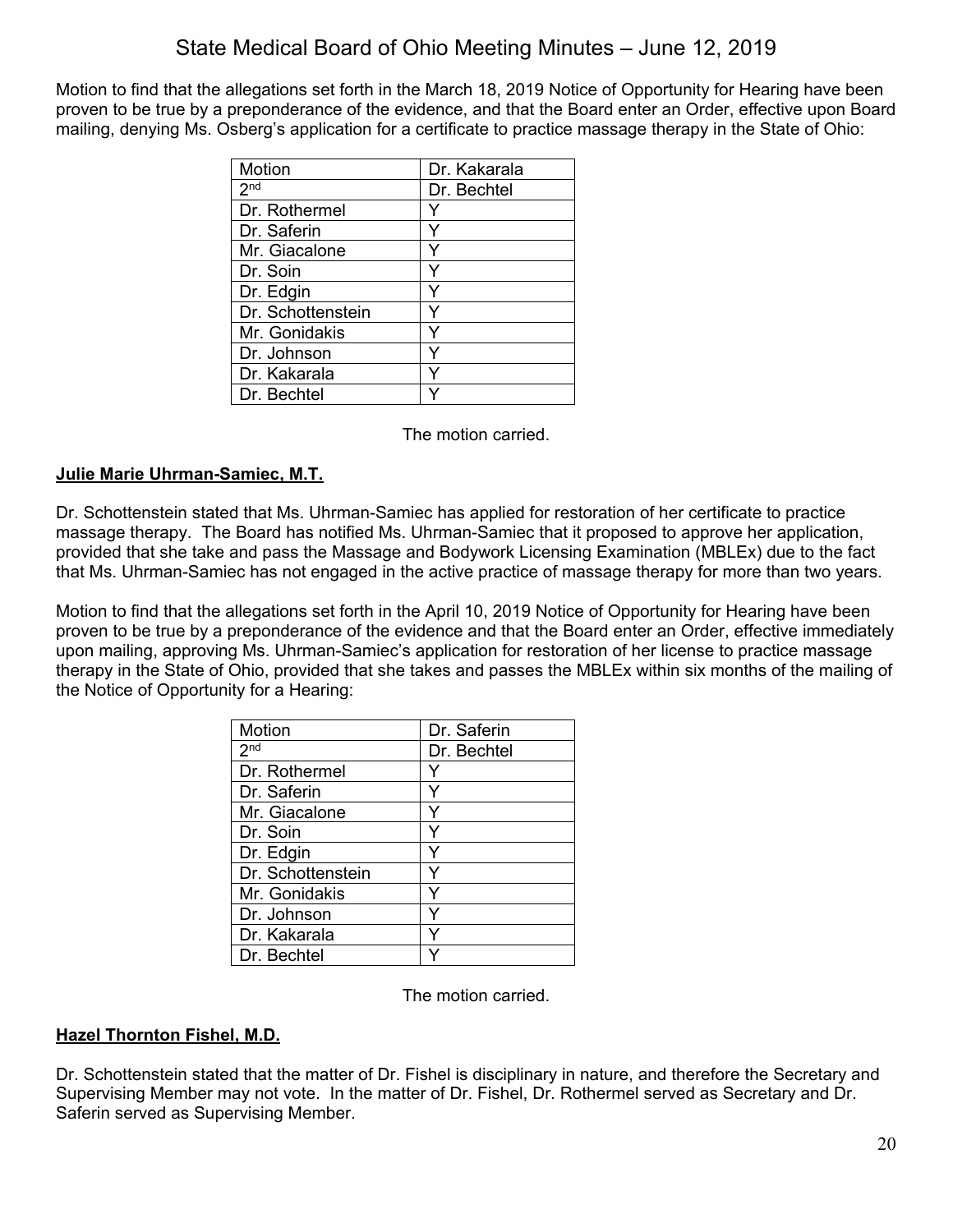Dr. Schottenstein stated that on March 13, 2019, the Board issued a Notice of Opportunity for Hearing to Dr. Fishel stating that the Medical Board intended to consider disciplinary action regarding her license to practice medicine in Ohio. The allegations contained in the Notice of Opportunity for Hearing are based upon a December 11, 2018 Consent Order with the North Carolina Medical Board that suspended the doctor's license, and wherein the doctor admitted to (1) having engaged in a romantic relationship with a former patient, and (2) having consumed alcoholic beverages with the patient despite the doctor being responsible for the patient's care while the patient attended inpatient detoxification for alcohol use disorder.

Dr. Schottenstein suggested that the Board enter an Order to non-permanently revoke Dr. Fishel's license to practice medicine and surgery in Ohio, and to levy a fine of \$6,000. Dr. Kakarala agreed.

Motion to find that the allegations set forth in the March 13, 2019 Notice of Opportunity for Hearing have been proven to be true by a preponderance of the evidence and that the Board enter an Order, effective immediately upon mailing, revoking the license of Hazel Thornton Fishel, M.D., to practice medicine and surgery in the state of Ohio, and that a \$6,000 fine shall be levied:

| Motion | Dr. Kakarala |
|--------|--------------|
| 2nd    | Dr. Johnson  |

Dr. Schottenstein stated that he did not see a way around his suggested Order since the Board has not been contacted by Dr. Fishel.

Vote on Dr. Kakarala's motion:

| Dr. Rothermel     | Abstain |
|-------------------|---------|
| Dr. Saferin       | Abstain |
| Mr. Giacalone     |         |
| Dr. Soin          |         |
| Dr. Edgin         | Y       |
| Dr. Schottenstein | Y       |
| Mr. Gonidakis     |         |
| Dr. Johnson       | v       |
| Dr. Kakarala      |         |
| Dr. Bechtel       |         |

The motion carried.

#### **EXECUTIVE SESSION I**

Motion to go into Executive Session to confer with the Medical Board's attorneys on matters of pending or imminent court action, and for the purpose of deliberating on proposed consent agreements in the exercise of the Medical Board's quasi-judicial capacity:

| Motion            | Dr. Saferin |
|-------------------|-------------|
| 2 <sub>nd</sub>   | Dr. Edgin   |
| Dr. Rothermel     |             |
| Dr. Saferin       |             |
| Mr. Giacalone     |             |
| Dr. Soin          |             |
| Dr. Edgin         |             |
| Dr. Schottenstein |             |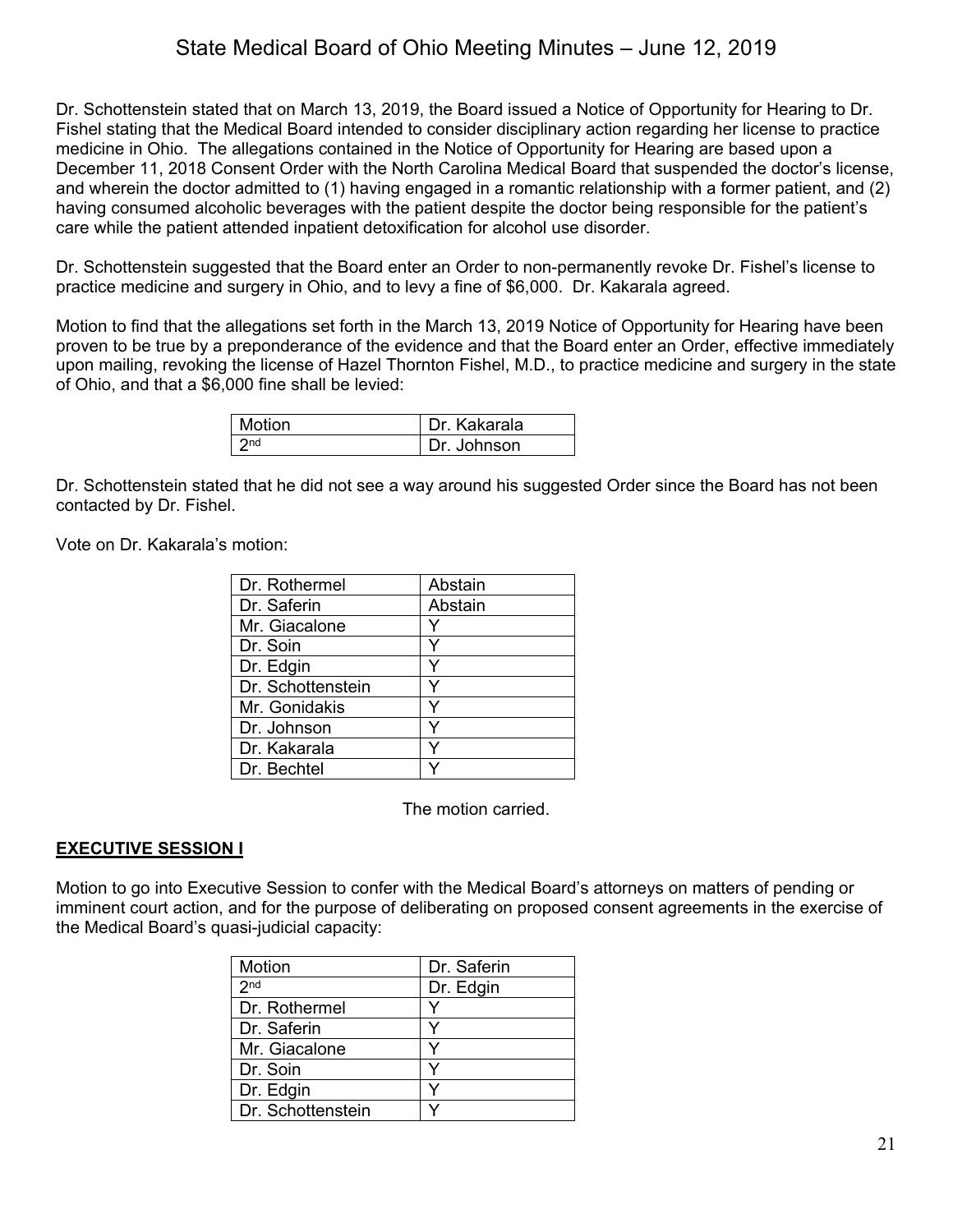| Mr. Gonidakis |  |
|---------------|--|
| Dr. Johnson   |  |
| Dr. Kakarala  |  |
| Dr. Bechtel   |  |

The motion carried.

The Board went into Executive Session at 11:19 a.m. and returned to public session at 11:33 a.m.

## **NON-DISCIPLINARY LICENSURE APPLICATION WITHDRAWAL**

## **Crystal Ashley Burgess, L.M.T.**

Motion to ratify the proposed non-disciplinary withdrawal of an application for a certificate to practice massage therapy in the matter of Crystal Ashley Burgess, L.M.T.:

| Motion            | Dr. Saferin |
|-------------------|-------------|
|                   |             |
| 2 <sub>nd</sub>   | Dr. Bechtel |
| Dr. Rothermel     |             |
| Dr. Saferin       |             |
| Mr. Giacalone     |             |
| Dr. Soin          |             |
| Dr. Edgin         |             |
| Dr. Schottenstein | v           |
| Mr. Gonidakis     | v           |
| Dr. Johnson       |             |
| Dr. Kakarala      |             |
| Dr. Bechtel       |             |

The motion carried.

## **SETTLEMENT AGREEMENTS**

### **Marek Antoni Buzcek, M.D.**

Motion to ratify the proposed Consent Agreement with Marek Antoni Buzcek, M.D.:

| Motion            | Mr. Giacalone |
|-------------------|---------------|
| 2 <sup>nd</sup>   | Dr. Edgin     |
| Dr. Rothermel     | Abstain       |
| Dr. Saferin       | Abstain       |
| Mr. Giacalone     |               |
| Dr. Soin          |               |
| Dr. Edgin         |               |
| Dr. Schottenstein |               |
| Mr. Gonidakis     |               |
| Dr. Johnson       | v             |
| Dr. Kakarala      |               |
| Dr. Bechtel       | Abstain       |

The motion carried.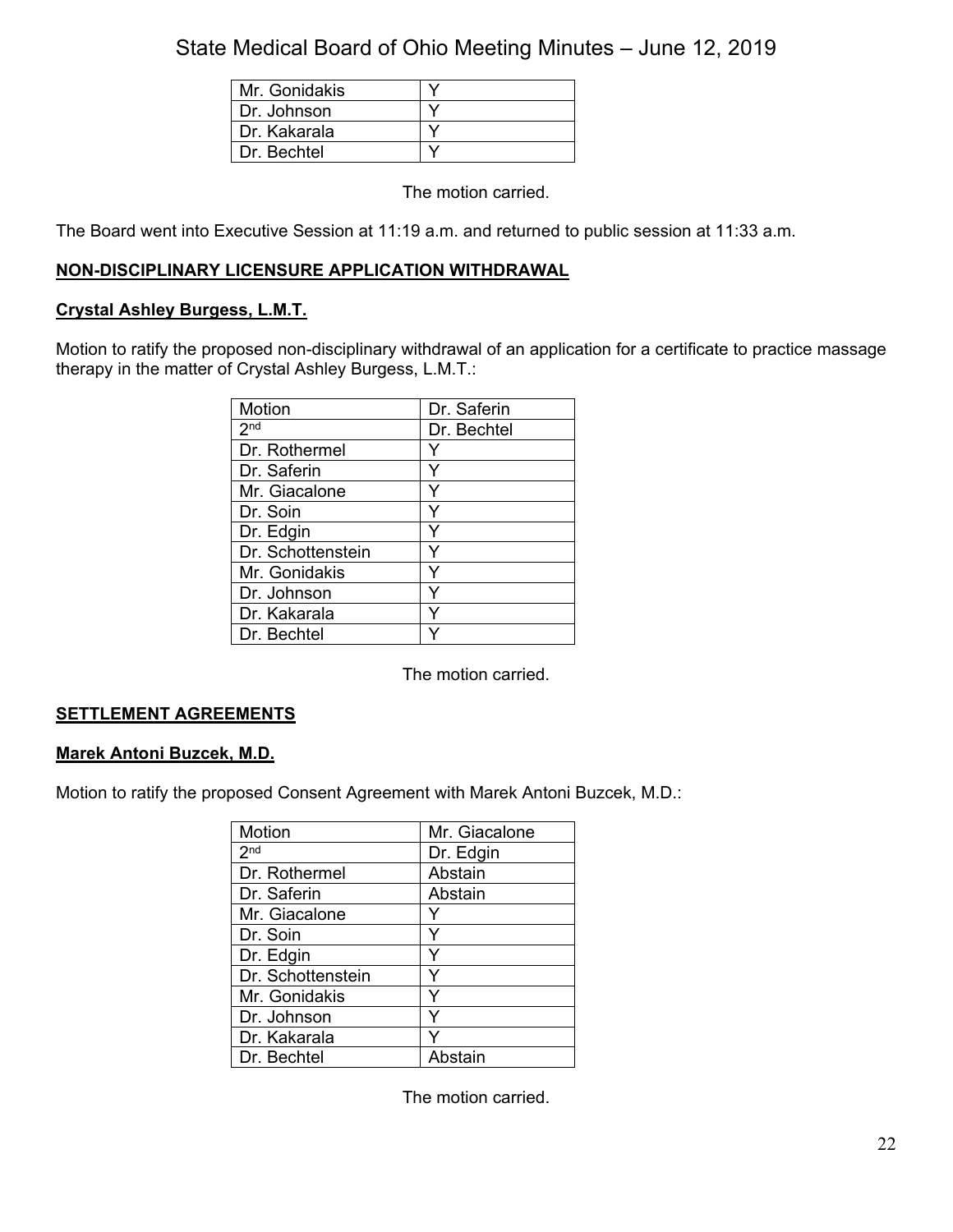## **Yamini Jadcherla, M.D.**

Motion to ratify the proposed Probationary Consent Agreement with Yamini Jadcherla, M.D.:

| Motion            | Dr. Johnson  |
|-------------------|--------------|
| 2 <sup>nd</sup>   | Dr. Kakarala |
| Dr. Rothermel     | Abstain      |
| Dr. Saferin       | Abstain      |
| Mr. Giacalone     |              |
| Dr. Soin          | Y            |
| Dr. Edgin         | ٧            |
| Dr. Schottenstein | ٧            |
| Mr. Gonidakis     | Y            |
| Dr. Johnson       | Υ            |
| Dr. Kakarala      | ٧            |
| Dr. Bechtel       |              |

### The motion carried.

## **NOTICES OF OPPORTUNITY FOR HEARING, ORDERS OF SUMMARY SUSPENSION, ORDERS OF IMMEDIATE SUSPENSION, AND ORDERS OF AUTOMATIC SUSPENSION**

Ms. Marshall presented the following Citations to the Board for consideration:

- 1. Lee P. Bee, D.O.: Based on action by the State of Illinois Department of Financial and Professional Regulation for unprofessional conduct.
- 2. Robert James Bauer, D.O.: Based on a misdemeanor conviction regarding the Ohio Automated Rx Reporting System (OARRS) and an allegation of acts constituting tampering with evidence.
- 3. Vinson M. DiSanto, D.O.: Based on a March 2019 Order by the Kentucky Board of Medical Licensure.
- 4. John Joseph Kelemen, M.D.: Based on action by the Wisconsin Board related to minimal standards of care involving one surgical patient.
- 5. Richard E. Paulus, M.D.: Based on May 2019 convictions for multiple felonies related to practice.
- 6. David N. Ringel, D.O.: Based on April 2019 action by the Kentucky Board of Medical Licensure.
- 7. Gary Nicholas Spirtos, M.D.: Based on actions by the Arizona Medical Board and the Medical Board of California related to malpractice and boundary violations.
- 8. Miguel Antonio Ordonez, P.A.: Based on action by the Kentucky Board of Medical Licensure.
- 9. Kelly N. Roan, D.O.: This is an Automatic Suspension Notice to be issued to a physician who was recently found guilty by a jury on three counts of rape.
- 10. George Robert Butler, M.D.: Based on the physician's failure to respond to the Board's interrogatory requests.
- 11. George Robert Butler, M.D.: A companion case to proposed Citation #10, a Summary Suspension based on failure of the physician to report to his chemical dependency examination.

In response to a question from Mr. Giacalone regarding proposed Citation #3, Ms. Marshall stated that when a physician's authority to prescribe controlled substances is restricted by a state's medical board, the physician's ability to prescribe controlled substances outside of that state is dependent on the physician's Drug Enforcement Administration (DEA) certificate; if the physician has DEA certificates for locations outside of the state in question, then the physician could still prescribe controlled substances in those out-of-state locations.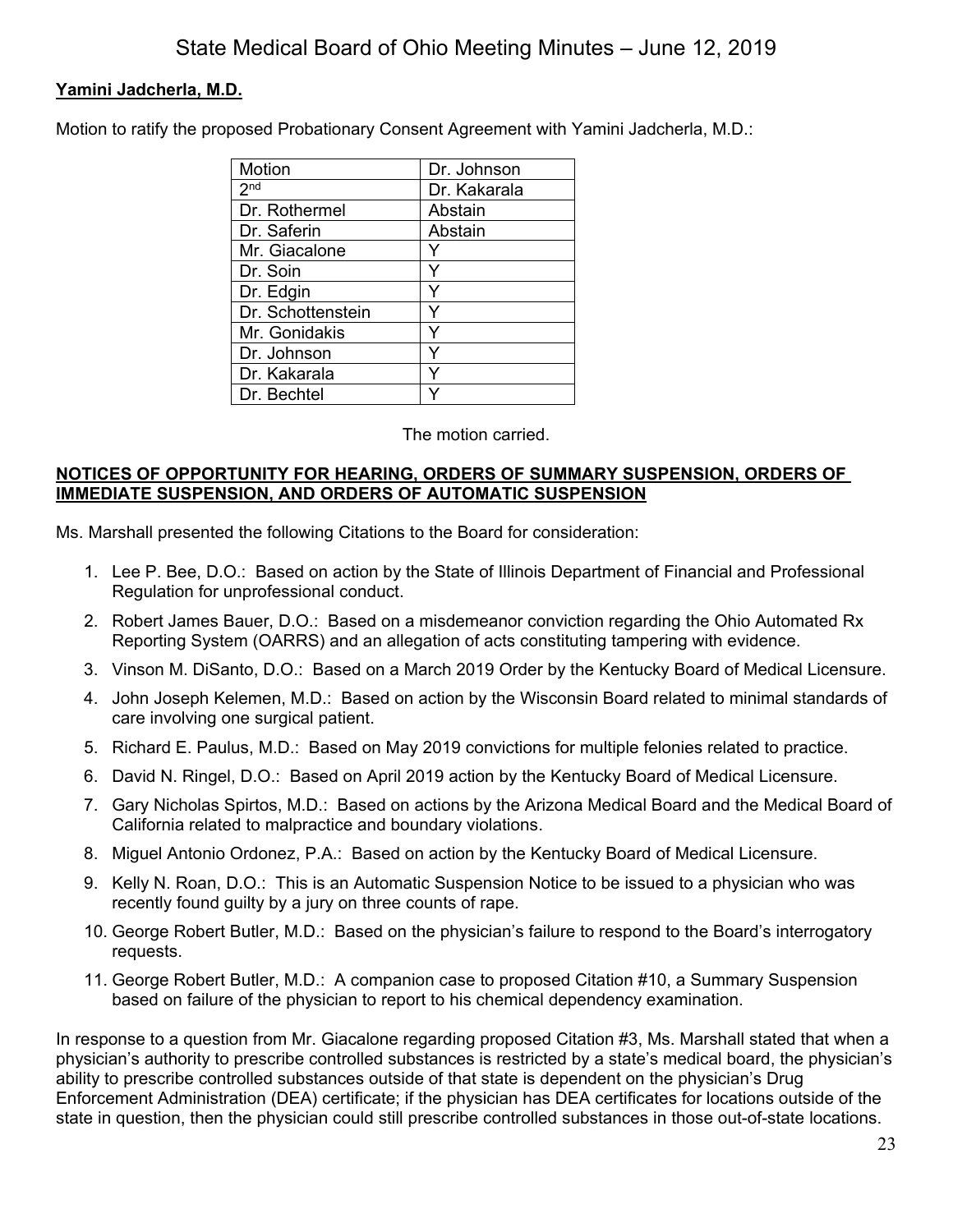Dr. Schottenstein stated that for voting purposes, the Board will vote on proposed Citations #'s 1, 4, 7, and 10 separately.

Motion to approve and issue proposed citations #1, #4, #7, and #10:

| Motion            | Dr. Kakarala |
|-------------------|--------------|
| 2 <sub>nd</sub>   | Dr. Soin     |
| Dr. Rothermel     | Abstain      |
| Dr. Saferin       | Abstain      |
| Mr. Giacalone     |              |
| Dr. Soin          |              |
| Dr. Edgin         |              |
| Dr. Schottenstein |              |
| Mr. Gonidakis     |              |
| Dr. Johnson       | Y            |
| Dr. Kakarala      |              |
| Dr. Bechtel       |              |

The motion carried.

Motion to approve and issue proposed Citation #'s 2, 3, 5, 6, and 8:

| Motion            | Dr. Kakarala |
|-------------------|--------------|
| 2 <sub>nd</sub>   | Dr. Soin     |
| Dr. Rothermel     | Abstain      |
| Dr. Saferin       | Abstain      |
| Mr. Giacalone     |              |
| Dr. Soin          | Y            |
| Dr. Edgin         | Y            |
| Dr. Schottenstein | Y            |
| Mr. Gonidakis     | Y            |
| Dr. Johnson       | Y            |
| Dr. Kakarala      | Y            |
| Dr. Bechtel       | Abstain      |

The motion carried.

Motion to approve and issue proposed Citation #9, an Automatic Suspension:

| Motion            | Dr. Johnson |
|-------------------|-------------|
| 2 <sup>nd</sup>   | Dr. Soin    |
| Dr. Rothermel     | Abstain     |
| Dr. Saferin       | Abstain     |
| Mr. Giacalone     | Y           |
| Dr. Soin          | Y           |
| Dr. Edgin         |             |
| Dr. Schottenstein | Y           |
| Mr. Gonidakis     | Y           |
| Dr. Johnson       |             |
| Dr. Kakarala      |             |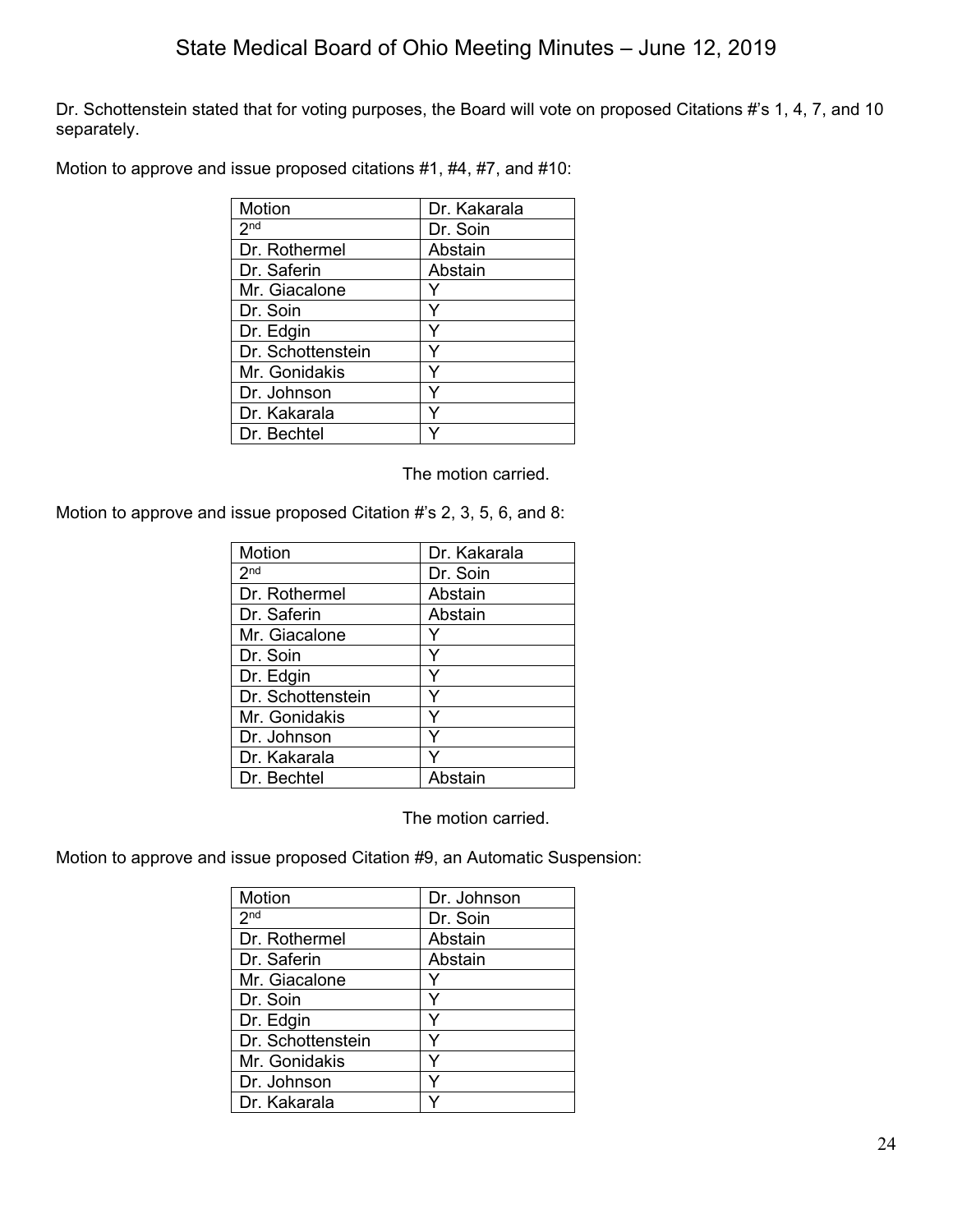Dr. Bechtel | Abstain

The motion carried.

Motion to approve and issue Citation #11, a Summary Suspension:

| Motion            | Dr. Bechtel |
|-------------------|-------------|
| 2 <sub>nd</sub>   | Dr. Edgin   |
| Dr. Rothermel     | Abstain     |
| Dr. Saferin       | Abstain     |
| Mr. Giacalone     |             |
| Dr. Soin          | Y           |
| Dr. Edgin         | Y           |
| Dr. Schottenstein | Y           |
| Mr. Gonidakis     | Y           |
| Dr. Johnson       | Y           |
| Dr. Kakarala      | ٧           |
| Dr. Bechtel       |             |

The motion carried.

## **RULES & POLICES**

## **May 13, 2019 Rules Hearing Report**

Motion to amend the language in proposed Rules 4731-25-08 and 4731-31-01 as proposed in the staff memo, based on comments from the Ohio Association of Physician Assistants:

| Motion            | Dr. Saferin |
|-------------------|-------------|
| 2 <sup>nd</sup>   | Dr. Edgin   |
| Dr. Rothermel     |             |
| Dr. Saferin       |             |
| Mr. Giacalone     | Y           |
| Dr. Soin          | Y           |
| Dr. Edgin         | Y           |
| Dr. Schottenstein | Y           |
| Mr. Gonidakis     | Ν           |
| Dr. Johnson       | Y           |
| Dr. Kakarala      | Y           |
| Dr. Bechtel       |             |

The motion carried.

### **Statement on Disqualifying Criminal Convictions**

Motion to approve the statement in the staff memo regarding disqualifying criminal convictions:

| Motion to approve | Dr. Saferin  |
|-------------------|--------------|
| 2 <sub>nd</sub>   | Dr. Kakarala |
| All in favor      | All Aye      |
| Opposed           | None         |
|                   |              |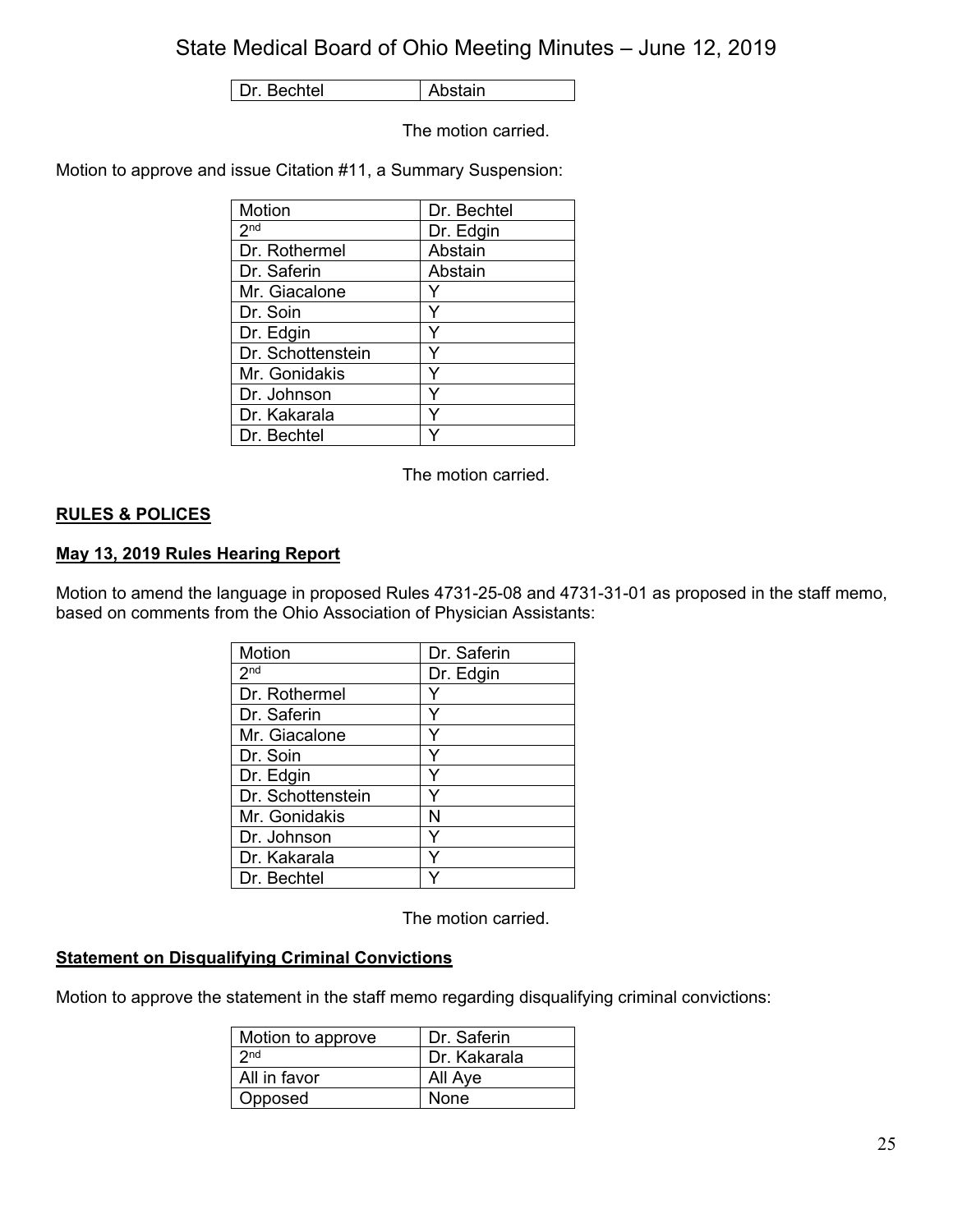The motion carried.

## **Rule 4731-6-14**

Dr. Schottenstein recalled that the Board had once asked that Rule 4731-6-14, which requires physicians who take the Federation Licensing Examination (FLEX) to have a passing score of 75 in order to be licensed in Ohio, be reviewed and possibly amended. The Board had questions about the rule after hearing a case of a very sympathetic applicant who had barely missed the minimum score for licensure. Ms. Debolt stated that there have not been any proposed amendments to Rule 4731-6-14.

Dr. Schottenstein stated that he had previously discussed this matter with Ms. Anderson. Ms. Anderson stated that the legal staff will research other states to see if there are rules that allow other states to waive the minimum FLEX score requirements in certain cases. Ms. Anderson recalled that the case Dr. Schottenstein had referenced involved a physician who was already licensed in two other states, had had a long medical career, and possibly had specialty board certification as well. Ms. Anderson stated that a proposed amendment to Rule 4731-6-14 could be crafted to allow a waiver of the minimum FLEX score if certain other conditions are met, such as out-of-state licensure or specialty board certification. Ms. Anderson stated that she will inform the Board once the research into other states' rules is complete.

## **OPERATIONS REPORT**

**Human Resources:** Mr. Groeber stated that the Board has many vacant positions and staff is working on the ones they can. The Office of Budget and Management has asked the Board to slow down on filling some spots, possibly pending the budget approval process. Raises for bargaining unit employees are already set by contract, but Mr. Groeber is still waiting for guidance regarding non-bargaining unit employees.

**Agency Operations:** Mr. Groeber stated that there has been a significant decrease in the overall number of open cases. The number of cases has increased in the Standards Review and Intervention section, but the supervisor and one of the nurses are back from leave so those numbers should start trending down quickly. The Licensure section also saw a small increase, probably related to the glut of applications being received right now.

Mr. Groeber stated that Licensure statistics show that the Board is still benefiting from the addition of two new license types last year. The Board is issuing 77% more licenses than last year with an average of only one additional day needed to issue. Expedited licensure has had an 11% increase from last year and new physician licenses are up by 4% year over year.

**Governor's Working Group in the case of Dr. Richard Strauss:** Mr. Groeber stated that the Board continues to work with the entities reviewing the matter of Dr. Richard Strauss and the Board's efforts have been appreciated so far. Mr. Groeber will continue to keep the Board members updated.

**Medical Board Committee Assignments:** Mr. Groeber stated that since Dr. Schachat and Dr. Factora have left the Board due to the expiration of their terms, there are open seats among the Board's committees. Dr. Schottenstein stated that, based on conversations he has had with the new Board members, he will assign Dr. Kakarala to the Compliance Committee and the Respiratory Care Advisory Committee, and he will assign Dr. Feibel to the Licensure Committee. Dr. Schottenstein stated that the Policy Committee will continue with its current four members.

The Board briefly discussed the Physician Assistant Policy Committee. Mr. Groeber stated that the Board staff will explore the possibility of sunsetting that committee.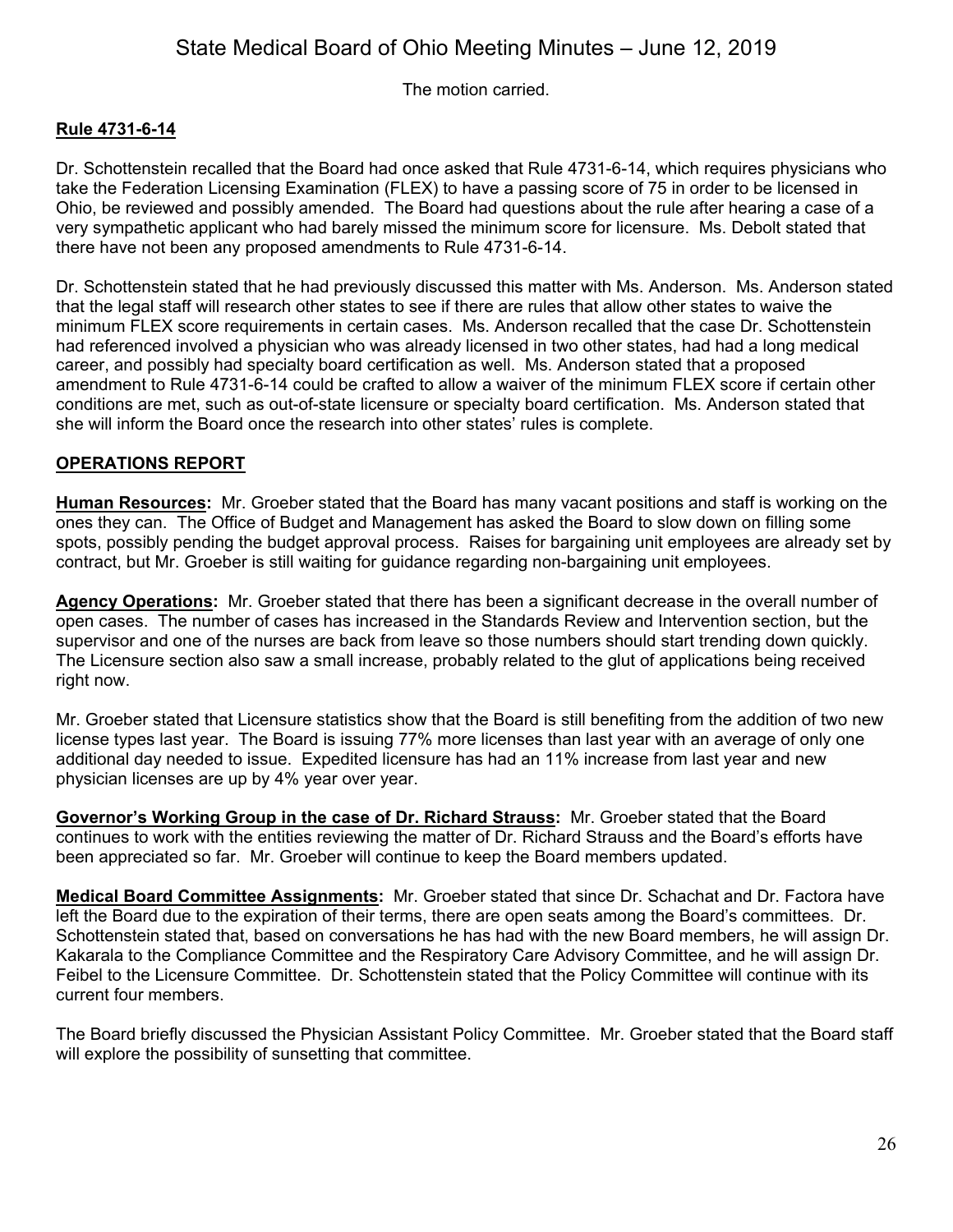Dr. Schottenstein appointed Dr. Edgin to the ICD-10 Data Review Committee, joining current members Dr. Soin, Dr. Johnson, and Dr. Schottenstein. The ICE-10 Data Review Committee is expected to meet next on July 10 to review newly-available data to be provided by the Board of Pharmacy.

Dr. Schottenstein appointed himself, Dr. Rothermel, Mr. Giacalone, and Dr. Edgin to the Executive Director Performance Evaluation Committee, which will meet on July 10.

**Andrew Schachat, M.D., and Ronan M. Factora, M.D.:** Mr. Groeber stated that the Board has commendations for Dr. Schachat and Dr. Factora, who each served several years on the Board and recently left the Board due to the expiration of their terms. Mr. Groeber thanked both for their service. As neither Dr. Schachat nor Dr. Factora were able to be present, the commendations will be sent to them.

## **ELECTION OF BOARD PRESIDENT AND VICE PRESIDENT**

Motion to elect Michael Schottenstein, M.D., as President of the Board for a term beginning immediately and ending on December 31, 2019:

| Motion            | Dr. Saferin   |
|-------------------|---------------|
| 2 <sup>nd</sup>   | Mr. Gonidakis |
| Dr. Rothermel     |               |
| Dr. Saferin       |               |
| Mr. Giacalone     |               |
| Dr. Soin          |               |
| Dr. Edgin         |               |
| Dr. Schottenstein | Abstain       |
| Mr. Gonidakis     |               |
| Dr. Johnson       |               |
| Dr. Kakarala      |               |
| Dr. Bechtel       |               |

The motion carried.

Motion to elect Richard Edgin, M.D., as Vice President of the Board for a term beginning immediately and ending on December 31, 2019:

| Motion            | Dr. Saferin   |
|-------------------|---------------|
| 2 <sub>nd</sub>   | Mr. Gonidakis |
| Dr. Rothermel     |               |
| Dr. Saferin       | Y             |
| Mr. Giacalone     |               |
| Dr. Soin          |               |
| Dr. Edgin         | Abstain       |
| Dr. Schottenstein |               |
| Mr. Gonidakis     | ٧             |
| Dr. Johnson       | ٧             |
| Dr. Kakarala      |               |
| Dr. Bechtel       |               |

The motion carried.

## **REPORTS BY ASSIGNED COMMITTEES**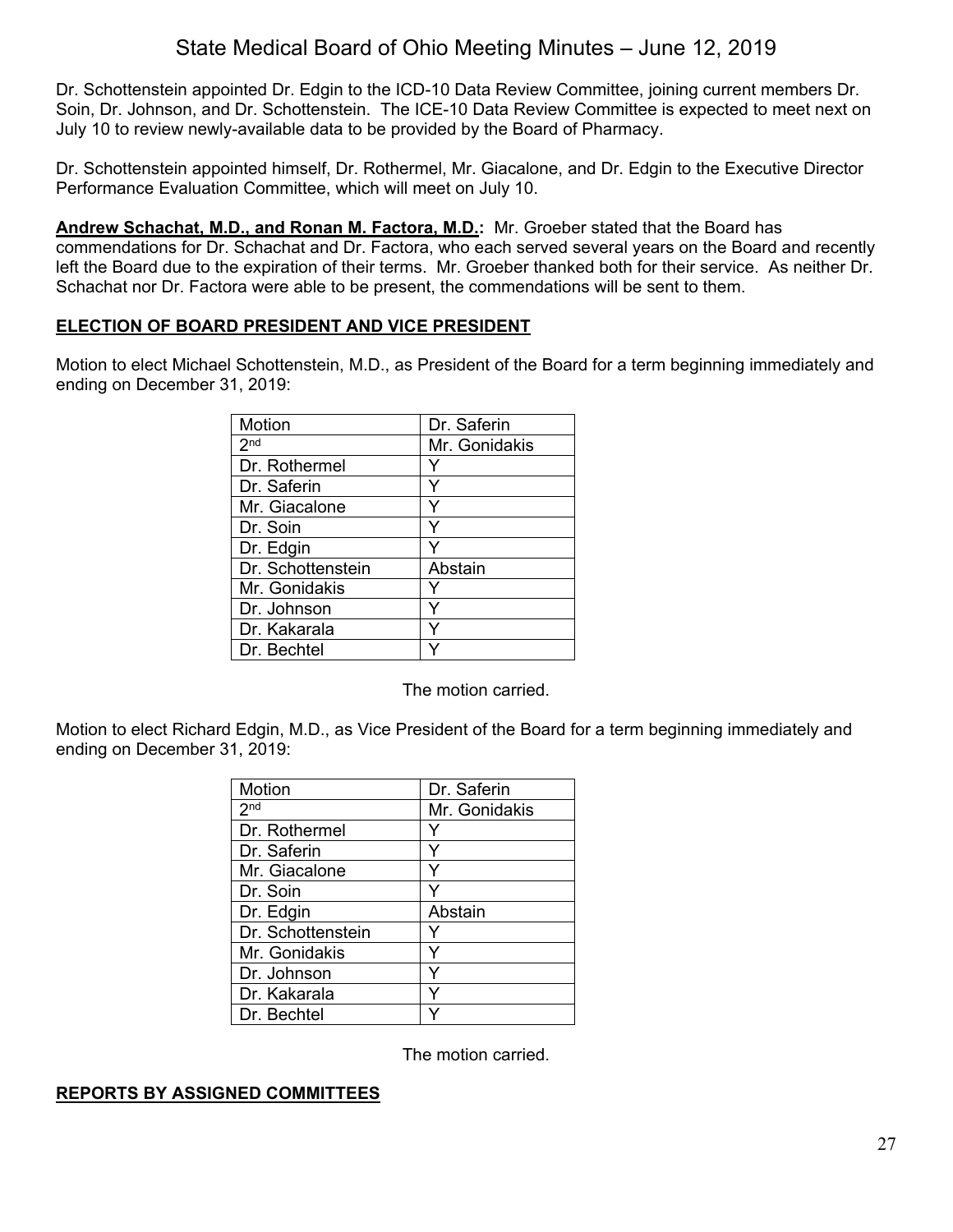## **Compliance Committee Report**

Dr. Schottenstein stated that the Compliance Committee met on May 8, 2019. The following licensees made their initial probationary appearances before the Committee: Michael Anikeev, M.D.; Daniel Borison, M.D.; David Crawford, M.D.; Susan Lawrence, D.O.; and Matthew Schoen, M.D. The Committee voted to continue the licensees under the terms of their agreements.

The Compliance Committee also approved the Compliance Staff's Reports of Conferences for office conferences held April 8 and April 9, 2019, and approved the draft minutes from the April 10, 2019 Compliance Committee. There were no treatment provider applications to review during May's meeting.

Mr. Gonidakis exited the meeting at this time.

### **Licensure Committee Report**

Licensure Application Reviews

#### Desiraa Cramblett, RCP

Dr. Saferin stated that Ms. Cramblett is applying for restoration of her Ohio Respiratory Care Professional (RCP) license. The Committee recommends approving Ms. Cramblett's application, contingent upon her successful completion of the Therapist Multiple-Choice Examination (TMC).

Motion to approve Ms. Cramblett's application for restoration of her Ohio RCP license, contingent on successful completion of the TMC within six months from the date of mailing of the Notice of Opportunity for Hearing:

| Motion            | Dr. Johnson   |
|-------------------|---------------|
| 2 <sup>nd</sup>   | Dr. Rothermel |
| Dr. Rothermel     |               |
| Dr. Saferin       |               |
| Mr. Giacalone     | Y             |
| Dr. Soin          | Y             |
| Dr. Edgin         |               |
| Dr. Schottenstein |               |
| Dr. Johnson       |               |
| Dr. Kakarala      |               |
| Dr. Bechtel       |               |

The motion carried.

#### Laura Fox, L.D.

Dr. Saferin stated that Ms. Fox is applying for restoration of her Ohio license to practice dietetics. Ms. Fox's dietetic registration with the Commission on Dietetic Registration (CDR) is current. Ms. Fox has also completed her Ohio Dietetics Jurisprudence Course, which is good through 2020. The Committee recommends approving Ms. Fox's application as presented.

Motion to approve Ms. Fox's application for restoration of her Ohio dietetics license as presented:

| Motion | Dr. Saferin  |
|--------|--------------|
| 2nd    | Dr Rothermel |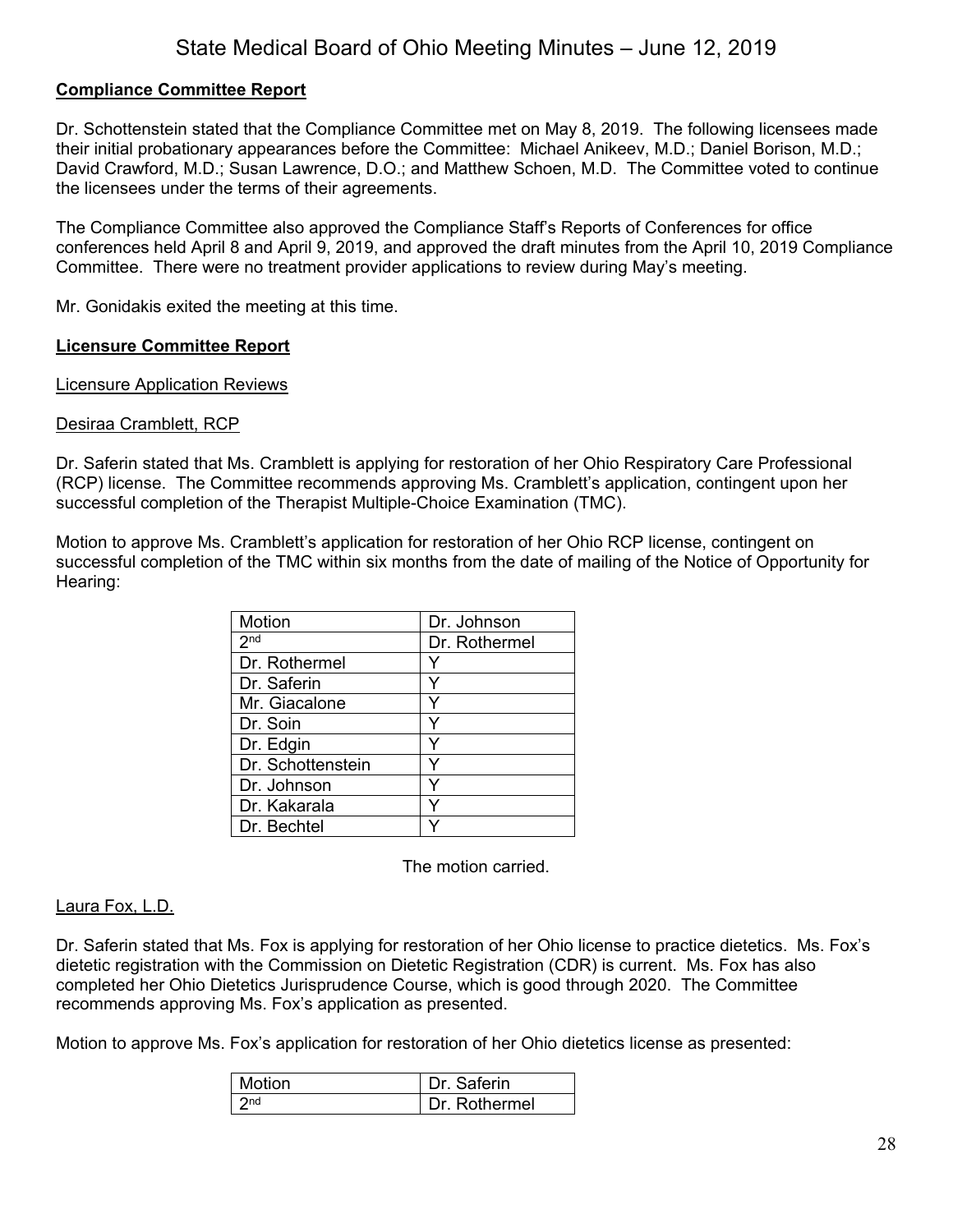| Dr. Rothermel     |  |
|-------------------|--|
| Dr. Saferin       |  |
| Mr. Giacalone     |  |
| Dr. Soin          |  |
| Dr. Edgin         |  |
| Dr. Schottenstein |  |
| Dr. Johnson       |  |
| Dr. Kakarala      |  |
| Dr. Bechtel       |  |

The motion carried.

## Harold Ickes, II, MD

Dr. Saferin stated that Dr. Ickes is applying for a medical license and has requested a waiver of the United States Medical Licensing Examination (USMLE) ten-year rule. The Committee recommends approving Dr. Ickes' request.

Motion to approve the good cause exception of the 10-year rule as outlined in 4731-6-14(C)(3)(b)(ii), Ohio Administrative Code, and accepting Dr. Ickes' examination sequence so that he may be granted a license:

| Motion            | Dr. Saferin |
|-------------------|-------------|
|                   |             |
| 2 <sub>nd</sub>   | Dr. Soin    |
| Dr. Rothermel     |             |
| Dr. Saferin       |             |
| Mr. Giacalone     | Y           |
| Dr. Soin          | ٧           |
| Dr. Edgin         |             |
| Dr. Schottenstein | Y           |
| Dr. Johnson       | ٧           |
| Dr. Kakarala      |             |
| Dr. Bechtel       |             |

The motion carried.

### Beth Longenecker, D.O.

Dr. Saferin stated that Dr. Longenecker has applied for restoration of her Ohio medical license, but has not practiced clinical medicine in the last two years. Dr. Longenecker is certified by the American Osteopathic Board of Emergency Medicine. Dr. Longenecker is current with Osteopathic Continuous Certification (OCC) and continuing medical education (CME) requirements. The Committee recommends approving Dr. Longenecker's application as presented.

Motion to approve Dr. Longenecker's request for Ohio licensure as presented:

| Motion          | Dr. Saferin   |
|-----------------|---------------|
| 2nd             | Dr. Rothermel |
| l Dr. Rothermel |               |
| l Dr. Saferin   |               |
| Mr. Giacalone   |               |
| l Dr. Soin      |               |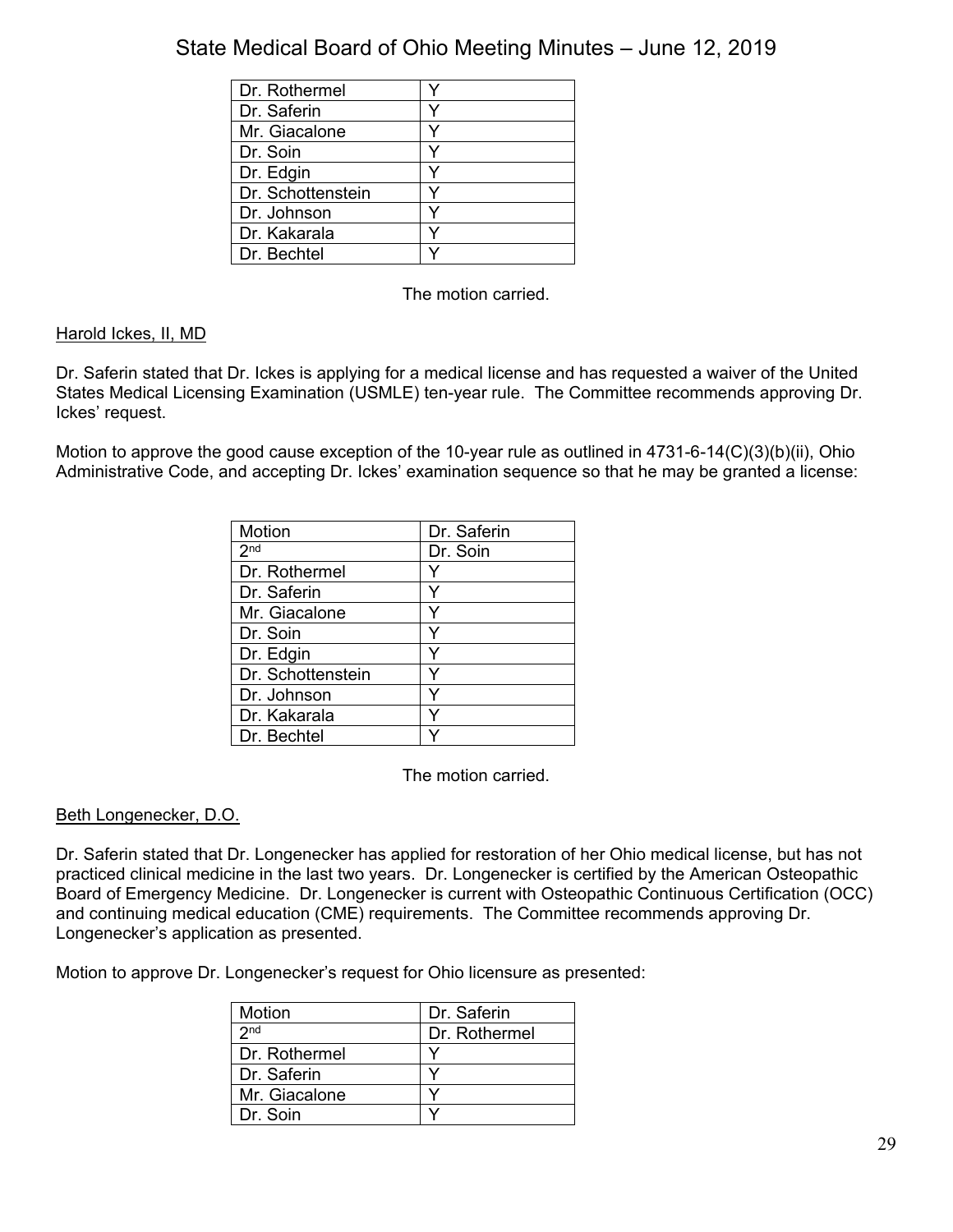| Dr. Edgin         |  |
|-------------------|--|
| Dr. Schottenstein |  |
| Dr. Johnson       |  |
| Dr. Kakarala      |  |
| Dr. Bechtel       |  |

The motion carried.

## Rebecca Thornburg, RCP

Dr. Saferin stated that Ms. Thornburg is applying for restoration of her Ohio Respiratory Care Professional (RCP) license. The Committee recommends approving Ms. Thornburg's application, contingent on successful completion of the Therapist Multiple-Choice Examination (TMC).

Motion to approve Ms. Thornburg's application for restoration of her Ohio license, contingent on successful completion of the TMC within six months from the date of mailing of the Notice of Opportunity for a Hearing:

| Motion            | Dr. Saferin  |
|-------------------|--------------|
| 2 <sub>nd</sub>   | Dr. Kakarala |
| Dr. Rothermel     |              |
| Dr. Saferin       |              |
| Mr. Giacalone     |              |
| Dr. Soin          | Y            |
| Dr. Edgin         |              |
| Dr. Schottenstein |              |
| Dr. Johnson       | Y            |
| Dr. Kakarala      |              |
| Dr. Bechtel       |              |

The motion carried.

Mr. Gonidakis returned to the meeting at this time.

### Podiatric Scope of Practice Inquiry

Dr. Saferin stated that Daniel Logan, D.P.M., submitted a letter seeking guidance on whether the performance of five procedures or surgeries are within the scope of practice of a podiatric physician. A draft response has been provided to Board members,

Motion to approve and send the draft response to Dr. Logan's inquiry:

| Motion            | Dr. Saferin |
|-------------------|-------------|
| 2 <sub>nd</sub>   | Dr. Edgin   |
| Dr. Rothermel     |             |
| Dr. Saferin       |             |
| Mr. Giacalone     | Y           |
| Dr. Soin          | Y           |
| Dr. Edgin         |             |
| Dr. Schottenstein | Y           |
| Mr. Gonidakis     |             |
| Dr. Johnson       |             |
| Dr. Kakarala      |             |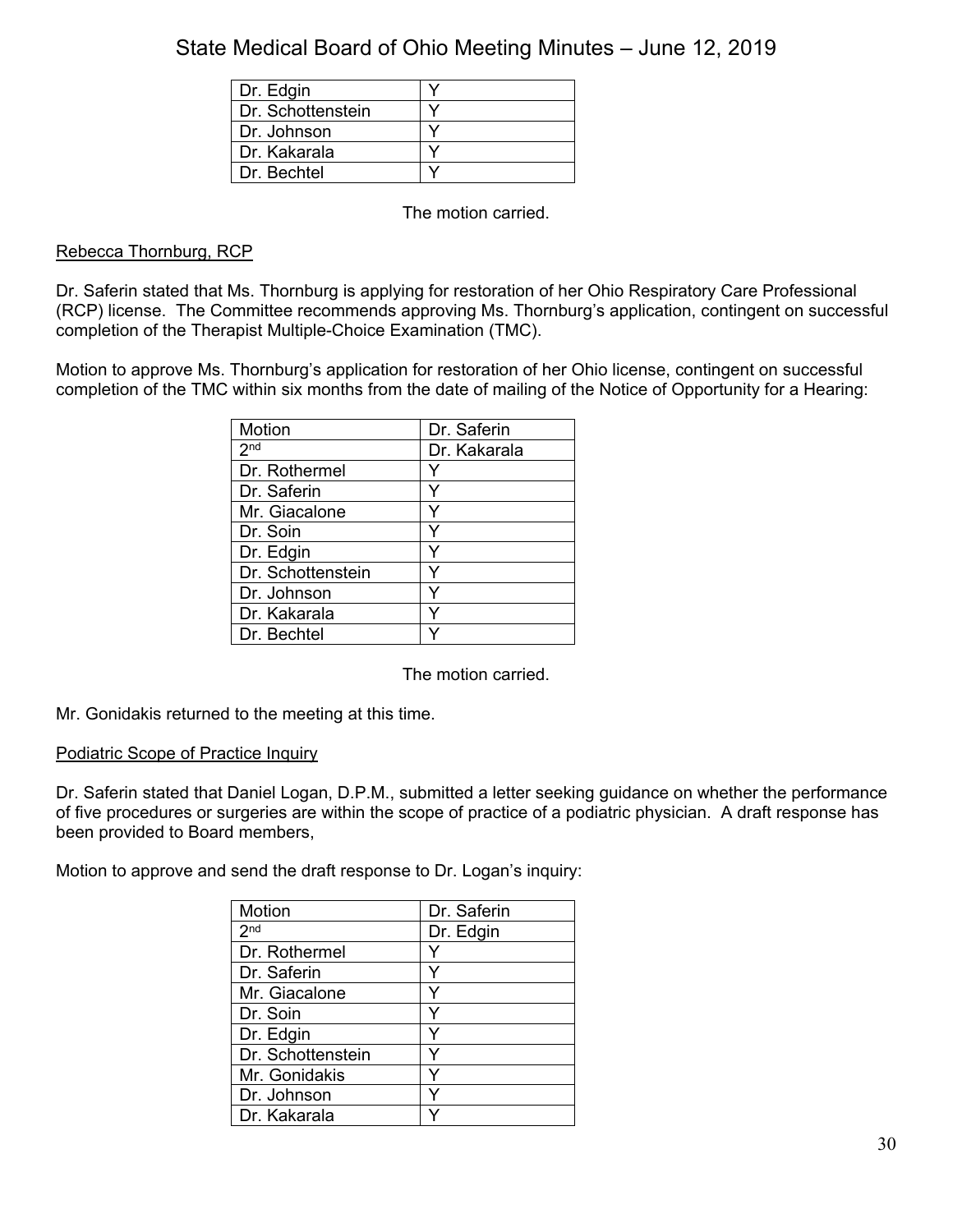Dr. Bechtel | Y

The motion carried.

Dr. Saferin stated that the Legal department has suggested that the Board commence with the rule-making process to incorporate the approved procedures, as discussed.

Motion to approve commencement of rule-making to incorporate the approved procedures as listed in the draft response to Dr. Logan's inquiry:

| l Motion | Dr. Saferin |
|----------|-------------|
| 2nd      | Dr Soin     |

Mr. Giacalone noted that engaging in the rule-making process in response to such an inquiry is a departure from the Board's usual processes, which is to simply issue a guidance document. Ms. Anderson explained that a new statute that takes effect at the end of August grants the Joint Commission on Agency Rule Review (JCARR) jurisdiction to order agencies to create rules if there are complaints that the agency is doing things that essentially affect the entire population of practitioners through policy and not through rule. Consequently, the Board can expect more oversight in that area.

The Board discussed this matter thoroughly. Mr. Giacalone, noting that the rule-making process is long and arduous, expressed concern that the Board will spend a great deal of time and effort if it tries to put everything that is interpretive into a rule. Mr. Giacalone worried about the precedent of trying to put everything into a rule and predicted that the Board will be taken to task whenever something interpretive is not in a rule. Mr. Giacalone stated that the Board can engage in rule-making in particular instances if directed to do so by JCARR.

Following thorough discussion, Dr. Saferin agreed with Mr. Giacalone and wished to withdraw his motion.

Dr. Saferin withdrew his motion regarding the rule-making process. No Board member objected to withdrawing the motion. The motion was withdrawn.

Motion to continue with the Board's previous processes and to not engage in the rule-making process with regard to Dr. Logan's inquiries:

| Motion          | Mr. Giacalone |
|-----------------|---------------|
| 2 <sub>nd</sub> | Dr. Bechtel   |

Dr. Rothermel asked if the letter outlining the Board's position will be posted to the Board's website. Ms. Debolt stated that the Ohio Foot and Ankle Physicians Association will put it on their website and podiatrists will look for it there.

Vote on Mr. Giacalone's motion:

| Dr. Rothermel     |  |
|-------------------|--|
| Dr. Saferin       |  |
| Mr. Giacalone     |  |
| Dr. Soin          |  |
| Dr. Edgin         |  |
| Dr. Schottenstein |  |
| Mr. Gonidakis     |  |
| Dr. Johnson       |  |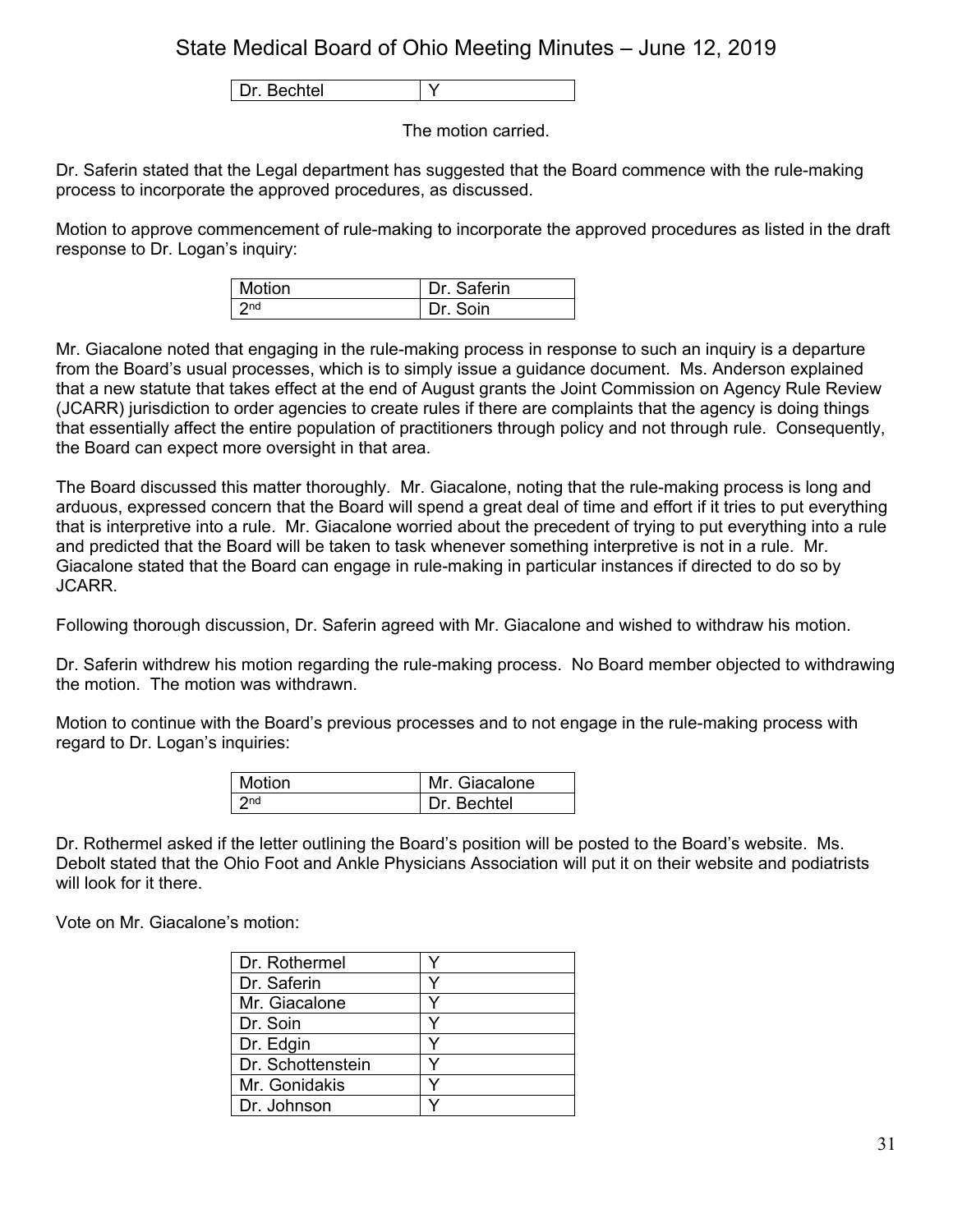| Dr. Kakarala |  |
|--------------|--|
| Dr Bechtel   |  |

The motion carried.

### Allied Application Questions

Motion to amend the background questions on allied licensure applications, as outlined in the staff memo.

| Motion            | Dr. Saferin |
|-------------------|-------------|
| 2 <sub>nd</sub>   | Dr. Bechtel |
| Dr. Rothermel     |             |
| Dr. Saferin       |             |
| Mr. Giacalone     |             |
| Dr. Soin          |             |
| Dr. Edgin         | Y           |
| Dr. Schottenstein |             |
| Mr. Gonidakis     |             |
| Dr. Johnson       | Y           |
| Dr. Kakarala      | Y           |
| Dr. Bechtel       |             |

The motion carried.

### **Finance Committee Report**

#### Fiscal Report

Dr. Schottenstein stated that revenue in April 2019 was \$942,906, slightly down from March 2019. Dr. Schottenstein noted that license renewals had been due in March, but no such renewals were due in April, and therefore the April numbers are surprisingly good, probably due in part to an influx of training certificates totaling approximately \$100,000.

Dr. Schottenstein stated that revenue is up 5% year-to-date and noted that anything in the 2% to 4% range is considered good. Net positive revenue in April 2019 was \$234,143 and the fiscal year-to-date net revenue was \$391,752. The Board's cash balance is very substantial at \$4,982,348, which is close to a record. Expenditures are up 10.5% year-to-date, which is substantially a function of large invoices that the Board recently paid for the e-License system. Routine spending is unremarkable and the Board remains well under its spending authority.

Dr. Schottenstein stated that the Board had projected revenue of \$9,500,000 for the fiscal year; that number should be reached in May, well before the end of the fiscal year on June 30. Dr. Schottenstein stated that there will be a net positive revenue for this fiscal year, which is especially compelling because odd-numbered fiscal years tend to have lower revenue.

The Medical Board collected \$5,000 in disciplinary fines and \$4,500 in Continuing Medical Education (CME) fines since the last report.

#### Communications Update

Dr. Schottenstein stated that the communications team is developing a campaign to educate patients and licensees about appropriate sexual boundaries. Videos and fact sheets will be produced to educate patients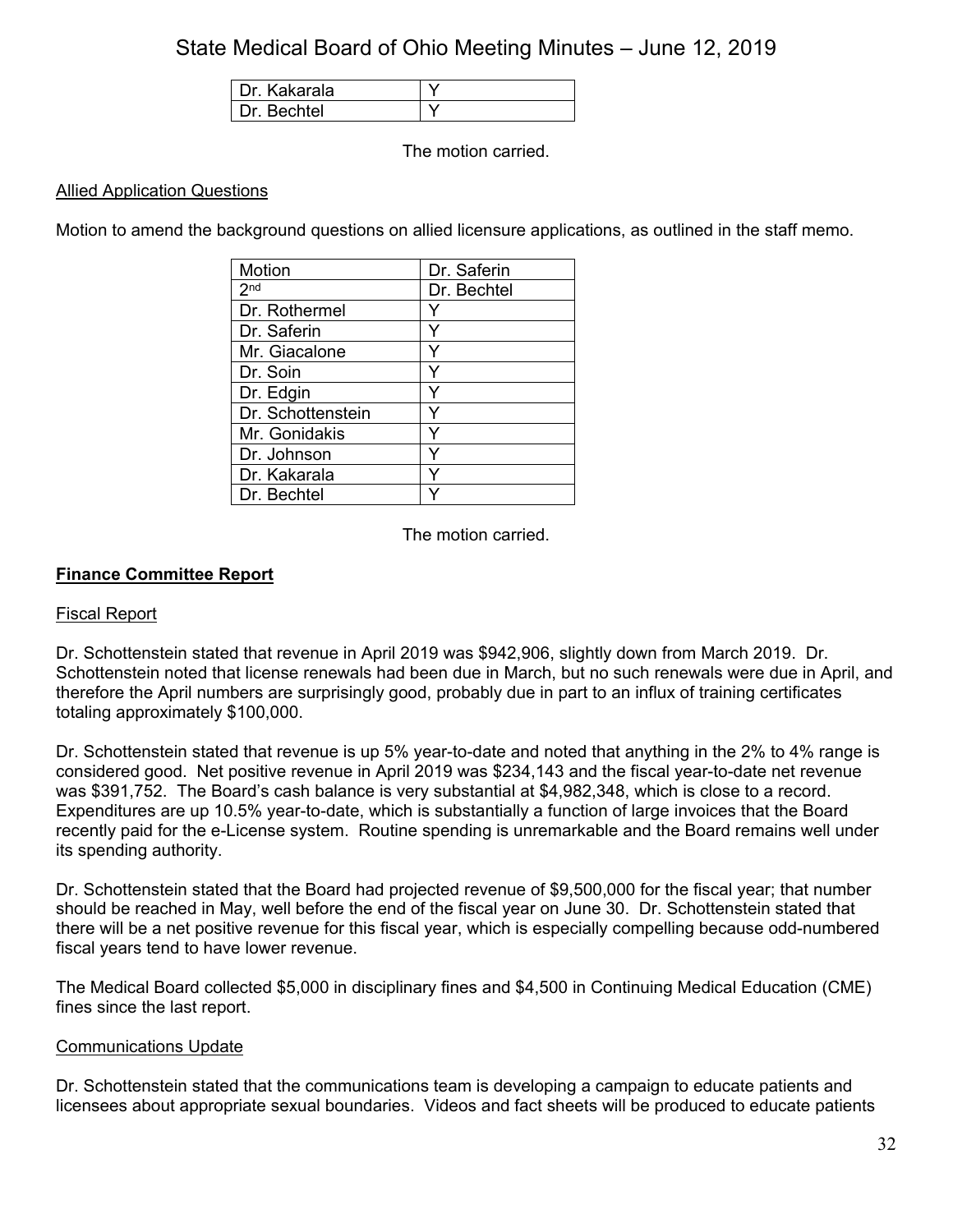and providers. The Board is also working on translating Ohio's human trafficking awareness videos into Spanish and Mandarin.

The chronic and subacute pain prescribing videos and handouts are complete and the Board will be reaching out to licensees to inform them of these resources.

Regarding the Board magazine, a draft version with advertisements is pending and should publish in the next few weeks.

Dr. Schottenstein stated there have been several educational presentations by Board staff and members.

### Physician Assistant Initial Licensure Fee

Motion to direct staff to work on legislative changes in order to reduce the initial physician assistant licensure fee from \$500 to \$400:

| Motion            | Dr. Bechtel |
|-------------------|-------------|
| 2 <sub>nd</sub>   | Dr. Saferin |
| Dr. Rothermel     |             |
| Dr. Saferin       |             |
| Mr. Giacalone     |             |
| Dr. Soin          |             |
| Dr. Edgin         |             |
| Dr. Schottenstein |             |
| Mr. Gonidakis     |             |
| Dr. Johnson       |             |
| Dr. Kakarala      |             |
| Dr. Bechtel       |             |

The motion carried.

Dr. Rothermel, noting that the Board may have a cash balance of over \$4,000,000 at the end of the fiscal year, asked if there is a risk that the State will take some of those funds. Dr. Schottenstein replied that that is always a risk. Dr. Rothermel asked if there are plans to use those funds to do something beneficial. Dr. Schottenstein stated that there are no plans at this time and that the Board is sometimes hit with large charges that lower its cash balance. Dr. Schottenstein commented that he would like to spend the Board's assets, so to speak, by continuing to reduce licensure fees. Dr. Schottenstein stated that if the Board can absorb the physician assistant initial licensure fee decrease, he would like to explore further decreases in fees if it can be done in a financially prudent way.

## **Policy Committee Report**

Dr. Soin stated that the Policy Committee approved the draft minutes of the Committee's May meeting, Ms. Anderson provided a rules update, Mr. LaCross provided a legislative update, and Mr. Turek discussed the proposed legislative changes related to licensed physician assistants losing NCCPA certification.

The Committee reviewed four rules with requests to file with the Common Sense Initiative (CSI). There were no major comments or controversies with these rules and there will be another comment period in the future. Specifically, Ms. Anderson reviewed 4731-13-13, Ohio Administrative Code (OAC), regarding hearing subpoenas; Ms. Debolt reviewed changes to chapters 4730-1, 4730-2, and 4730-3, OAC, regarding physician assistants; and Mr. Smith reviewed changes to respiratory care rule in chapter 4761, OAC, as well as rules related to military service provisions.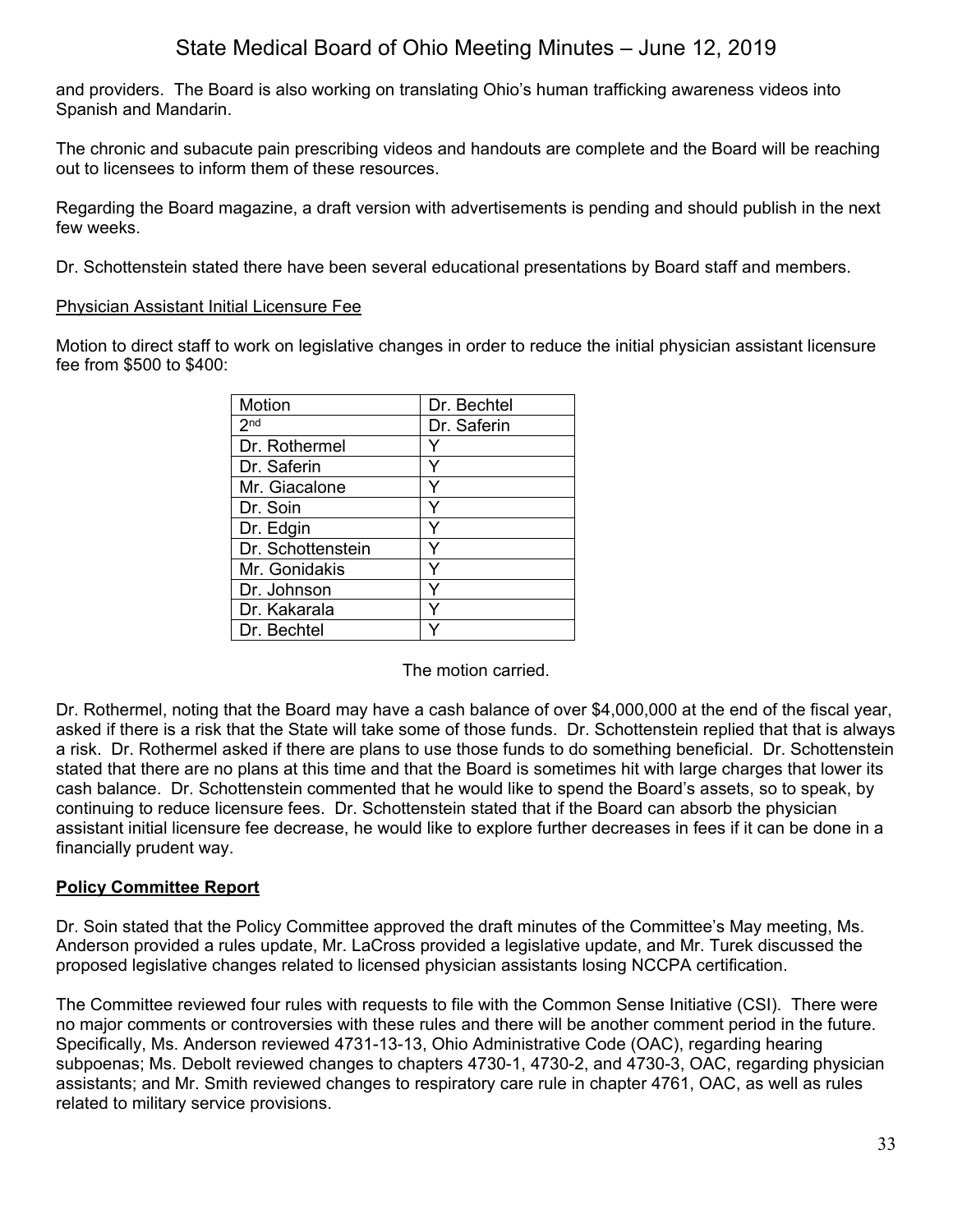Motion to file the proposed rules and amendments with CSI as discussed by the Policy Committee:

| Motion       | Dr. Saferin |
|--------------|-------------|
| 2nd          | Dr. Edgin   |
| All in favor | All aye     |
| Opposed      | None        |

The motion carried.

## **PROBATIONARY REQUESTS**

Motion to approve the Secretary and Supervising Member's recommendations for the following probationary requests:

- a) Christopher G. Alsager Lee, M.D.: Approval of request for reduction in required recovery meeting attendance to two per week with a minimum of ten per month.
- b) Hollie Aneshansley, M.T.: Approval of Robert A. Campbell, II, M.D. to conduct a return to work assessment.
- c) Marvin M. Baula, M.D.: Approval of the submitted practice plan.
- d) Thomas G. Bering, M.D.: Approval of Jason A. Williams, M.D. to serve as the monitoring physician; and determination of the frequency and number of charts to be reviewed at ten charts per month.
- e) Deborah L. Cook, D.P.M.: Approval for release from the terms of the November 4, 2015 Consent Agreement.
- f) Tina Davis, M.T.: Approval of the ethics course tailored by Donna Homenko, Ph.D., to fulfill the personal ethics course requirement.
- g) Philicia S. Duncan, M.D.: Approval of reduction in psychiatric sessions from every two months to every three months.
- h) Gerry V. Hsu, P.A.: Approval of Mark Toennis, Psy.D. to serve as the treating psychologist.
- i) John K. Krebs, M.D.: Approval of request to discontinue the chart review requirement.
- j) Richard Ray Mason, D.O.: Approval of request to reduce drug and alcohol rehabilitation meeting attendance requirement to two per week with a minimum of ten per month; and approval of request to discontinue the chart review requirement.
- k) David O'Connell, M.D.: Approval of request to reduce the drug and alcohol drug rehabilitation meeting requirement to two per week with a minimum of ten per month.
- l) John M. Smilo, D.P.M.: Approval of *Intensive Course in Medical Documentation: Clinical, Legal and Economic Implications for Healthcare*, administered by Case Western Reserve University, to fulfill the medical records course requirement.
- m) Randy M. Smith, D.O.: Approval of Douglas A. Songer, M.D., to serve as the treating psychiatrist.
- n) Peter G. Striegel, M.D.: Approval of *Intensive Course in Medical Ethics, Boundaries and Professionalism*, administered by Case Western Reserve University, to fulfill the ethics and boundaries course requirement.
- o) Rajive Tandon, M.D.: Approval of request to reduce personal appearances to every six months; and approval of request to discontinue the drug log requirement.

| Motion          | Dr. Soin      |
|-----------------|---------------|
| 2 <sub>nd</sub> | Mr. Giacalone |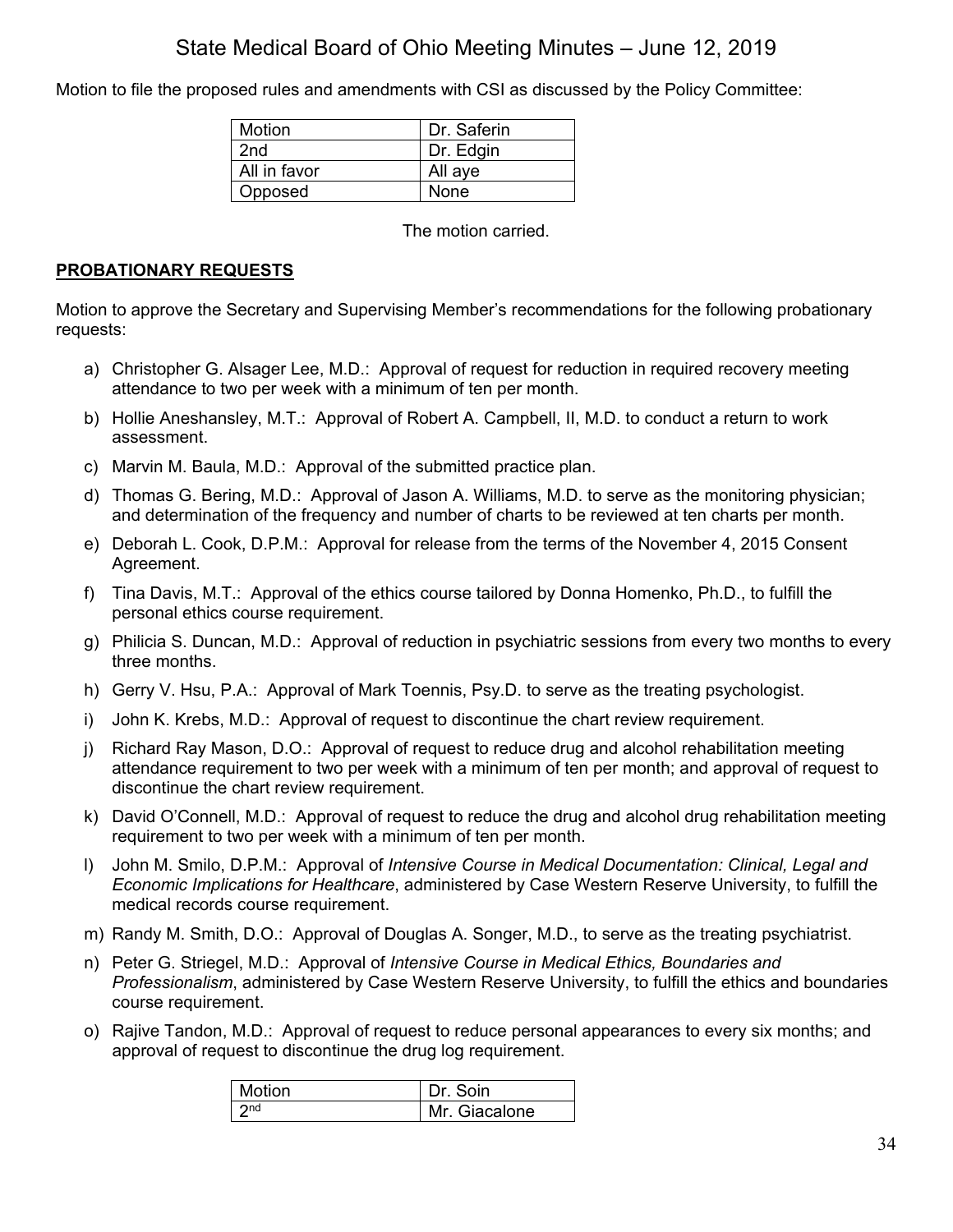| Dr. Rothermel     | Abstain |
|-------------------|---------|
| Dr. Saferin       | Abstain |
| Mr. Giacalone     |         |
| Dr. Soin          |         |
| Dr. Edgin         |         |
| Dr. Schottenstein |         |
| Mr. Gonidakis     |         |
| Dr. Johnson       |         |
| Dr. Kakarala      |         |
| Dr. Bechtel       | Abstain |

The motion carried.

## **EXECUTIVE SESSION II**

Motion to go into Executive Session for the purpose of preparing for, conducting, or reviewing negotiations or bargaining sessions with public employees concerning their compensation or other terms and conditions of their employment; and to consider the appointment, employment, dismissal, discipline, promotion, demotion, or compensation of a public employee or official:

| Motion            | Dr. Saferin |
|-------------------|-------------|
| 2 <sub>nd</sub>   | Dr. Edgin   |
| Dr. Rothermel     |             |
| Dr. Saferin       | Y           |
| Mr. Giacalone     | Y           |
| Dr. Soin          | Y           |
| Dr. Edgin         | Y           |
| Dr. Schottenstein | Y           |
| Mr. Gonidakis     | Y           |
| Dr. Johnson       | Y           |
| Dr. Kakarala      | ٧           |
| Dr. Bechtel       |             |

The motion carried.

The Board went into Executive Session.

The Board returned to public session.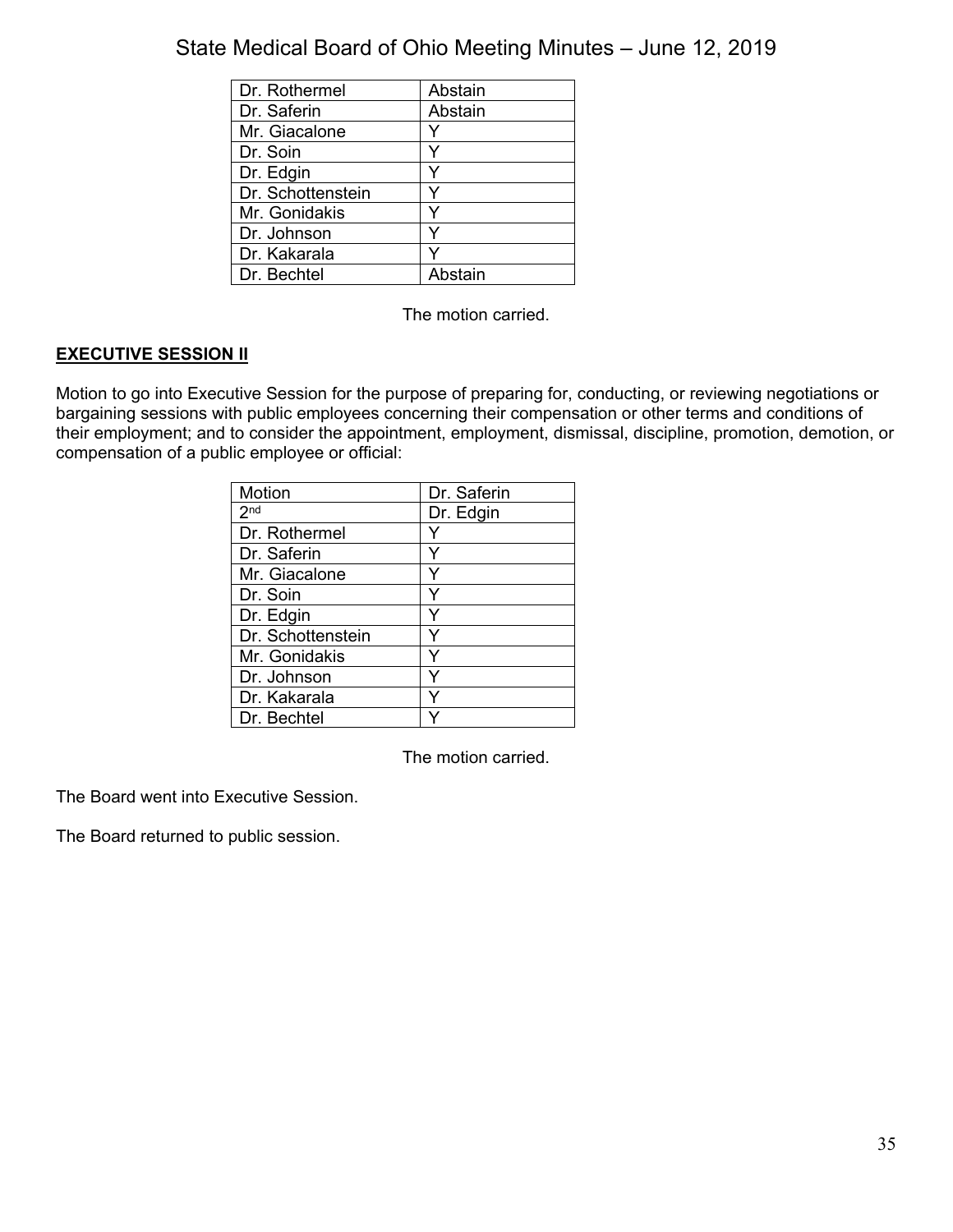## **ADJOURN**

Dr. Schottenstein adjourned the meeting at 12:45 p.m.

We hereby attest that these are the true and accurate approved minutes of the State Medical Board of Ohio meeting on June 12, 2019, as approved on July 10, 2019.

ANCIANE

Michael Schottenstein, M.D., President

Nim G. Rothumel MO

Kim G. Rothermel, M.D., Secretary



(SEAL)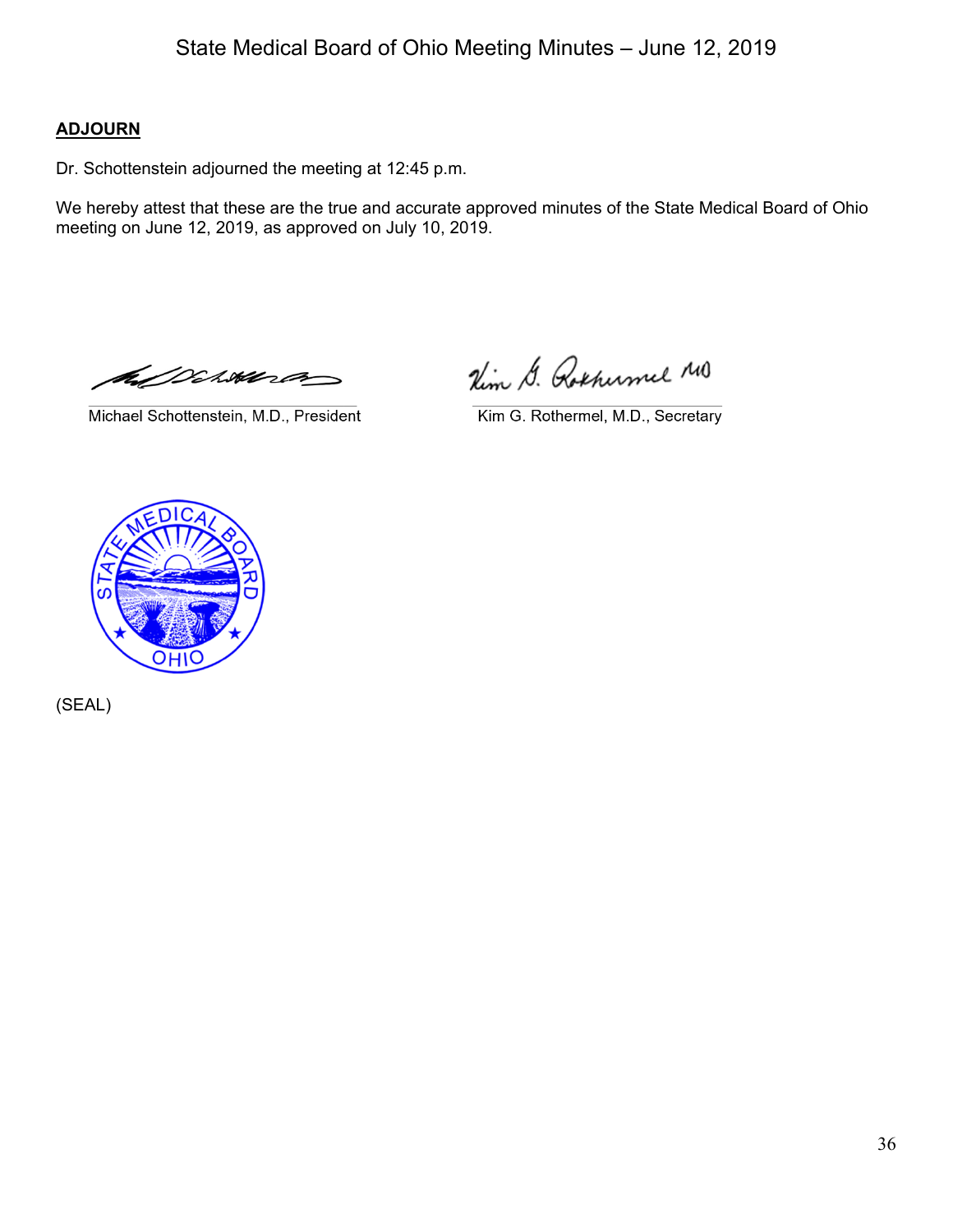

30 E. Broad St., 3rd Floor Columbus, Ohio 43215 (614) 466-3934 www.med.ohio.gov

#### **LICENSURE COMMITTEE MEETING June 12, 2019** - **Room 336**

| <b>Committee Members Present:</b>   | <b>Staff Present:</b>                                          |
|-------------------------------------|----------------------------------------------------------------|
| Bruce R. Saferin, D.P.M, Chair      | Joseph Turek, Director of Licensure & Licensee Services        |
| Kim G. Rothermel, M.D.              | <b>Colin Depew, Assistant Attorney</b>                         |
| Richard Edgin, M.D.                 | Kim Anderson, Legal Director                                   |
|                                     | Sallie Debolt, Assistant Attorney                              |
| <b>Other Board Members Present:</b> | Don Davis, Program Administrator                               |
| Michael Schottenstein, M.D.         | Jerica Stewart, Communication & Outreach Administrator         |
| Mark A. Bechtel, M.D.               | Jonithon Lacross, Director, Public Policy & Government Affairs |
| Harish Kakarala, M.D                |                                                                |
|                                     |                                                                |

Dr. Saferin called the meeting to order at **8:00 am.**

### **MINUTES REVIEW**

**Dr. Rothermel moved to approve the draft minutes of May 8, 2019. Dr. Edgin seconded the motion. All members voted aye. The motion carried.**

### **LICENSURE APPLICATION REVIEWS**

Desiraa Cramblett – Allied Licensure Restoration Application

Ms. Cramblett is applying for restoration of her Ohio Respiratory Care Professional (RCP) license. Ms. Cramblett's license was originally issued on June 27, 2013 and expired on June 30, 2016. Ms. Cramblett has been the caregiver for a terminally ill parent and a stay at home mom since April of 2015. She completed the Law and Ethics course on April 13, 2019 and has submitted documentation of thirty-nine hours of respiratory care continuing education (RCCE).

Ms. Cramblett's CRT/RRT lapsed on July 31, 2018. In a telephone conversation with staff, she advised she has not yet contacted the National Board for Respiratory Care regarding reinstatement and has not taken the TMC examination.

**Dr. Edgin moved to approve Ms. Cramblett's application for restoration of her Ohio license contingent on successful completion of the Therapist Multiple-Choice Examination (TMC) within six months from the date of mailing of the Notice of Opportunity for a Hearing. Dr. Rothermel seconded the motion. All voted aye. Motion carried.** 

#### Laura Fox – Allied Licensure Restoration Application

Ms. Fox is applying for restoration of her Ohio license to practice dietetics. Ms. Fox's license was originally issued on October 21, 2005 and expired on June 30, 2011. Ms. Fox shares in her application that she allowed her license to lapse in 2011, when her family moved out of the state, and that she has been a stay-at-home parent since that time. Considering that Ms. Fox's dietetic registration is current, staff recommends that her license be restored.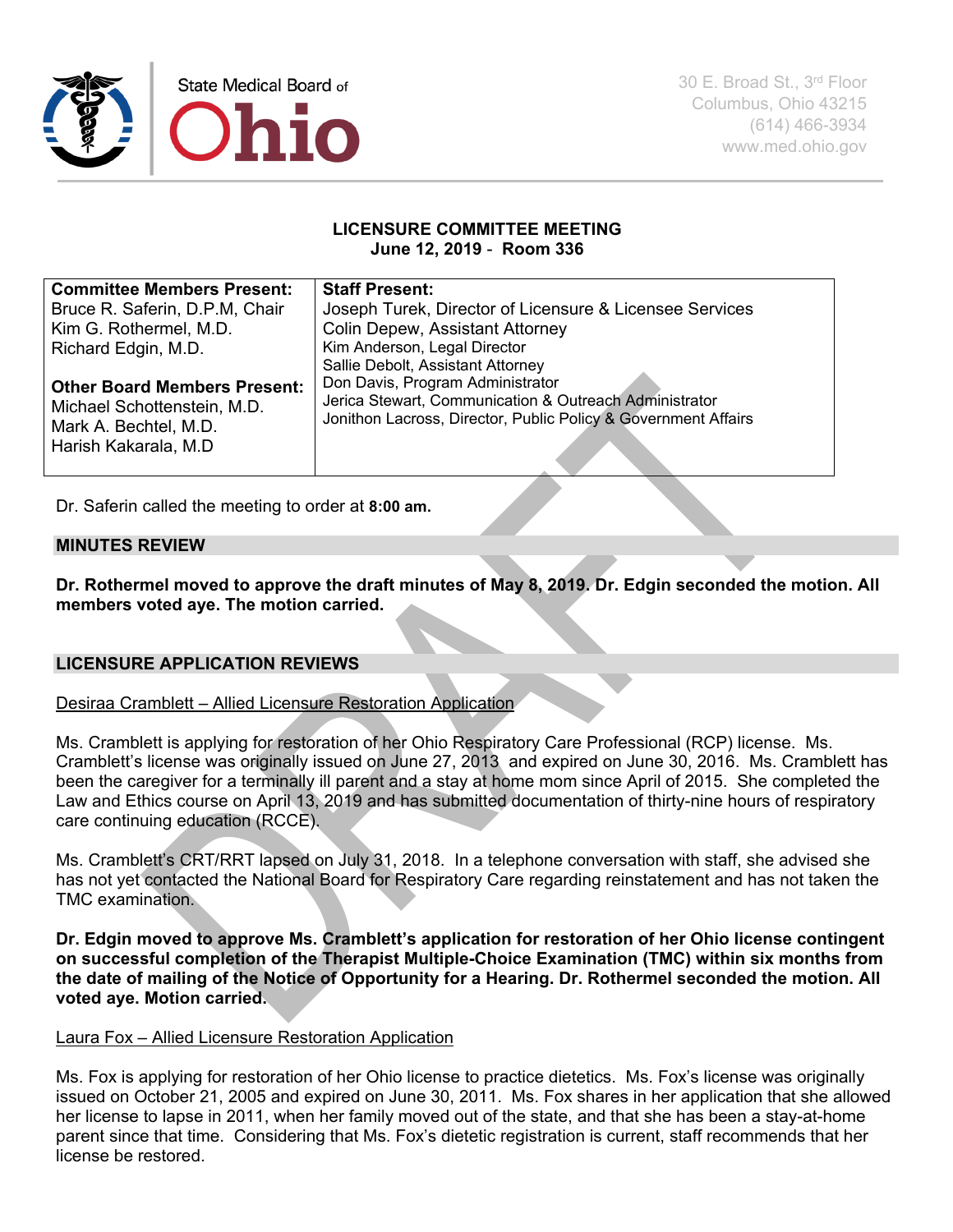### **Dr. Edgin moved to approve Ms. Fox's application for restoration of her Ohio license as presented. Dr. Rothermel seconded the motion. All voted aye. Motion carried.**

Dr. Rothermel asked if there was a re-licensure exam for dietitians.

Mr. Turek confirmed his team has previously reached out to CDR and was told there is not an exam offered for that purpose.

Mr. Davis stated that in his 10-year experience, he had never seen the former Dietetics Board require an applicant to take a re-licensure exam to ensure their competency in license restoration.

Dr. Rothermel pointed out that the Board requires applicants of every other license type to have their clinical competency updated.

Mr. Davis stated he thought the previous board considered the applicant's continued education maintenance as the indication of clinical competency to return to practice.

#### Harold Ickes, MD – Physician Licensure Application

Dr. Ickes is applying for a license and has requested a waiver of the USMLE ten-year rule.

Dr. Ickes passed Step 1 in 2006, Step 2 (CS) and (CK) in 2008, and Step 3 in 2018, each on his first attempt.

Dr. Ickes received his medical degree from the Case Western Reserve University School of Medicine (August of 2008). He took an authorized leave from March to August 2003, pursuing math credits he would need to enter a PhD program in physics. He took an authorized one-year leave following his second year, intending to further pursue his PhD, as Case Western does not offer a dual degree program in medicine and physics. His parent's ill health distracted him from that goal during the year.

Following graduation from medical school, Dr. Ickes entered a PhD program in physics at Clemson University. Unfortunately, his parents' declining health forced him to leave that program in March of 2010. From then until shortly before the beginning of his residency in 2016, he served as their primary caregiver.

### **Dr. Rothermel move to approve the good cause exception of the 10-year rule as outlined in 4731-6- 14(C)(3)(b)(ii), and accepting the examination sequence to be granted a license. Dr. Edgin seconded. All voted aye. Motion carried.**

### Beth Longenecker, DO – Physician Licensure Restoration Application

Dr. Longenecker is applying for restoration of her license but has not practiced clinical medicine in the last two years. Dr. Longenecker obtained Board Certification from the American Osteopathic Board of Emergency Medicine in 2000 and is current with Osteopathic Continuous Certification (OCC). Her AOA CME Summary shows 316 hours of Category 1A credit applied during the 2016-2018 triennial cycle, along with a combined 153 hours of Category 1B, 2A and 2B credit.

Dr. Longenecker has been in academic medicine since 2002. Since 2015, Dr. Longenecker has served as associate dean for clinical education and assistant professor of emergency medicine at Midwestern University/Chicago College of Osteopathic Medicine.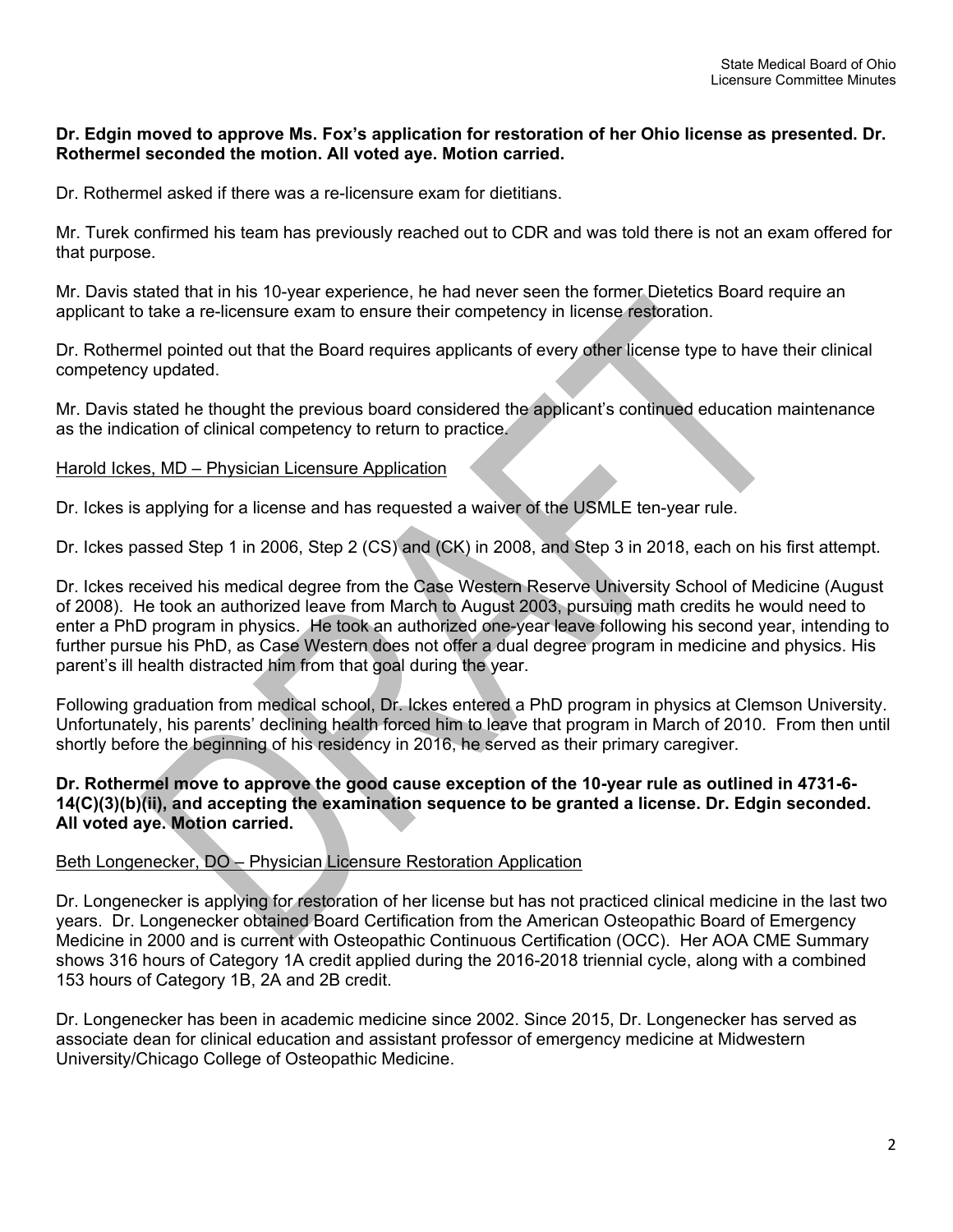Dr. Longenecker is scheduled to become Dean of Ohio University, Heritage College of Osteopathic Medicine (Athens Campus) on June 1, 2019. In that role, she intends to become medical director of the college's free clinic and medical outreach to the underserved.

### **Dr. Edgin moved to approve Dr. Longenecker's request for Ohio licensure as presented. Dr. Rothermel seconded. All voted aye. Motion carried.**

Dr. Schottenstein mentioned the physician answered several questions "yes" regarding legal concerns and asked if the Licensure team had any concerns with the applicant.

Mr. Turek confirmed the application was vetted and there were no concerns.

Dr. Saferin asked if there were any question of Ms. Longenecker taking the COMLEX since she had not practiced for an extended period.

Dr. Rothermel stated it is a difficult situation because of her position. Dr. Longenecker has kept up with her CME and board certification but has not had recent clinical experience and does plan to practice clinical medicine. Instead she is teaching with standardized patients. She proposed the board grant her a license.

### Rebecca Thornburg – Allied Licensure Restoration Application

Ms. Thornburg is applying for restoration of her Ohio Respiratory Care Professional (RCP) license. Ms. Thornburg's license was originally issued on October 14, 1994 and expired on June 30, 2014. Ms. Thornburg was employed as a hospice consultant in sales and marketing, for an Indiana hospice company beginning in 2014, and has not practiced as an RCP since then. She is currently employed by an oxygen supply company. She has submitted documentation of sixty hours of respiratory care continuing education (RCCE), exceeding requirements by twenty hours.

**Dr. Edgin moved to approve Ms. Thornburg's application for restoration of her Ohio license contingent on successful completion of the Therapist Multiple-Choice Examination (TMC) within six months from the date of mailing of the Notice of Opportunity for a Hearing. Dr. Rothermel seconded. All voted aye. Motion carried.**

### **OTHER ITEMS**

### DPM Scope of Practice Inquiry

Daniel Logan, D.P.M., submitted a letter seeking guidance on whether the performance of five procedures or surgeries are within the scope of practice of a podiatric physician.

Ms. Debolt stated the five procedures were listed in the materials with a draft response. She asked the committee to decide if they agree with the responses to the inquiries and then direct a rule to be created. Supreme Court case law and soon-to-be laws establish whether a rule is issued in a rule form or letter, it is still a rule because it has an application and clarification. The new rule would allow podiatrists to perform procedures without the risk of being outside of their scope of practice. Ms. Debolt suggested the board review the five procedures individually

### Procedures:

### *1. Supramalleolar osteotomy*

Dr. Saferin stated the supramalleolar osteotomy is a part of the ankle and that podiatrists have ankle privileges; therefore, it is a part of ankle surgery.

#### *2. To harvest bone graft from the proximal tibia*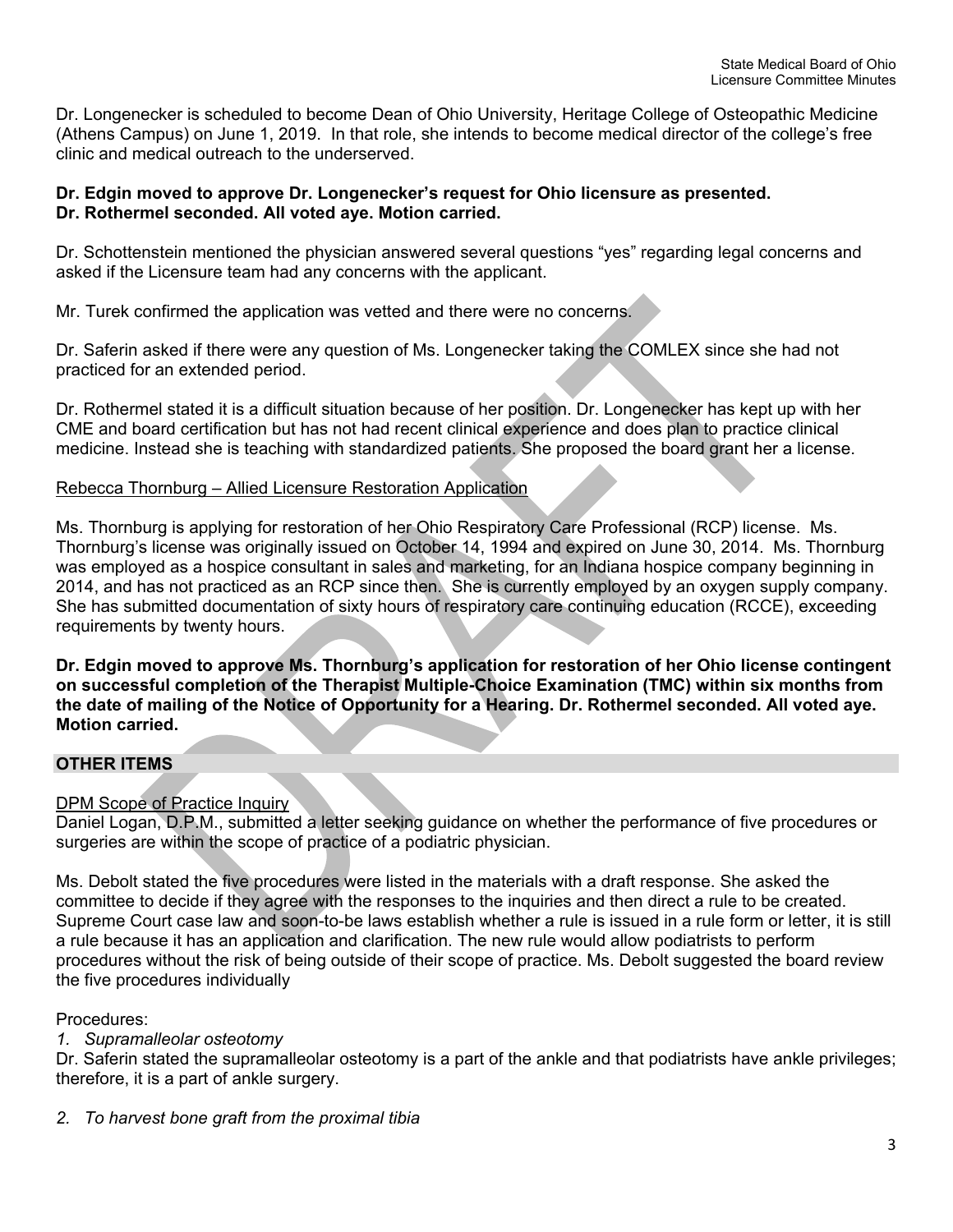Dr. Saferin stated the board previously determined it was not within the scope because it is high on the tibia.

### *3. To aspirate bone marrow from the proximal tibia*

Dr. Saferin stated it was not surgery, just aspirating. He emphasized podiatrists already put frames on legs where they are required to drill into the tibia and that taking an aspirate is not an increased privilege.

#### *4. Remove ingrown nails from hands*

Dr. Saferin mentioned the board discussed this point in the past. They decided podiatrists can perform laser surgery of nails, which is the same kind of procedure.

### *5. Remove warts form the hands*

Dr. Saferin stated it is a superficial lesion which qualifies under what is currently in the law.

Dr. Saferin stated the legal team believes each procedure needs to be individually included in the law.

Dr. Schottenstein asked why aspirating bone marrow from the proximal tibia is within the scope of practice but harvesting bone graft from the proximal from the tibia is not.

Dr. Saferin stated in the past, people have worried about going very proximal. He and Ms. Debolt agree it is not within the scope. He felt it was consistent.

### Dr. Rothermel agreed.

Dr. Bechtel added that over the years, podiatrists have done a lot of work on nails and superficial lesions of the hands with lasers and so the request is consistent with previous policy. He informed the committee that podiatry is actively involved in wound centers across Ohio and often deal with ulcerations on legs. He stated sometimes a biopsy is necessary to preclude aggressive malignancy.

### **First motion: Dr. Rothermel moved to approve the draft response to Dr. Logan's inquiry. Dr. Edgin seconded the motion. All in favor. Motion carried.**

Ms. Debolt stated the proposed rule will go out for interested party comment, then the comments will be reviewed. At that point, the proposed language will go to the Common Sense Initiative Office for another comment period, then finally to the Joint Committee on Agency Rule Review (JCARR).

### **Second motion: Dr. Edgin approved the four draft responses (excluding harvesting bone graft from the proximal tibia) for the rule making process. Dr. Rothermel seconded. All in favor. Motion carried.**

Dr. Edgin proposed Dr. Bechtel provide the definition of a *superficial lesion* and Dr. Saferin provide the definition of the *ankle.*

Dr. Rothermel asked if Dr. Logan will get a response from the board before the rule process is initiated. Ms. Debolt confirmed.

Dr. Schottenstein asked if Dr. Logan would have to wait for the rule to be established in order to practice the four procedures. Ms. Debolt confirmed.

Ms. Debolt stated the rule making process is estimated at a minimum of six months but sometimes takes longer.

#### Allied Application Question Alignment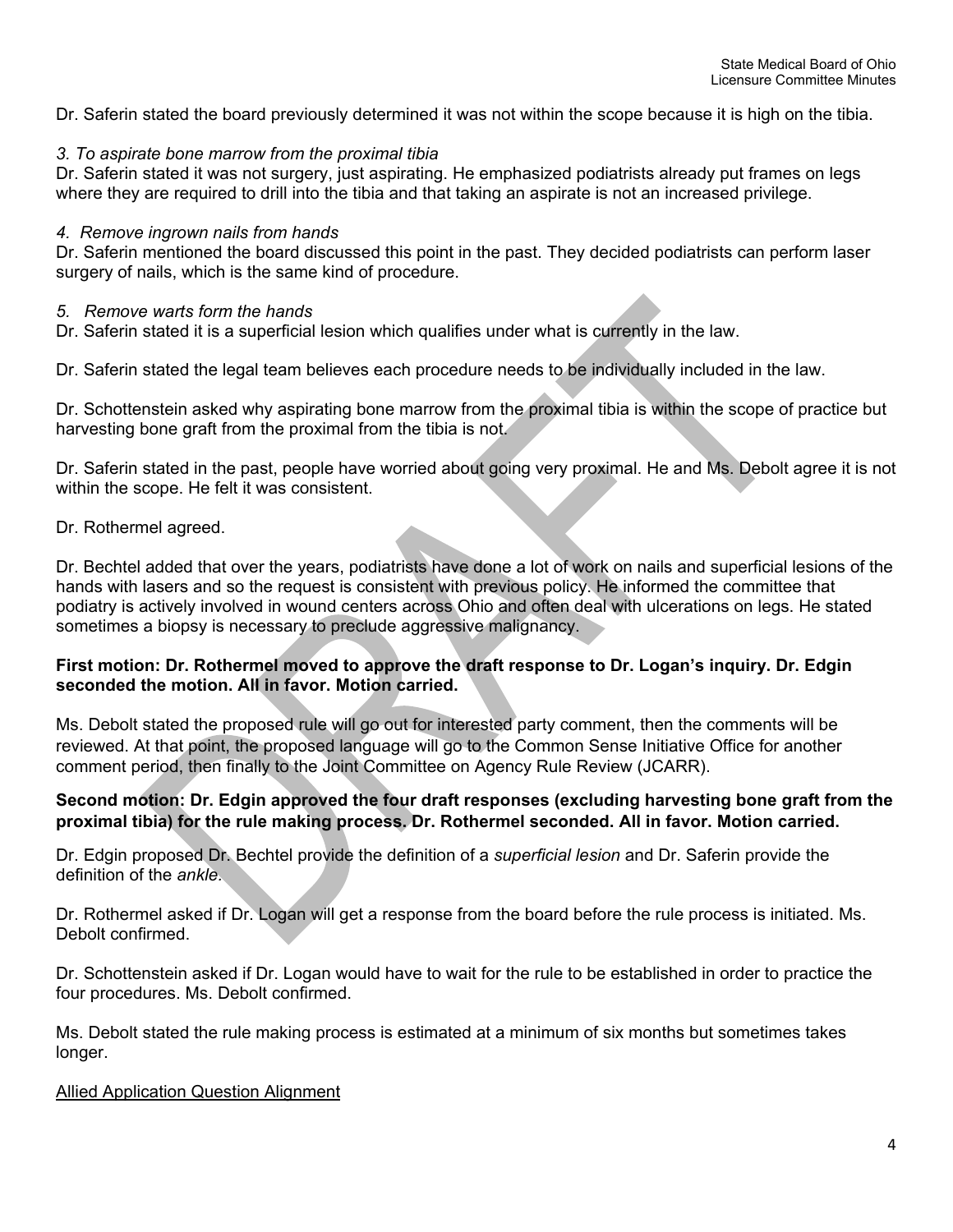Staff proposes to develop one set of background questions for all Allied licensure applications.

#### **Dr. Rothermel moved to approve that the background questions on the Allied licensure applications be amended. Dr. Edgin seconded. All in favor. Motion carried.**

Dr. Schottenstein asked if the first question included schools as "institutions".

Mr. Turek responded that it was not included in the first one. He mentioned he was trying to not change the actual questions in the background section. The revised question is from the current physician licensure application and he would like to align them as best as possible.

Dr. Schottenstein questioned why the phrase "certificate of registration" was removed in several questions but remained in the third question. He also questioned why the second page regarding legal action and case of claim history was removed.

Mr. Turek responded that his team used the physician licensure application questions for consistency. The licensure team gets an NPDB with the license applications for physicians. The licensure team does not see a lot of malpractice with other license types and does not ask for claims history from carriers.

### **ADJOURN**

**Dr. Rothermel moved to adjourn meeting. Dr. Edgin seconded the motion. All voted aye. The motion carried.**

The meeting adjourned at 8:29 a.m.

Bruce R. Saferin, D.P.M. **Chair** 

js/jt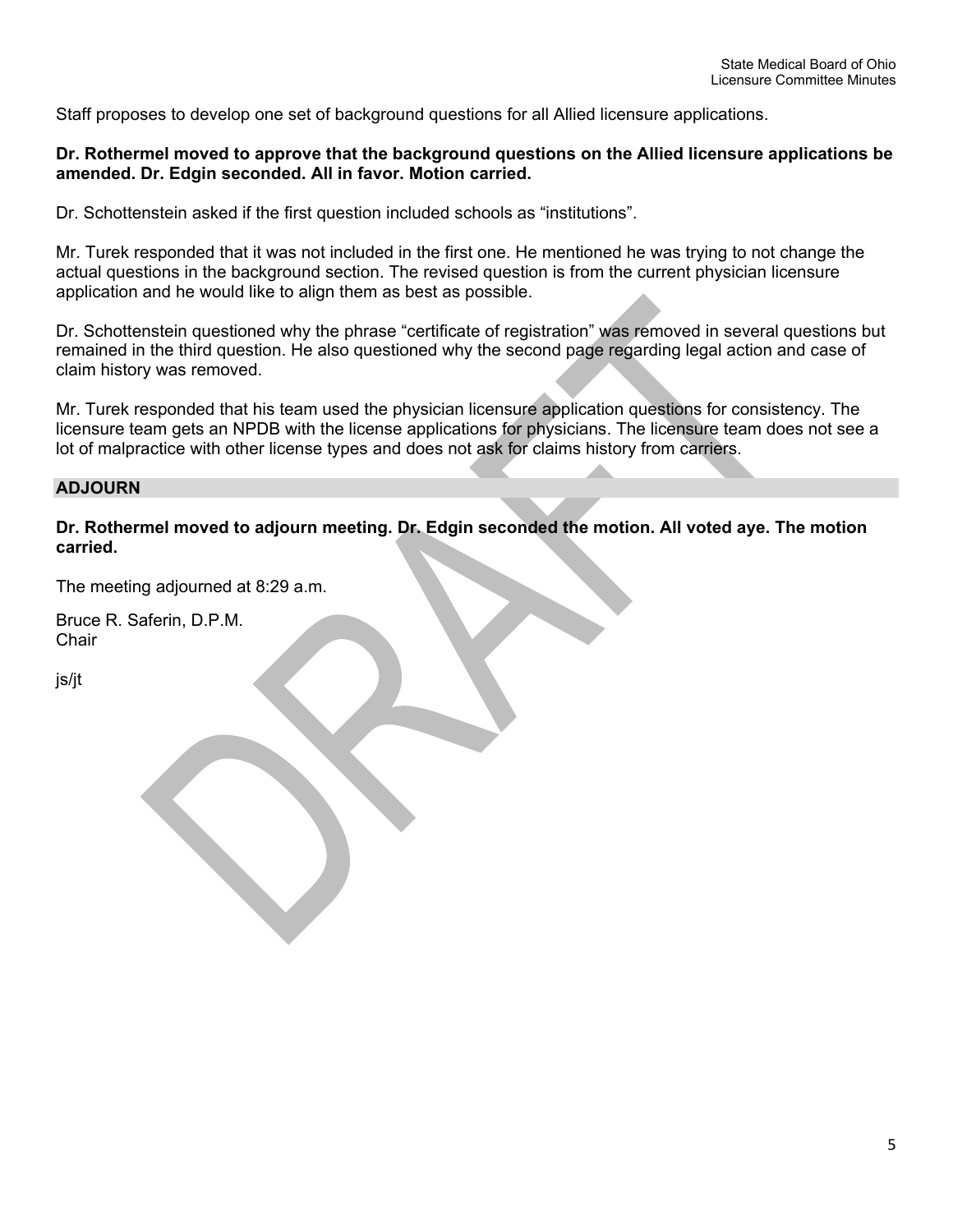

#### **FINANCE COMMITTEE MEETING MINUTES June 12, 2019 - Room 318**

| <b>Members in attendance:</b>      | <b>Staff in attendance:</b>                    |
|------------------------------------|------------------------------------------------|
| Michael Schottenstein, MD, Chair   | A.J. Groeber, Executive Director               |
| Bruce R. Saferin, DPM              | Susan Loe, Director of Fiscal & Human          |
| Richard A. Edgin, MD               | Resources                                      |
| Michael Gonidakis, Esq.            | Tessie Pollock, Director of Communications     |
|                                    | Joseph Turek, Director of Licensure & Licensee |
| <b>Other Board Member present:</b> | <b>Services</b>                                |
| Harish Kakarala, M.D.              | Jonithon Lacross, Director, Public Policy &    |
|                                    | <b>Government Affairs</b>                      |
|                                    | Jerica Stewart, Communication & Outreach       |
|                                    | Administrator                                  |

Dr. Schottenstein called the meeting to order at 8:34 a.m.

### **MINUTES REVIEW**

**Dr. Saferin moved to approve the draft minutes of May 8, 2019. Dr. Edgin seconded the motion. All members voted aye. The motion carried.**

#### **FISCAL UPDATE**

Dr. Schottenstein provided the following update: For April 2019, revenue was \$942,906, a little down from March 2019. But March was a month when license renewals were due, and nothing was due in April. So, April is actually a surprisingly good month. It was partly due to an influx of training certificates totaling approximately \$100,000 and the influx should continue into the May numbers. Another part of that increased revenue is because training certificates are three-year certificates instead of 2-year certificates and so the price is \$130 fee paid upfront.

Revenue is up 5% year-to-date. Anything in the 2 to 4% range is good. We had net positive revenue of \$234,143 for April 2019, and our fiscal year-to-date net revenue is \$391,752. Those are healthy numbers. The cash balance is very substantial, \$4,982,348, which is close to a record.

Expenditures are up 10.5% year-to-date, which is substantially a function of those large invoices that the board recently paid for e-License work. In addition, there is an expense being paid to expert witnesses on a monthly basis, but not substantially more on a yearly basis. There is now a staff member, Don, dedicated to making sure there is an adequate number of expert witnesses on the panels so that they can be used more quickly. And staff ensures they bill the team in a timelier manner. This is good for the board; cases are not waiting because of a lack of experts and the money spent on experts is more averaged out throughout the year. The agency is well under its spending authority.

Dr. Schottenstein continued: There was a projected revenue of about \$9.5 million for the fiscal year, which will likely be hit in May even with the end of the fiscal year not until June 30. There will be net positive revenue for this fiscal year, which is especially compelling because the odd numbered fiscal years tend to be down years. This is a surprisingly good fiscal year.

The Medical Board collected \$5,000 in disciplinary fines and \$4,500 in CME fines since the last report.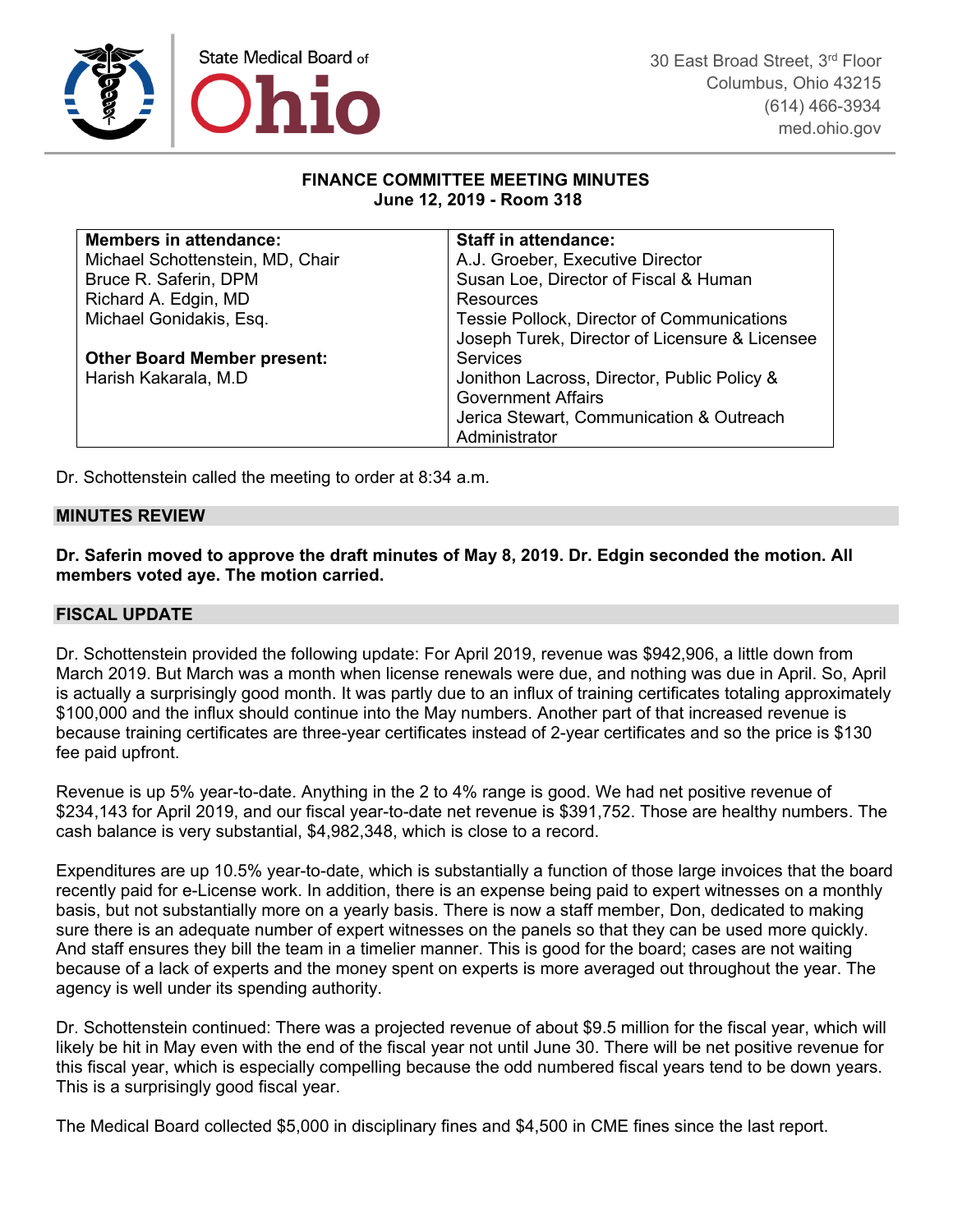We are under-spending the allocated budget substantially and will probably end up with roughly \$9.7 million in spending for the fiscal year and allocated spending is around \$11 million.

### **COMMUNICATIONS UPDATE**

Ms. Pollock informed the committee: The team is working on the sexual boundaries education campaign. She saw good material at the FSMB conference from Canada which Jerica is working to duplicate in an Ohio version. There will be a video and handout for patients to educate them on appropriate physician-patient relationships and what they should expect. There will also be a companion set for the providers talking about sexual boundaries and awareness and also be protected from false patient accusations. Topics include how to talk to patients better, education about physical exams and what should and should not be done.

Regarding the anti-human trafficking video translations - Jerica has put together a request for proposal (RFP) to get the videos translated into Spanish and Mandarin. The RFPs have been finalized and put out. Once the bids come in, they will be brought to the Finance Committee.

The chronic and subacute pain prescribing campaign is complete. The Communications team is working with all the partners in the health and human services agencies in Ohio to let prescribers know it's available. The team is sending it out to Medical Board licensees in the e-newsletter. Origo, the contracted vendor for the Department of Health, is sending stand-alone emails to prescribers as well.

DAS updated the host to the website; there is no cost. It makes the website more secure but sometimes may cause it to display incorrectly. Also, the board President and Vice President need to be updated. Ms. Pollock recommending refreshing the browser to resolve any issues.

The Communications team received the proof of the magazine. It did not yet have ads included. The team sent edits and the publisher is supposed to send another proof with the ads included. The ads should be similar to the Board of Nursing magazine. The team will bring it back to the committee since this is the first time with a new publisher.

Presentations have slowed down. FSMB picked up a couple of the Medical Board's issues and put it in their Journal of Medical Regulations.

Any questions about the social media or website should be directed to Ms. Pollock.

Mr. Gonidakis commended the outreach efforts. He recalled that the board presented to medical students a few years ago and wanted to know if the board was still engaged with the medical schools.

Mr. Groeber stated that Joan still goes out to OU HCOMM students.

Ms. Pollock added that OU now broadcasts the meeting from the Dublin campus to the other campuses. The team has also included additional schools, including being a regular for OSU's school of medicine. Every fall they invite a board employee to speak to their students.

Mr. Groeber asked if a board employee was still doing residency orientation. Ms. Pollock confirmed and mentioned it happens at the beginning and the end of their residency programs.

Ms. Pollock referred to Mitch meeting with the credentialing offices and those working on training certificates. In a round of meetings, OSU expressed they did not need to meet every year for this purpose but now the relationship is established.

Mr. Groeber asked if that meeting happened last year and mentioned that it may be time to start the conversation again.

Dr. Schottenstein asked if any recordings of the of the board are going to the schools.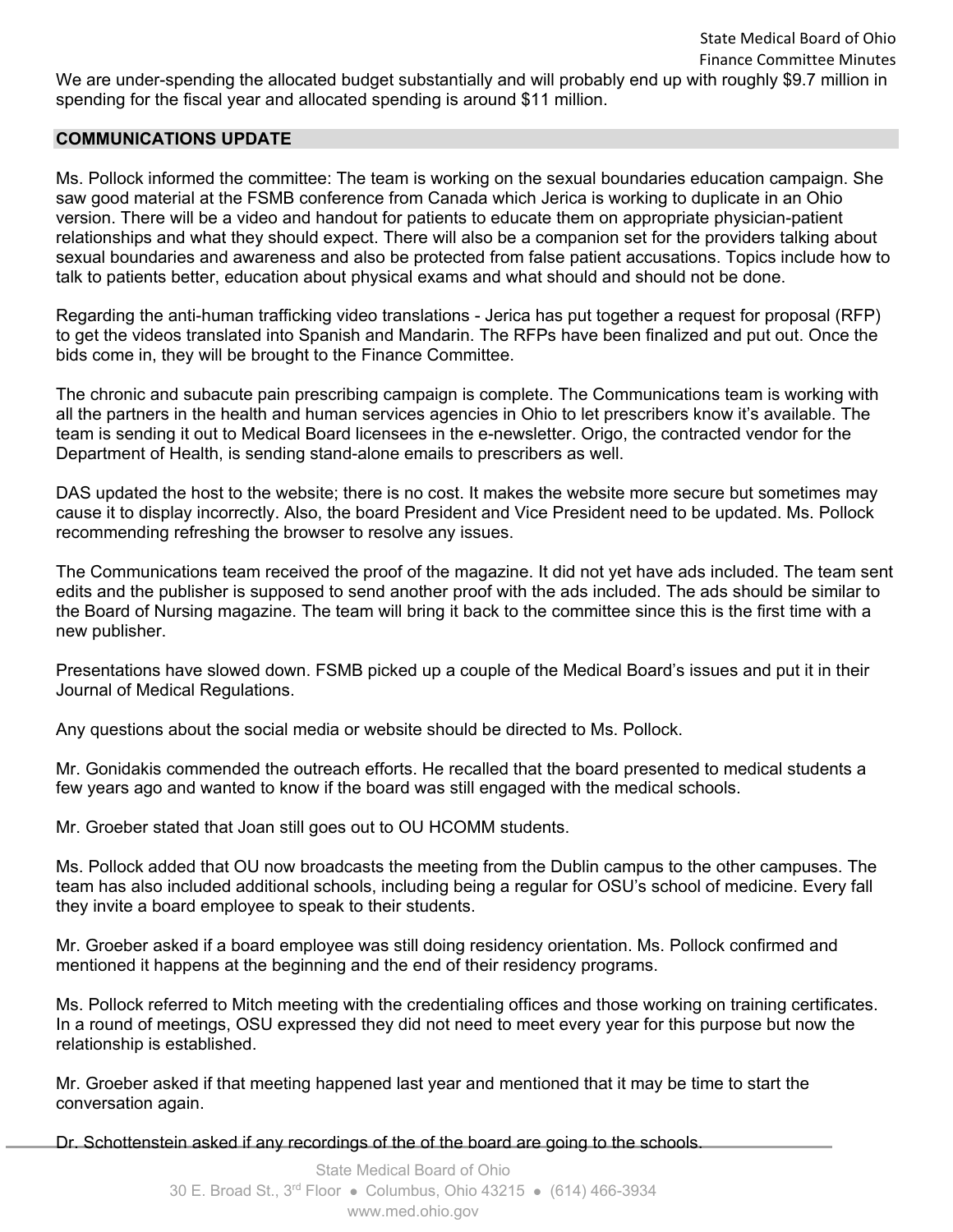Ms. Pollock reported that final appearances are not recorded, but there have been licensees who as part of their probations have been encouraged to talk to schools. Those interviews can be reduced and edited and put into presentations to the schools.

Mr. Groeber mentioned some of those videos should be included in the e-newsletter.

### **NEW BUSINESS**

#### **PA License Fee**

Dr. Schottenstein shared: There was an ad hoc item of new business. In the past, the board talked about the PA initial license fee being substantial, at \$500. Their renewal fee is \$200. That compares to the initial license and renewal fees of \$305 for physicians. He suspected there are a lot of PAs that do not apply for licensure in Ohio because of the prohibitive initial fee and proposed a question of fairness. Dr. Schottenstein has been talking to Susan (Fiscal) about it over time. She has wanted to keep an eye on the finances to see if the board could absorb a fee reduction. She feels comfortable decreasing the initial PA licensure fee to \$400. There are approximately 450 initial PA licensees each year. If there is a \$100 discount per licensee, it is 450 x 100, which equals \$45,000 per year. Susan indicates the board can absorb that.

The board presumes there will be some fines for PA supervision audit program violations, which will shift the costs to violators. The board may also see an increase in the number of initial licensure applications which may help to offset some of that revenue loss.

Dr. Saferin recommended a license fee of \$425 which would return the fee to the previous cost. A \$75 fee was added for prescribing privileges.

Mr. Groeber stated PAs used to have two separate fees that included an RX add-on to the license.

Dr. Saferin restated his support of \$425, the original fee, which would now be included.

Ms. Loe mentioned there was a pre-RX fee and an RX fee which ended up at \$500. The board got rid of the supervision agreement fees, which were not usually paid for by the PA.

Mr. Groeber mentioned the board did a poll at some point to find out if PAs or their employer paid for their license fees and asked what the results were.

The committee speculated.

Mr. Lacross reminded the board that PAs asked for a \$425 license fee, so \$400 would be lower.

Mr. Gonidakis stated that he supports reducing regulations and overhead of licensees. He asked about the motivation of the change.

Mr. Groeber mentioned there may be incentives for the change, including items desired in the budget.

Dr. Edgin asked why the license fee was so high.

Ms. Loe stated the license fee used to be \$300, then an extra fee for pre-prescribing for 2 years and then a final certificate to prescribe. All fees were combined into one but in comparison to other fees, it does stand out.

Dr. Saferin pointed out their renewal fee is \$200 in comparison to physician's, which is \$305.

Dr. Schottenstein stated the board would like to get PAs over the hump of the initial license fee. He suggested there could be many people who won't apply for a license in Ohio because of the cost.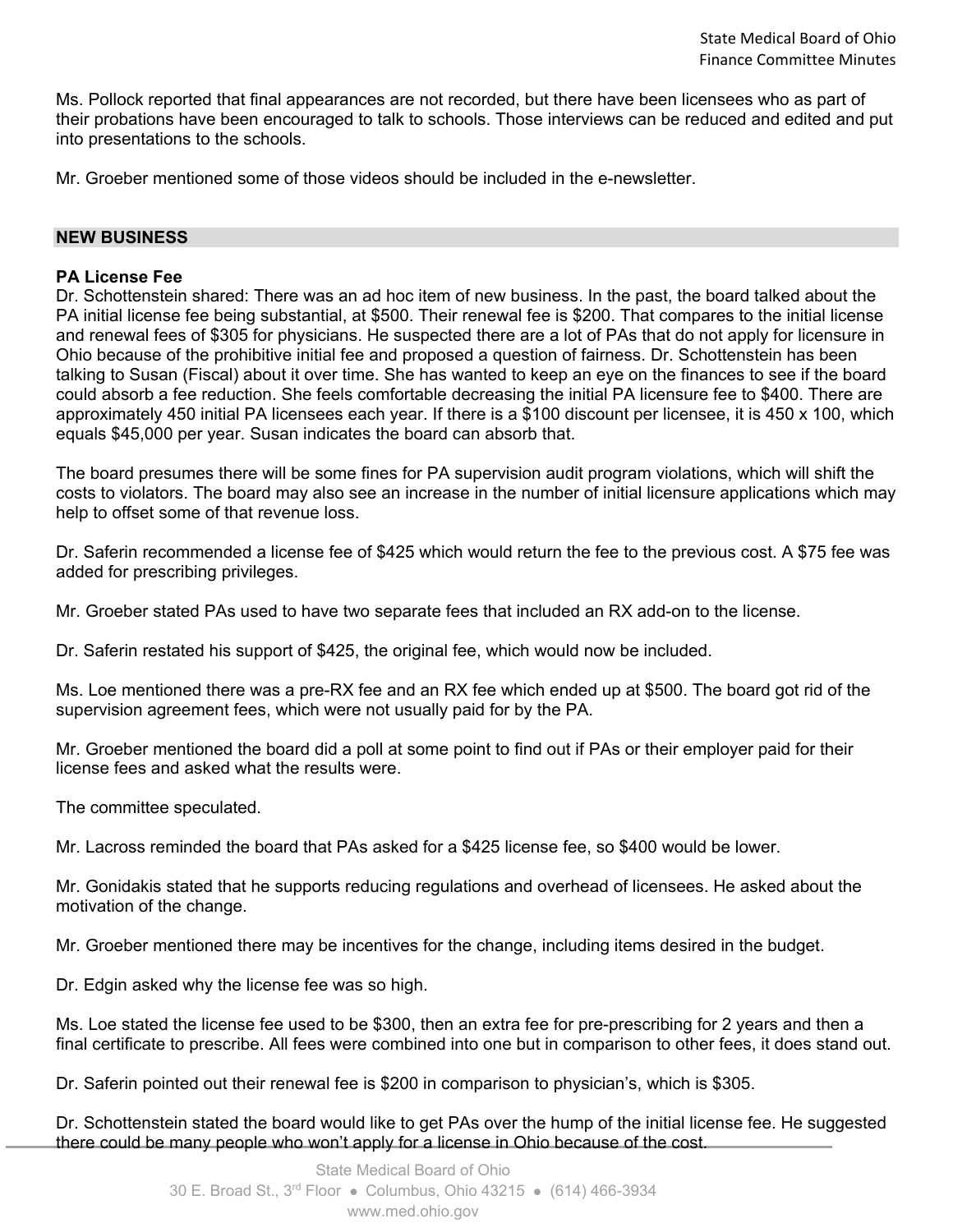Dr. Saferin questioned if the cost was a deterrent.

Mr. Groeber emphasized they are physician extenders, providing faster access to care. He mentioned the lowering of physician initial license fees. With the large number of physicians, smaller dollar reductions still have the same impact. After the fee dropped, revenue still increased, and more licenses were granted.

Dr. Kakarala asked about PA license fees for the border states.

Mr. Lacross stated it would be a nice catalyst in the Senate. Most of the board's action items for the budget would reduce regulation for the board.

Ms. Loe stated that the previous surveys showed that the \$305 physician licensee fee is one of the lowest in the country.

Mr. Groeber did a short calculation and asked the committee if there's a benefit of lowering the fees for PAs and physicians at the same time.

Dr. Schottenstein responded that he doesn't want to have a financial challenge by moving quickly. He proposed evaluating the financial impact after the first fee is lowered before lowering additional fees.

#### **Dr. Saferin moved to approve statutory change for \$400 PA license fee. Mr. Gonidakis seconded the motion. All voted aye. Motion carried.**

Ms. Loe stated that the June numbers will be ready in August.

Mr. Turek noted nothing remarkable has happened in June for licensing.

#### **Executive Order Work Group**

Mr. Gonidakis asked if Mr. Groeber anticipated any recommendations from the committee to change the operations that would require additional funds. He encouraged the committee to start thinking about the potential financial results of the committee's review.

Mr. Groeber stated as part of the work group, the Attorney General's office informed him that they would be assigning general counsel from Isaac Wiles. They are charging \$200 an hour. They are still waiting to hear how the expense will be paid.

He mentioned as the board begins to actively engage in training and resources around victim advocacy (sexual boundaries issues investigations), it will be contracting more with advocates or experts on those cases. Trainings may have a high price tag but will be brought before the committee.

Most of the changes will be internal management pieces. He does not expect to add additional staff. He would like to repurpose one of the eight vacancies to additional enforcement attorney to help with the case load, which would cost the difference between the original salary of the position and the increase for an attorney.

Dr. Schottenstein asked if we would ever consider hiring an internal staff member for victim advocacy instead of contracting with an agency.

Mr. Groeber responded that due to the nature of the situations needing local interaction, he does not think it makes sense to hire a single resource considering volume and logistics. The Attorney General's office has many contacts to work with. He would like to start with contractors and then evaluate.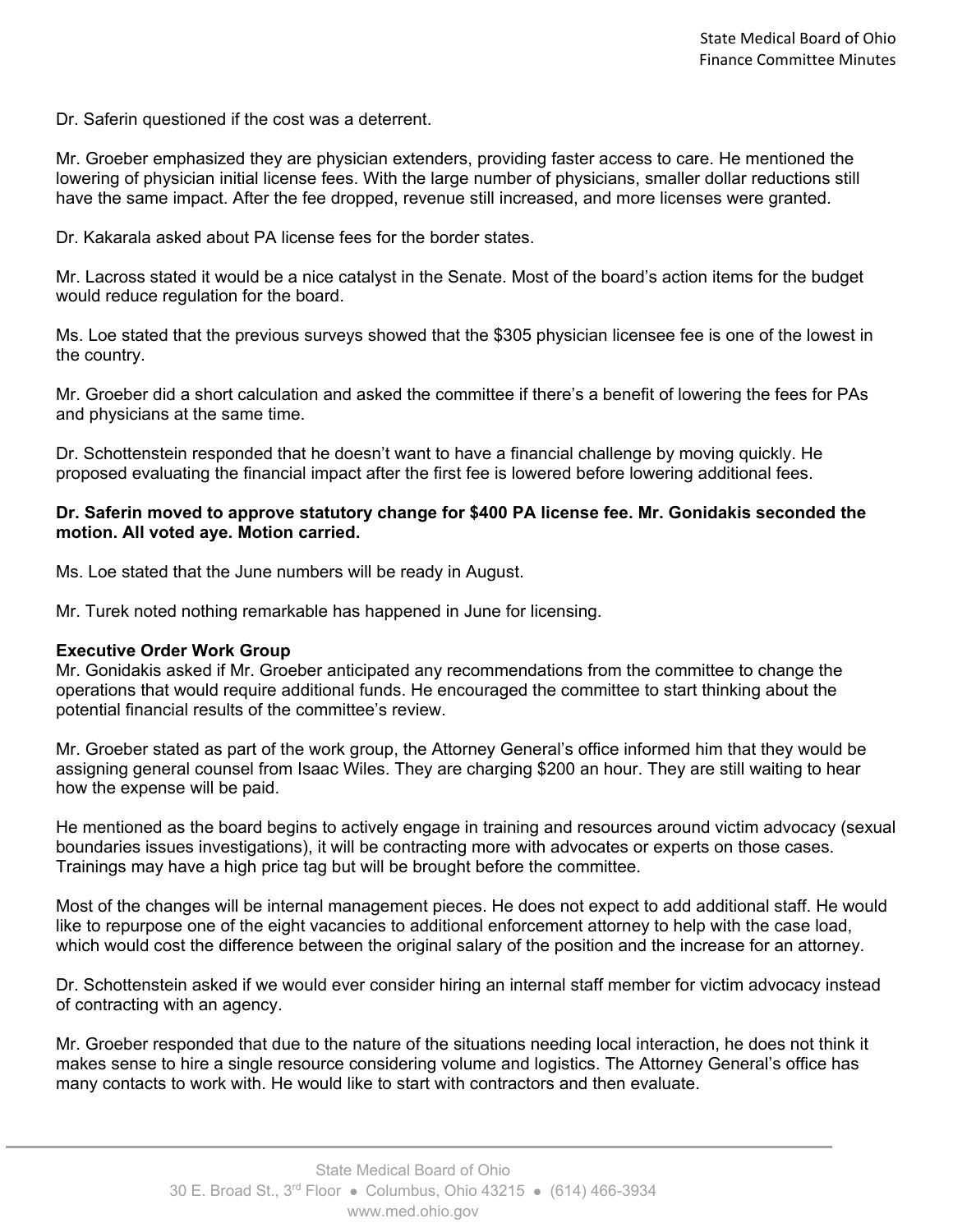### **ADJOURN**

**Dr. Edgin moved to adjourn meeting. Mr. Gonidakis seconded the motion. Voice vote- all aye. The motion carried.**

The meeting adjourned at 8:59 a.m.

Michael Schottenstein, M.D. **Chair** 

js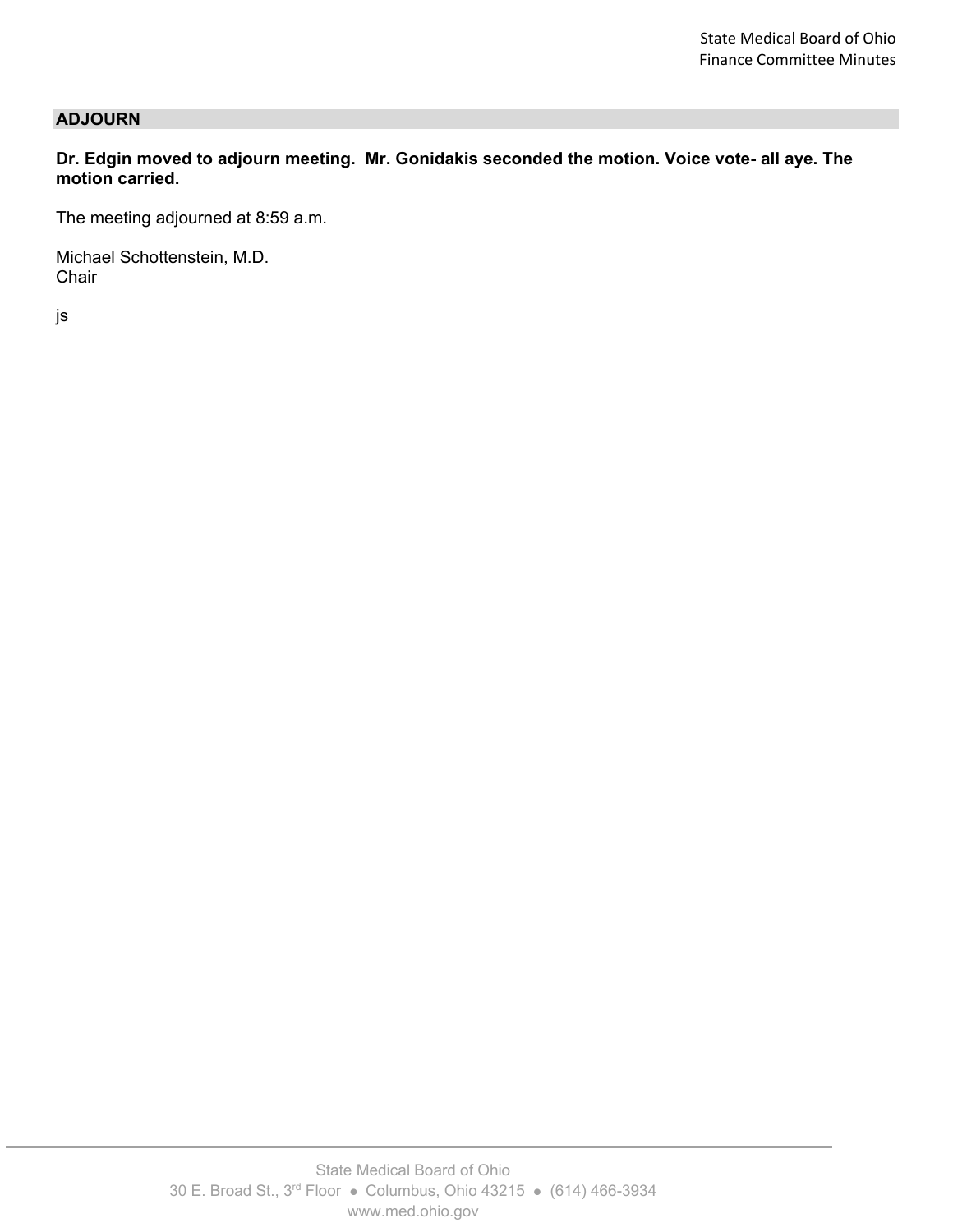#### State Medical Board of Ohio

#### **POLICY COMMITTEE MEETING June 12, 2019 30 East Broad Street, Columbus, OH 43215, Room 336**

| Members:<br><b>Robert Giacalone</b><br>Mark Bechtel, MD<br>Amol Soin, MD<br>Other Board Members present:<br>Michael Schottenstein, MD<br><b>Bruce Saferin, DPM</b><br>Richard Edgin, MD<br>Kim Rothermel, MD | Staff:<br>A.J. Groeber, Executive Director<br>Kimberly Anderson, Chief Legal Counsel<br>Sallie J. Debolt, Senior Counsel<br>Nathan Smith, Senior Legal and Policy Counsel<br>Joan Wehrle, Education & Outreach Program Manager<br>Rebecca Marshall, Chief Enforcement Attorney<br>Joe Turek, Deputy Director<br>David Fais, Deputy Director<br>Jonithon LaCross, Director Public Policy and Government |
|--------------------------------------------------------------------------------------------------------------------------------------------------------------------------------------------------------------|--------------------------------------------------------------------------------------------------------------------------------------------------------------------------------------------------------------------------------------------------------------------------------------------------------------------------------------------------------------------------------------------------------|
|                                                                                                                                                                                                              |                                                                                                                                                                                                                                                                                                                                                                                                        |
| Harish Kakarala, MD<br>Sherry Johnson, DO                                                                                                                                                                    | Affairs                                                                                                                                                                                                                                                                                                                                                                                                |

Dr. Soin called the meeting to order at 9:15 a.m.

#### **Meeting Minutes Review**

Dr. Soin reported that the draft minutes of the May 8, 2019 meeting had been distributed to the committee and were included in the agenda materials.

#### **Dr. Bechtel moved to approve the draft minutes of the May 8, 2019 Policy Committee meeting. Mr. Giacalone seconded the motion. Motion carried.**

#### **Rules Review Update**

Ms. Anderson referred to the report included in the agenda materials. She noted that the dietetics rules are scheduled for committee review in July or possibly August. The controlled substance rules, which include the OARRS rule, are slated for committee review in July.

She said we are making good progress with the rules under review by Common Sense Initiative Office (CSI). The light-based medical device rules remain pending in antitrust review. Ms. Anderson reported that she, Ms. Debolt and Mr. Smith recently met with a representative from CSI about the rules. We are waiting on CSI response.

#### **Legislative Update**

Mr. LaCross reported that the Senate Substitute Budget bill was released yesterday afternoon. Three issues were removed in the Senate version: the telemedicine certificate removal, CME change, and limited certificate removal issue. We are working with Senate Policy staff to see if we can get those items restored. We had three other issues prepped addressing PAs, podiatric hyperbaric training, and teleconferencing committee meetings and these did not make it in the Senate bill either, but we are redrafting these issues and working with Senator Burke's office.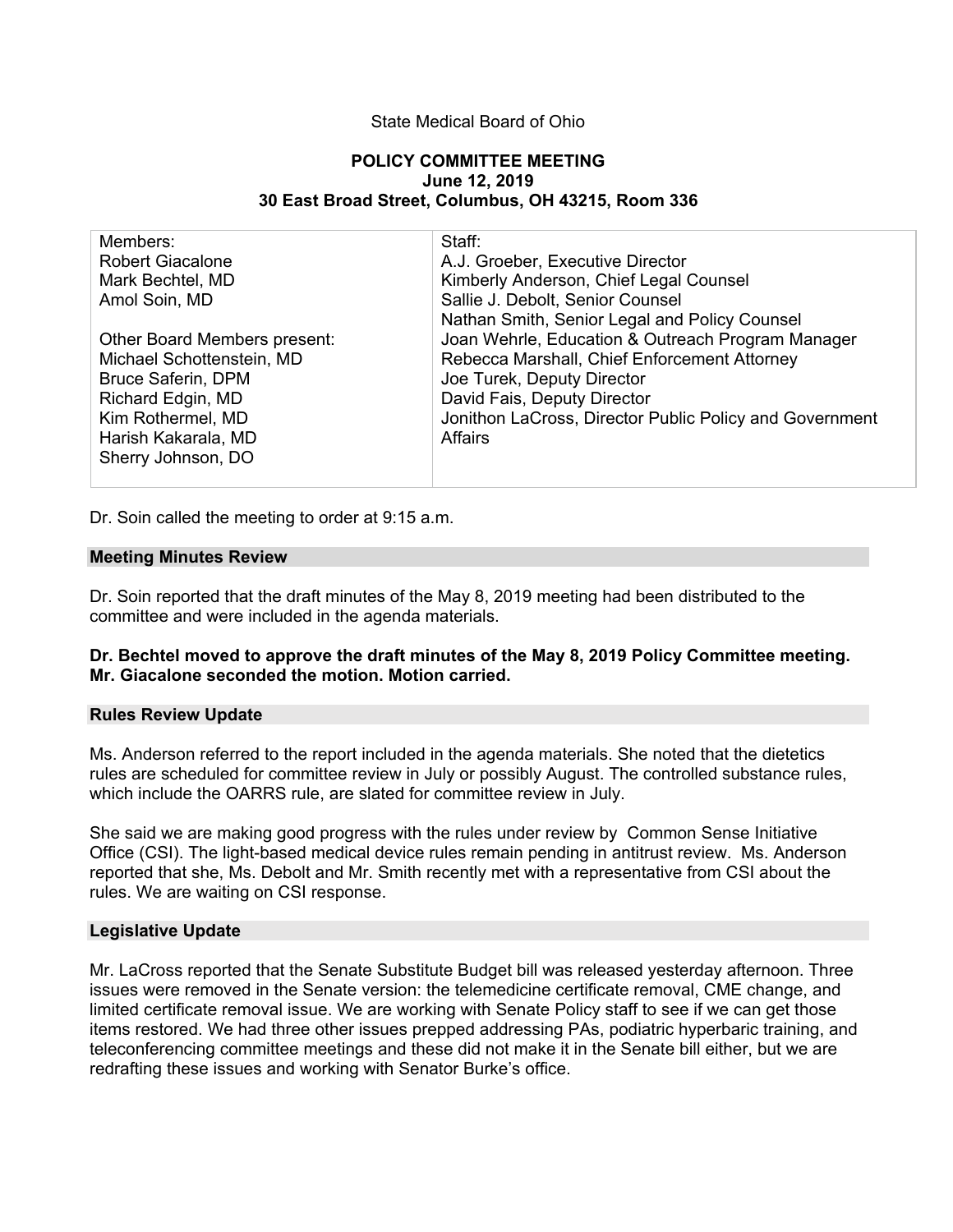He reported that the Finance Committee just discussed lowering PA initial licensing fees at its meeting this morning, so that topic may help us with the other issues. Mr. LaCross was optimistic about getting the items inserted in the bill.

Dr. Bechtel for an update on rules/regulations for telemedicine. Mr. LaCross reported that we were trying to eliminate the telemedicine certificate because of the CME change. Telemedicine license holders were required to obtain 50 category 1 hours while other physician licensees were required to obtain a minimum of 40 hours category 1 hours. With changing the CME hours to 50 hours of Category 1 credit for all physicians, there was no need for a separate telemedicine license. If the changes are approved in the budget all telemedicine licensees will be converted to a full license.

Dr. Johnson asked what the objections were regarding the CME change. Mr. LaCross said we don't know as it seemed as if all were on board for the change.

#### **Proposed legislative change related to loss of NCCPA certification**

Mr. Turek said the licensure committee discussed this matter in May and considered legislative language that, conceptually, would differentiate between PAs who lost NCCPA certification due to discipline and those who lost certification due to failure to recertify or renew.

Licensure committee was in favor of pursuing a statutory amendment to further clarify the law. He said those who failed to recertify or renew would have 120 takes to obtain NCCPA certification or they would have to cease practice until certification was regained. A PA who had certification suspended or revoked by the NCCPA would have to immediately cease practice and inform the medical board within 14 days after the PA received the notice of change in certification status.

Mr. LaCross said that licensure committee supported the changes, so he had statutory language drafted. It is now waiting to see if he can get it in the budget bill.

### **Mr. Giacalone moved to approve that the board staff pursue legislative amendments to Ohio law related to loss of certification by physician assistants. Dr. Bechtel seconded the motion. Motion carried.**

### **Changes to rule 4731-13-13, OAC Hearing Subpoenas**

Ms. Anderson said that the committee reviewed the proposed amended rule last month. Rule 4731-13- 13, Ohio Administrative Code, sets the timeframe for filing a subpoena requesting the production of books, records and papers (subpoenas duces tecum) for an administrative hearing. The rule is proposed to be amended at paragraph (B) to clarify the filing deadline.

No comments were received when document sent to interested parties.

**Dr. Bechtel moved to recommend that the Medical Board approve the proposed amended rule to be filed with the Common Sense Initiative Office. Mr. Giacalone seconded the motion. Motion carried.**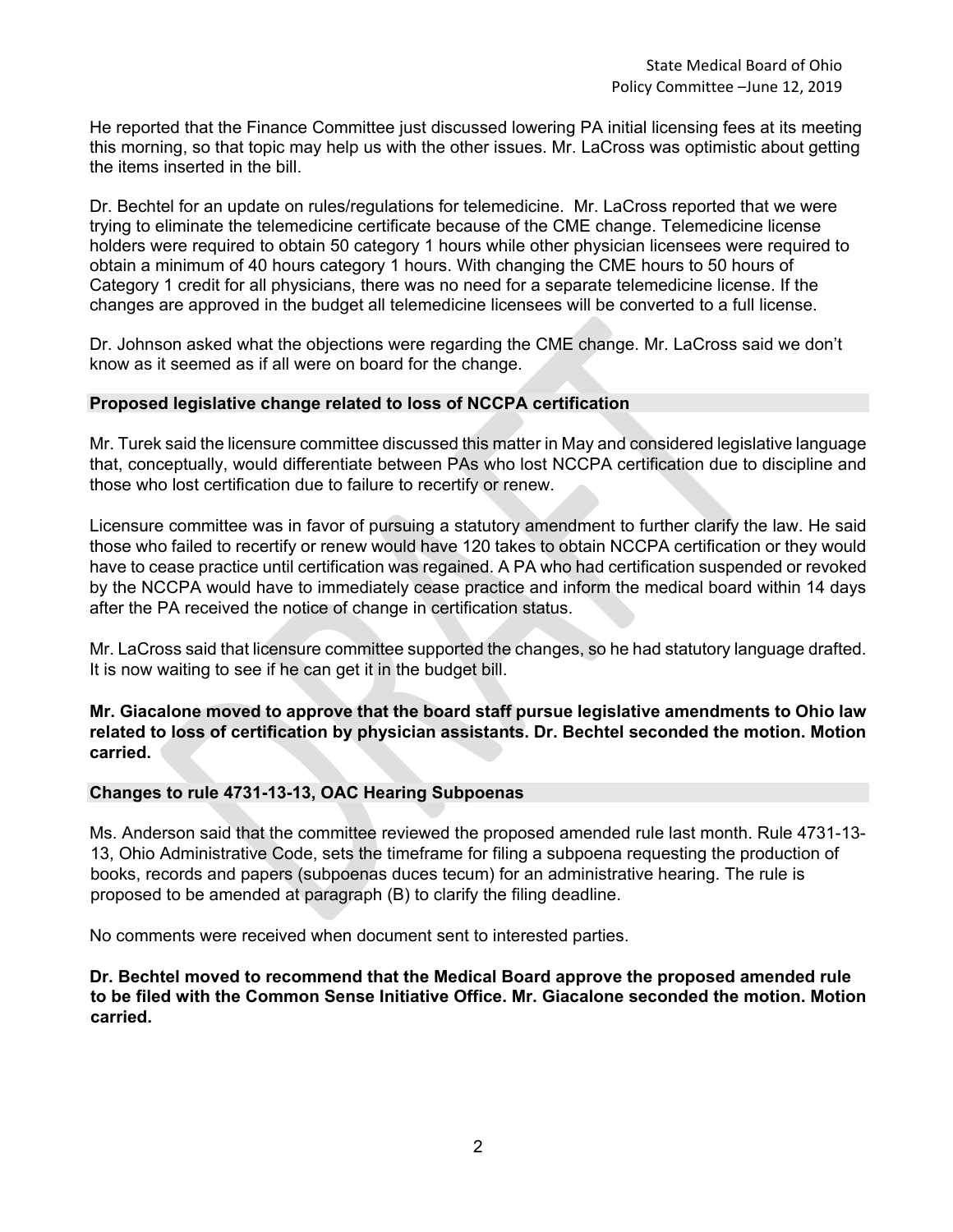### **Changes to Chapters 4730-1, 4730-2 and 4730-3, OAC regarding Physician Assistants**

Ms. Debolt reported that the proposed changes to the physician assistant rules reflect statutory changes enacted in Senate Bill 259. The proposed rules were circulated to interested parties and only one comment was received, which was in support of the changes.

### **Dr. Bechtel moved to recommend that the Medical Board approve the proposed rules to be filed with the Common Sense Initiative Office. Mr. Giacalone seconded the motion. Motion carried.**

### **Changes to Chapter 4761, OAC regarding Respiratory Therapists**

Mr. Smith said that this is the second round of respiratory care rules updated to comply with statues and medical board processes. He referred to the memorandum in the committee agenda materials that summarized the proposed changes. He noted that Rules 4761-9-01, 4761-9-04 and 4761-9-05 take the board out of the business of approving the respiratory care and professional ethics courses.

Five comments were received following initial circulation of the proposed rules. Additionally, the Respiratory Care Advisory Committee (RCAC) reviewed the draft and recommended approval to the board to file with CSI with one potential change which was also advocated for by the Ohio Society of Respiratory Care (OSRC). Most comments were positive, and a few were not related to the substance of the rules.

He said the OSRC suggested further defining "relevant college credit" so that it would be limited to respiratory care related classes. The following change is proposed to Rule 4761-9-05 Approved Sources of Respiratory Care Continuing Education (RCCE):

(A) Applicants for renewal shall successfully complete the required number of RCCE contact hours according to rule 4761-9-02 of the Administrative Code. RCCE earned from any combination of the following sources may be applicable towards meeting RCCE requirements:

(1) Relevant college credit awarded by an academic institution accredited by its regional accrediting association. **This is limited to respiratory care related classes.**

### **Dr. Bechtel moved to recommend that the Medical Board approve the amendment to the proposed rule and send the amended proposed rules to the full board for approval to be filed with the Common Sense Initiative Office. Mr. Giacalone seconded the motion. Motion carried.**

#### **Changes to Rules with Military Service Provisions**

Mr. Smith said these rules are carrying out the board's requirement to comply with several statutes in Chapter 5903, ORC, which relates to occupational licensure, renewal of licensure, and expedited processing of licensing applications and continuing education for military members. He said we combined 14 rules in seven different OAC chapters into three rules into new chapter 4731.36 as 4731.36.01, 4731.36.02, and 4731.36.03. He reported that the Respiratory Care Advisory Council and the Dietetics Advisory Council reviewed the proposed rules and both Council's recommended board approval of filing the proposed rules with CSI.

Mr. Smith said we received 25 comments about the rules: eight were in support of the rules; several did not address the rules substantively, and two comments did not favor any changes to the rules.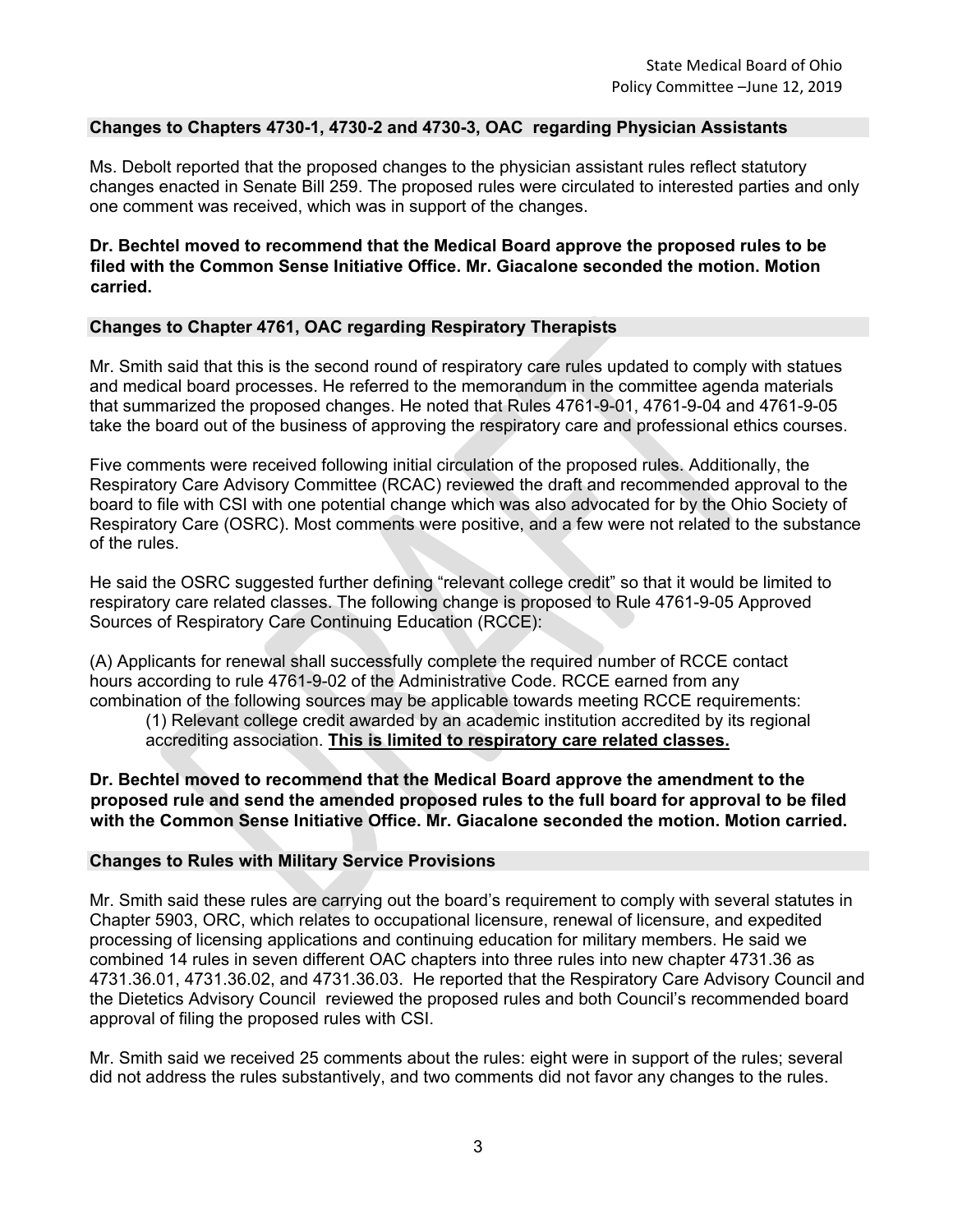The remaining relevant comments included five (5) comments that suggested explicitly recognizing the military medical school and/or military graduate medical education programs in proposed rule 4731-36-02(B)(3) for doctors. The rule as currently proposed states:

(3) For purposes of section 5903.03 of the Revised Code, the board has determined that there are no military programs of training, military primary specialties, or lengths of service that are substantially equivalent to or that exceed the educational and experience requirements for licensure to practice medicine and surgery, osteopathic medicine and surgery, or podiatric medicine and surgery.

The comments suggested that the wording was confusing and that a more explicit inclusion of accredited military medical schools and accredited military graduate medical education is necessary for clarification. **The following change is proposed for rule 4731-36-02(B)(3), (4)**:

### **(3) For purposes of section 5903.03 of the Revised Code, the board has determined that:**

**(a) A diploma from a military medical school or military osteopathic medical school that at the time the diploma was issued was a medical school accredited by the liaison committee on medical education or an osteopathic medical school accredited by the American osteopathic association are substantially equivalent to the medical educational requirement for licensure to practice medicine and surgery or osteopathic medicine and surgery;**

**(b) Military graduate medical education that is accredited by the Accreditation Council for Graduate Medical Education is substantially equivalent to the graduate medical educational requirement for licensure to practice medicine and surgery or osteopathic medicine and surgery; and**

**(c) There are no military primary specialties or lengths of service that are substantially equivalent to or that exceed the educational and experience requirements for licensure to practice medicine and surgery or osteopathic medicine and surgery.**

**(4) For purposes of section 5903.03 of the Revised Code, the board has determined that:**

**(a) A degree from a military college of podiatric medicine and surgery that at the time the degree was granted was a college of podiatric medicine and surgery accredited by the Council on Podiatric Medical Education is substantially equivalent to the medical educational requirement for licensure to practice podiatric medicine and surgery;**

**(b) Military postgraduate training in a podiatric internship, residency, or clinical fellowship program accredited by the Council on Podiatric Medicine is substantially equivalent to the graduate medical educational requirement for licensure to practice podiatric medicine and surgery; and**

**(c) There are no military primary specialties or lengths of service that are substantially equivalent to or that exceed the educational and experience requirements for licensure to practice podiatric medicine and surgery.**

One additional comment expressed the need for a clear definition of veteran. In response, t**he following change incorporating the definitions of "service member" and "veteran" from R.C. 5903.01 is**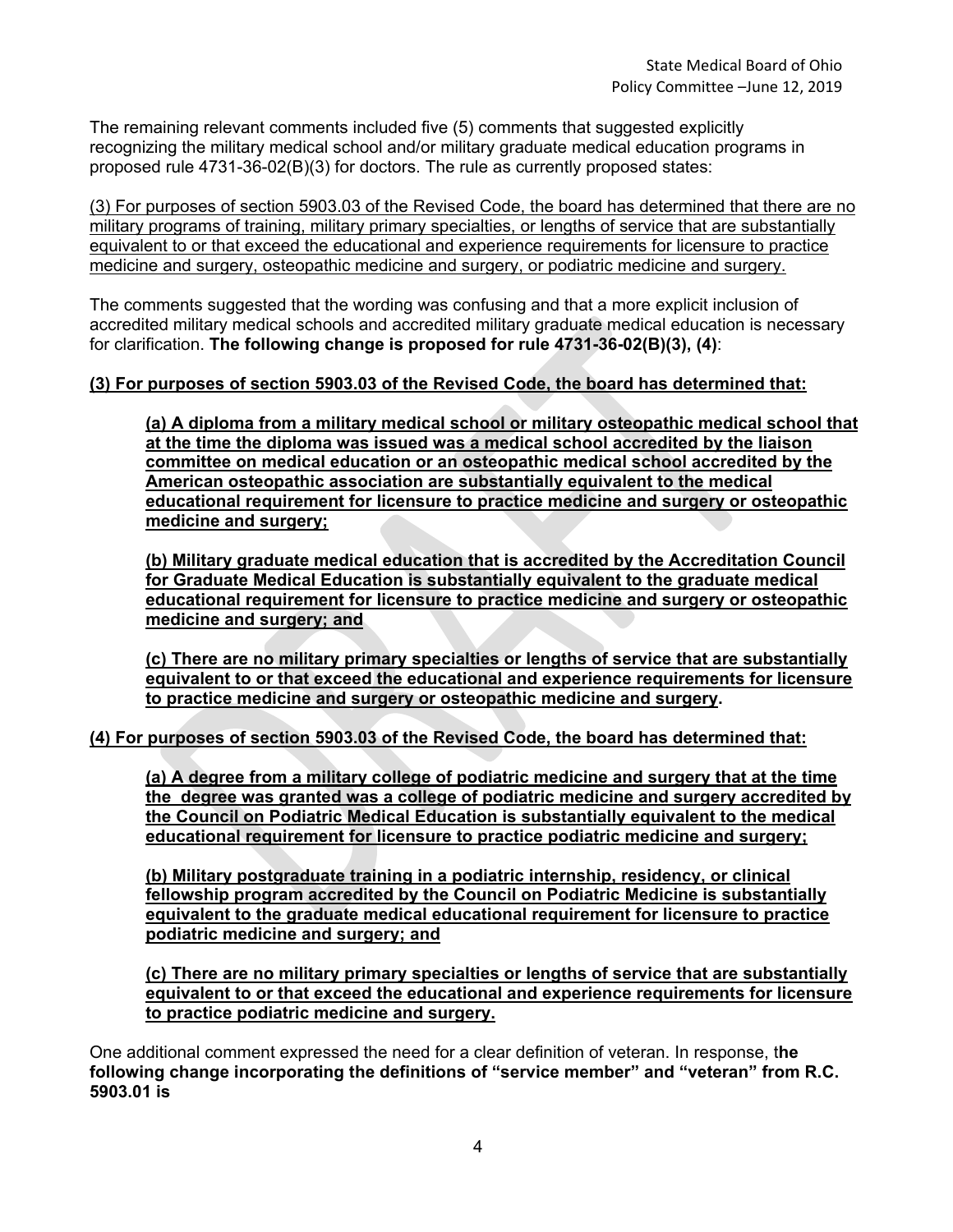### **proposed to be added to the definitions in rule 4731-36-01(A):**

### **(3) "Service member" means any person who is serving in the armed forces.**

**4) "Veteran" means any person who has completed service in the armed forces, including the national guard of any state, or a reserve component of the armed forces, who has been discharged under honorable conditions from the armed forces or who has been transferred to the reserve with evidence of satisfactory service.**

Lastly, two comments pointed out a typographical error, and the word "free" was changed to "fee" in proposed rule 4731-36-02(A) as stated below:

#### **(A) Renewal of an expired license or certificate to practice without a late fee or reexamination.**

**Dr. Bechtel moved recommend that the Medical Board approve the amendment to the proposed rule and send the amended proposed rules to the full board for approval to be filed with the Common Sense Initiative Office. Mr. Giacalone seconded the motion. Motion carried.** 

#### **Adjourn**

**Dr. Bechtel moved to adjourn the meeting. Motion seconded by Mr. Giacalone. Motion carried.** 

The meeting adjourned at 9:31 a.m.

jkw